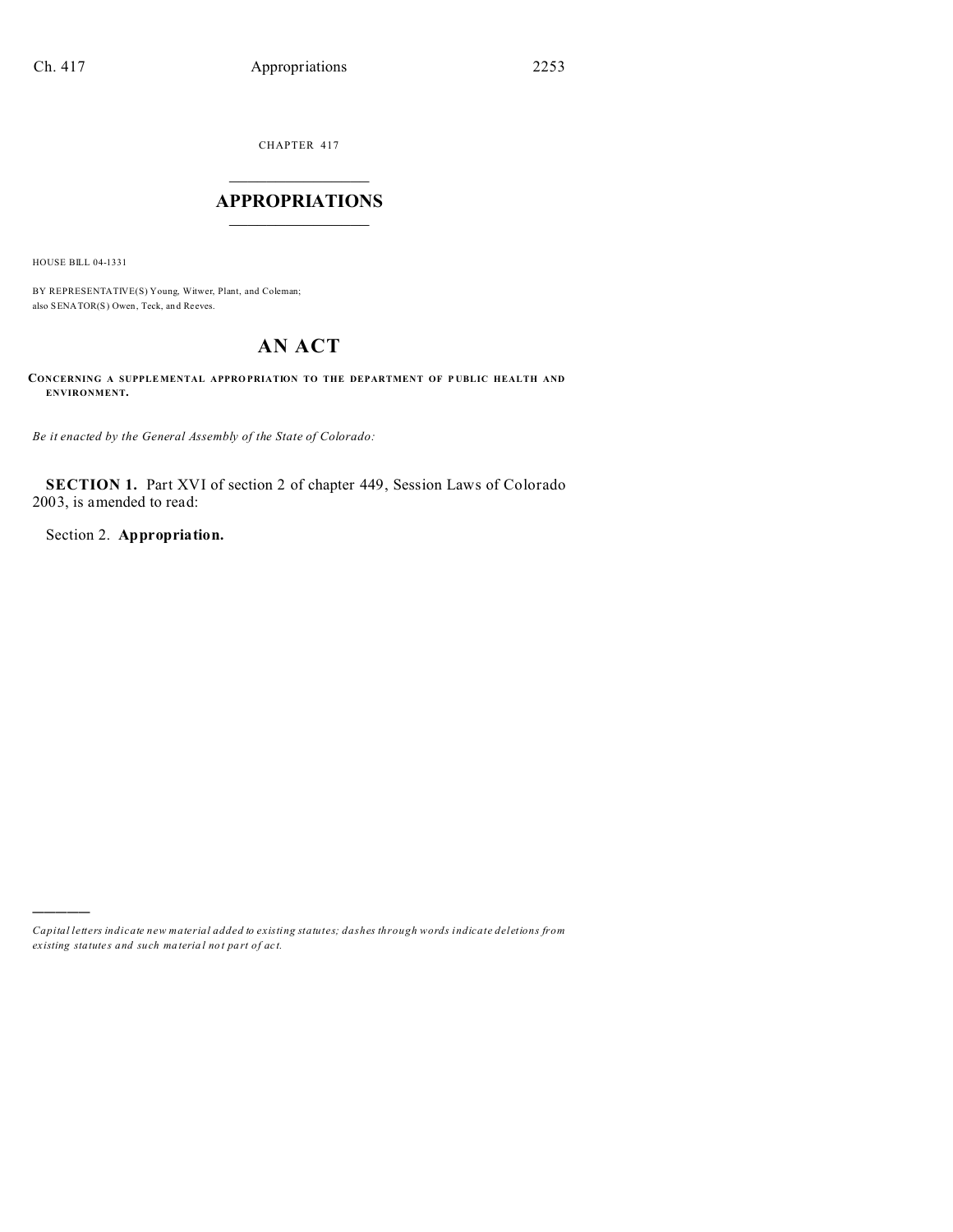| Ch. 417                                                 |                           |              |                                             | Appropriations                                 |                      |                                       | 2254                    |
|---------------------------------------------------------|---------------------------|--------------|---------------------------------------------|------------------------------------------------|----------------------|---------------------------------------|-------------------------|
|                                                         |                           |              | <b>APPROPRIATION FROM</b>                   |                                                |                      |                                       |                         |
|                                                         | ITEM &<br><b>SUBTOTAL</b> | <b>TOTAL</b> | <b>GENERAL</b><br><b>FUND</b>               | <b>GENERAL</b><br><b>FUND</b><br><b>EXEMPT</b> | CASH<br><b>FUNDS</b> | CASH<br><b>FUNDS</b><br><b>EXEMPT</b> | FEDERAL<br><b>FUNDS</b> |
|                                                         | \$                        | \$           | \$                                          | \$                                             | \$                   | \$                                    | \$                      |
|                                                         |                           |              |                                             | <b>PART XVI</b>                                |                      |                                       |                         |
|                                                         |                           |              | DEPARTMENT OF PUBLIC HEALTH AND ENVIRONMENT |                                                |                      |                                       |                         |
| (1) ADMINISTRATION AND SUPPORT <sup>156, 157, 158</sup> |                           |              |                                             |                                                |                      |                                       |                         |
| (A) Administration                                      |                           |              |                                             |                                                |                      |                                       |                         |
| Personal Services                                       | 3,850,587                 |              |                                             |                                                | 104,574 <sup>a</sup> | $3,676,655(T)$ <sup>b</sup>           | 69,358                  |
|                                                         | $(58.2$ FTE)              |              |                                             |                                                |                      |                                       |                         |
| Health, Life, and                                       |                           |              |                                             |                                                |                      |                                       |                         |
| Dental                                                  | 2,270,889                 |              | 42,498                                      |                                                | 652,749°             | $417,052$ <sup>d</sup>                | 1,158,590               |
| Short-term Disability                                   | 95,718                    |              | 11,973                                      |                                                | $21,739^{\circ}$     | $19,459^{\circ}$                      | 42,547                  |
| Salary Survey and                                       |                           |              |                                             |                                                |                      |                                       |                         |
| Senior Executive                                        |                           |              |                                             |                                                |                      |                                       |                         |
| Service                                                 | 2,041,479                 |              | 235,094                                     |                                                | 327,375°             | 450,534 <sup>f</sup>                  | 1,028,476               |
| Shift Differential                                      | 3,471                     |              |                                             |                                                |                      |                                       | 3,471                   |
| Workers'                                                |                           |              |                                             |                                                |                      |                                       |                         |
| Compensation                                            | 241,308                   |              |                                             |                                                |                      | $241,308(T)$ <sup>b</sup>             |                         |
| Operating Expenses                                      | 1,215,392                 |              |                                             |                                                |                      | $1,140,392(T)$ <sup>b</sup>           | 75,000                  |
| Legal Services for                                      |                           |              |                                             |                                                |                      |                                       |                         |
| 21,193 hours                                            | 1,288,322                 |              |                                             |                                                | 89,943°              | $1,123,951(T)^{b}$                    | 74,428                  |
| Administrative Law                                      |                           |              |                                             |                                                |                      |                                       |                         |
| Judge Services                                          | 4,847                     |              |                                             |                                                |                      | 4,847(1)                              |                         |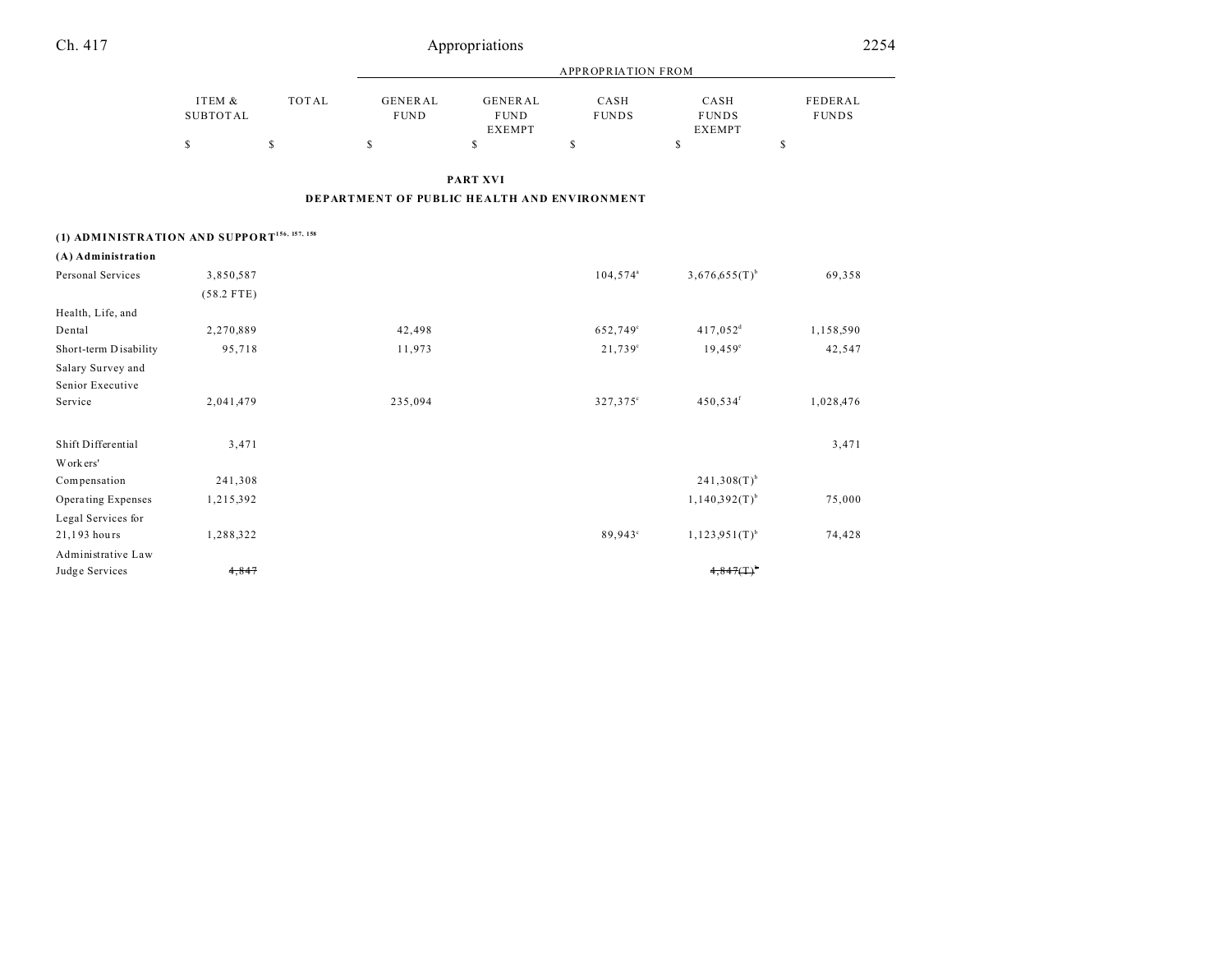|                      | 19,861     |       |                     | $19,861(T)^{b}$           |         |
|----------------------|------------|-------|---------------------|---------------------------|---------|
| Payment to Risk      |            |       |                     |                           |         |
| Management and       |            |       |                     |                           |         |
| Property Funds       | 114,044    |       | $5,000^{\circ}$     | 109,044(1)                |         |
|                      | 106,674    |       |                     | $101,674(T)$ <sup>b</sup> |         |
| Vehicle Lease        |            |       |                     |                           |         |
| Payments             | 273,268    |       | 93,138 <sup>c</sup> | $126, 183$ <sup>s</sup>   | 53,947  |
|                      | 213,744    |       |                     | $66,659$ <sup>g</sup>     |         |
| Leased Space         | 4,136,637  |       |                     | 4,123,497 <sup>h</sup>    | 13,140  |
| Capitol Complex      |            |       |                     |                           |         |
| Leased Space         | 24,172     |       |                     | $24,172(F)^*$             |         |
|                      | 25,341     |       |                     | $25,341(T)^{b}$           |         |
| Communications       |            |       |                     |                           |         |
| Services Payments    | 3,276      |       | $1,100^{\circ}$     | $1,490^{\circ}$           | 686     |
|                      | 3,432      |       |                     | $3,432^{b}$               |         |
| Utilities            | 427,147    |       | $13, 154^{\circ}$   | 291,817                   | 122,176 |
|                      | 469,448    |       |                     | 334,118 <sup>i</sup>      |         |
| Building Maintenance |            |       |                     |                           |         |
| and Repair           | 184,502    |       |                     | $184,502(T)^{b}$          |         |
| Reimbursement for    |            |       |                     |                           |         |
| Members of the State |            |       |                     |                           |         |
| Board of Health      | 3,840      | 3,840 |                     |                           |         |
|                      | 16,178,899 |       |                     |                           |         |
|                      | 16,170,645 |       |                     |                           |         |

a This amount shall be from the Stationary Sources Control Fund pursuant to Section 25-7-114.7(2)(b), C.R.S.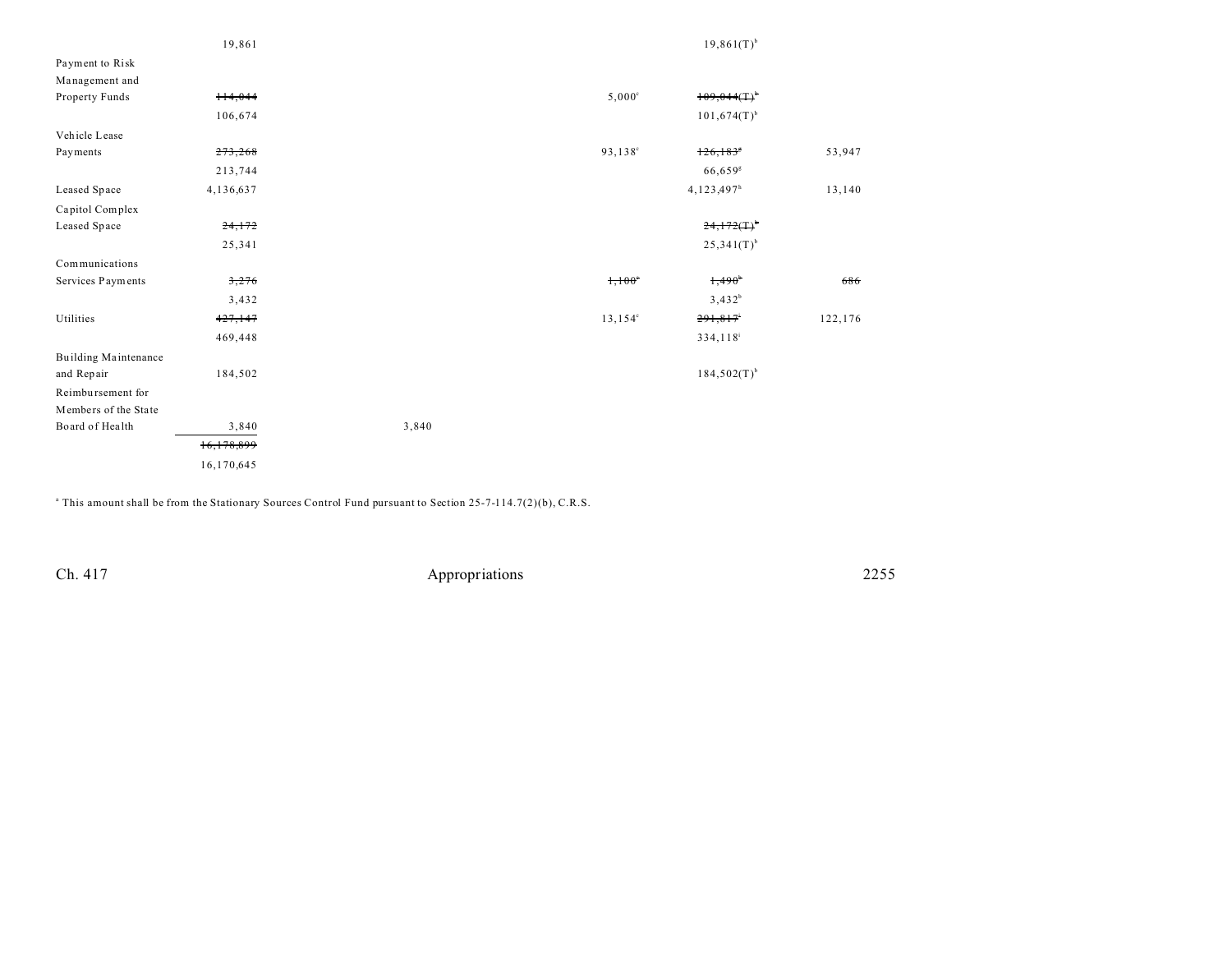## Ch. 417 **Appropriations** 2256

|          |       |                |               | APPROPRIATION FROM |               |              |
|----------|-------|----------------|---------------|--------------------|---------------|--------------|
| ITEM &   | TOTAL | <b>GENERAL</b> | GENERAL       | CASH               | CASH          | FEDERAL      |
| SUBTOTAL |       | <b>FUND</b>    | <b>FUND</b>   | <b>FUNDS</b>       | <b>FUNDS</b>  | <b>FUNDS</b> |
|          |       |                | <b>EXEMPT</b> |                    | <b>EXEMPT</b> |              |
|          |       |                |               |                    |               |              |

<sup>b</sup> Of these amounts, <del>\$6,343,861</del> \$6,322,662 shall be from indirect cost recoveries and \$162,500 shall be from private grants and donations, AND \$31,954 SHALL BE FROM VARIOUS CASH EXEMPT SOURCES.

<sup>c</sup> Of these amounts, \$263,000 shall be from fines and penalties and \$941,198 shall be from various sources of cash funds.

d Of this amount,  $166,391$  \$166,391(T) shall be from indirect cost recoveries and \$250,661 shall be from various exempt sources of cash funds.

e Of this amount, \$18 ,69 0(T) sha ll be from indirect cost recoveries and \$ 76 9 shall be from variou s exempt sou rces of ca sh funds.

f Of this amount, \$30 8,1 26 (T) sha ll be from indirect cost recoveries and \$ 14 2,4 08 shall be from various exempt sou rces of ca sh funds.

<sup>g</sup>Of this amount, \$81,298 \$21,774(T) shall be from indirect cost recoveries and \$44,885 shall be from various exempt sources of cash funds.

h Of this amount, \$3,917,578(T) shall be from indirect cost recoveries, \$200,023 shall be from the Automobile Inspection and Readjustment Account of the Highway

Users Trust Fund pursuant to Section 42-3-134(26)(a)(I), C.R.S., and \$5,896 shall be from various exempt sources of cash funds.

<sup>i</sup> Of this amount,  $229,856($ T) \$272,157(T) shall be from indirect cost recoveries and \$61,961 shall be from various exempt sources of cash funds.

#### **(B) Special Programs**

| (1) Environmental    |             |             |                     |         |
|----------------------|-------------|-------------|---------------------|---------|
| Leadership and       |             |             |                     |         |
| Pollution Prevention | 459.771     | $124.912^a$ | 50.000 <sup>b</sup> | 284,859 |
|                      | $(3.0$ FTE) |             |                     |         |

<sup>a</sup>This amount shall be from the Pollution Prevention Fund pursuant to Section 25-16.5-109 (1), C.R.S.

<sup>b</sup> This amount shall be from various exempt sources of cash funds.

(2) Tobacco Oversight Personal Services 171,570 171,570 171,570 171,570 171,570 171,570 171,570 171,570 171,570 171,570 171,570 171,570 171,570 171,570 171,570 171,570 171,570 171,570 171,570 171,570 171,570 171,570 171,570 171,570 171,570 171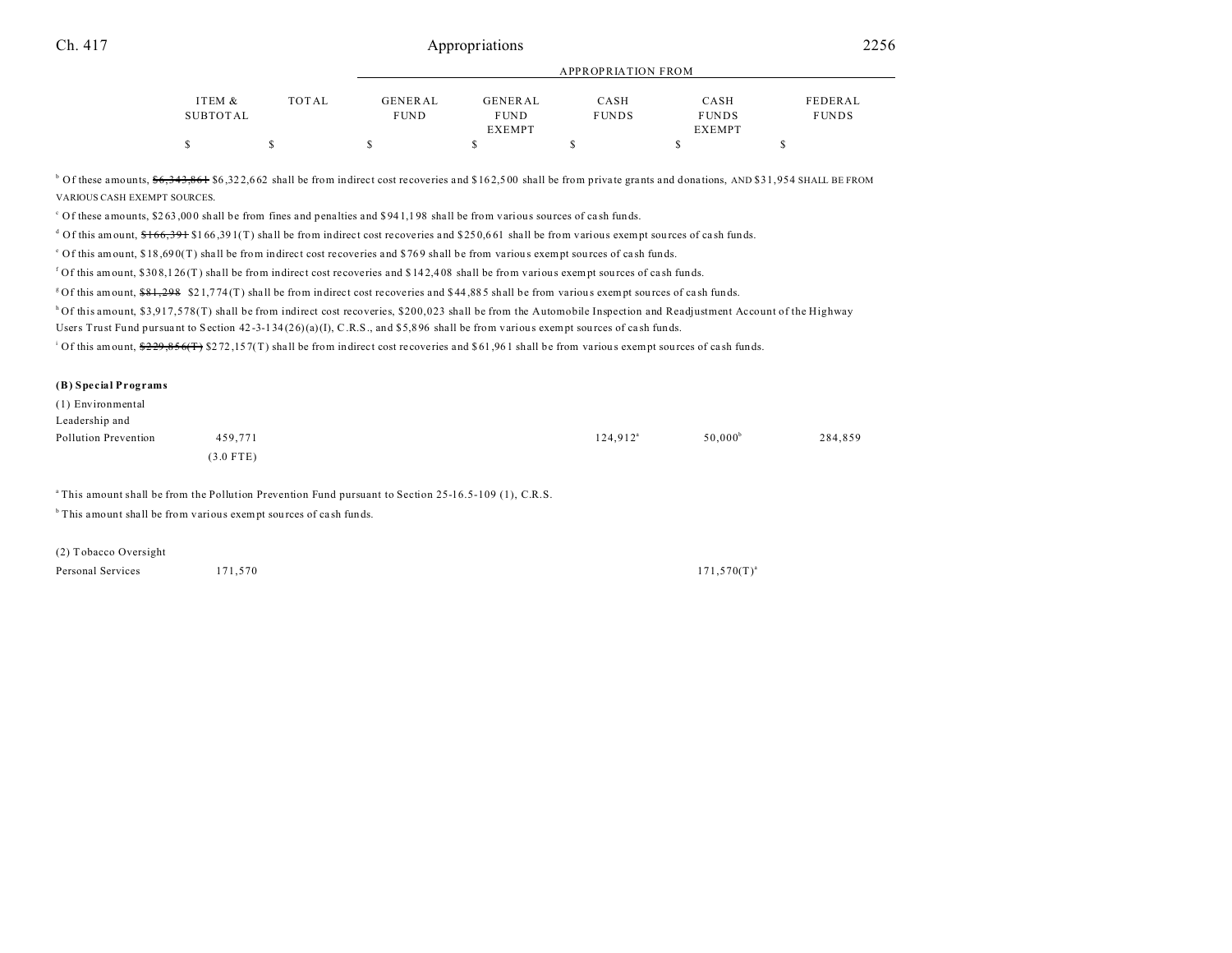|                                         |                                                                                                                                                       |                                                                                                                                           |                        | $(1.0$ FTE)     |           |
|-----------------------------------------|-------------------------------------------------------------------------------------------------------------------------------------------------------|-------------------------------------------------------------------------------------------------------------------------------------------|------------------------|-----------------|-----------|
| Operating Expenses                      | 41,573                                                                                                                                                |                                                                                                                                           |                        | $41,573(T)^{a}$ |           |
|                                         | 213,143                                                                                                                                               |                                                                                                                                           |                        |                 |           |
|                                         |                                                                                                                                                       | <sup>a</sup> These amounts shall be from other state agencies with tobacco settlement programs pursuant to Section 25-1-108.5 (5), C.R.S. |                        |                 |           |
| Indirect Cost                           |                                                                                                                                                       |                                                                                                                                           |                        |                 |           |
| Assessment                              | 184,142                                                                                                                                               |                                                                                                                                           | $41,423$ <sup>a</sup>  | $51,144^b$      | 91,575    |
|                                         | <sup>a</sup> This amount shall be from various sources of cash funds.<br><sup>b</sup> This amount shall be from various exempt sources of cash funds. |                                                                                                                                           |                        |                 |           |
|                                         | 17,035,955                                                                                                                                            |                                                                                                                                           |                        |                 |           |
|                                         | 17,027,701                                                                                                                                            |                                                                                                                                           |                        |                 |           |
|                                         | (2) CENTER FOR HEALTH AND ENVIRONMENTAL INFORMATION                                                                                                   |                                                                                                                                           |                        |                 |           |
| (A) Health Statistics and Vital Records |                                                                                                                                                       |                                                                                                                                           |                        |                 |           |
| Personal Services                       | 2,310,423                                                                                                                                             |                                                                                                                                           |                        |                 |           |
|                                         | $(47.1$ FTE)                                                                                                                                          |                                                                                                                                           |                        |                 |           |
| Operating Expenses                      | 115,875                                                                                                                                               |                                                                                                                                           |                        |                 |           |
| Indirect Cost                           |                                                                                                                                                       |                                                                                                                                           |                        |                 |           |
| Assessment                              | 526,418                                                                                                                                               |                                                                                                                                           |                        |                 |           |
|                                         | 2,952,716                                                                                                                                             |                                                                                                                                           | 1,703,668 <sup>a</sup> | $186,704^b$     | 1,062,344 |

a This amount shall be from the Vital Statistics Records Cash Fund pursuant to Section 25-2-121 (2) (b) (I), C.R.S.

<sup>b</sup> Of this amount, \$87,224 shall be from the Medical Marijuana Program Cash Fund pursuant to Section 25-1-107 (1) (jj) (II) C.R.S., and \$3,660(T) shall be from Medicaid funds appropriated in the Department of Health Care Policy and Financing, \$95,820 shall be from various sources of cash funds exempt.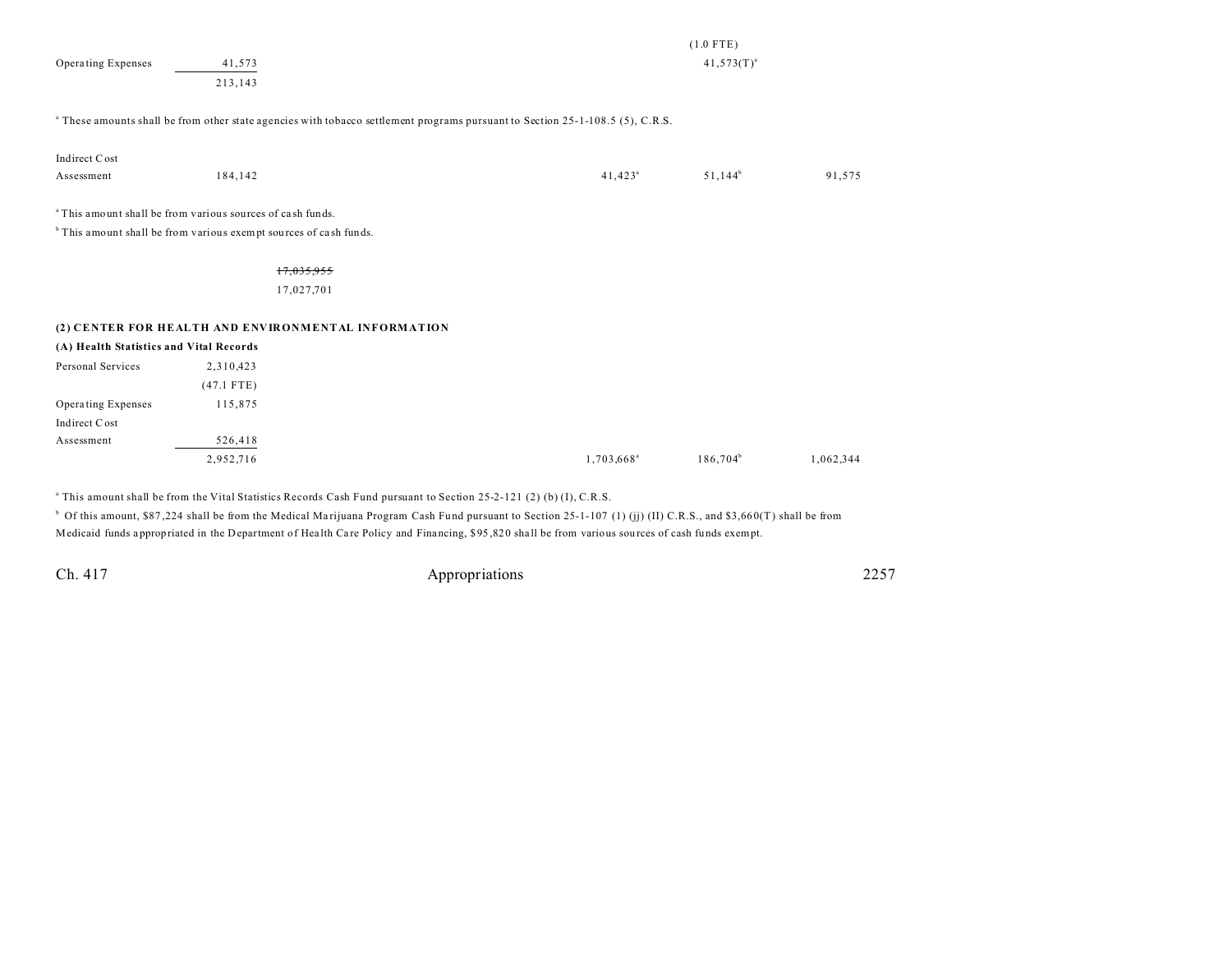| Ch. 417                             | Appropriations            |       |                               |                                                |                           |                                       | 2258                    |
|-------------------------------------|---------------------------|-------|-------------------------------|------------------------------------------------|---------------------------|---------------------------------------|-------------------------|
|                                     |                           |       |                               |                                                | <b>APPROPRIATION FROM</b> |                                       |                         |
|                                     | ITEM &<br><b>SUBTOTAL</b> | TOTAL | <b>GENERAL</b><br><b>FUND</b> | <b>GENERAL</b><br><b>FUND</b><br><b>EXEMPT</b> | CASH<br><b>FUNDS</b>      | CASH<br><b>FUNDS</b><br><b>EXEMPT</b> | FEDERAL<br><b>FUNDS</b> |
|                                     | \$                        | \$    | \$                            | \$                                             | \$                        | \$                                    | \$                      |
| (B) Information Technology Services |                           |       |                               |                                                |                           |                                       |                         |
| Personal Services                   | 2,027,390                 |       | 22,698                        |                                                | $165,649$ <sup>a</sup>    | 1,529,005<br>1,551,703 <sup>b</sup>   | 310,038°                |
|                                     | $(30.5$ FTE)              |       |                               |                                                |                           |                                       |                         |
| Operating Expenses                  | 693,959                   |       |                               |                                                | $22,761^a$                | 661,219 <sup>b</sup>                  | 9,979°                  |
| Purchase of Services                |                           |       |                               |                                                |                           |                                       |                         |
| from Computer Center                | 254,985                   |       | 5,900                         |                                                | $41,253$ <sup>*</sup>     | 172,826                               | $35,006^{\circ}$        |
|                                     | 208,360                   |       |                               |                                                | $34,508^a$                | $144,569^b$                           | $29,283^\circ$          |
| Pueblo Data Entry                   |                           |       |                               |                                                |                           |                                       |                         |
| Center Payments                     | 78,916                    |       |                               |                                                | $78,916^a$                |                                       |                         |
| Multiuse Network                    |                           |       |                               |                                                |                           |                                       |                         |
| Payments                            | 79,729                    |       |                               |                                                |                           | 79.729                                |                         |
|                                     | 207,105                   |       |                               |                                                |                           | $207, 105^b$                          |                         |
| Indirect Cost                       |                           |       |                               |                                                |                           |                                       |                         |
| Assessment                          | 109,487                   |       |                               |                                                | $28, 243^{\circ}$         | $8,116^b$                             | $73,128^{\circ}$        |
|                                     | 3,244,466                 |       |                               |                                                |                           |                                       |                         |
|                                     | 3,325,217                 |       |                               |                                                |                           |                                       |                         |
|                                     |                           |       |                               |                                                |                           |                                       |                         |

a These amounts shall be from various sources of ca sh funds.

 $\rm b$  Of these amounts,  $\frac{62,348,666(T)}{2,470,483(T)}$  shall be from indirect cost recoveries, \$87,084 shall be from various exempt sources of cash funds, and \$15,145(T) shall be from Medicaid cash funds exempt transferred from the Department of Health Care Policy and Financing.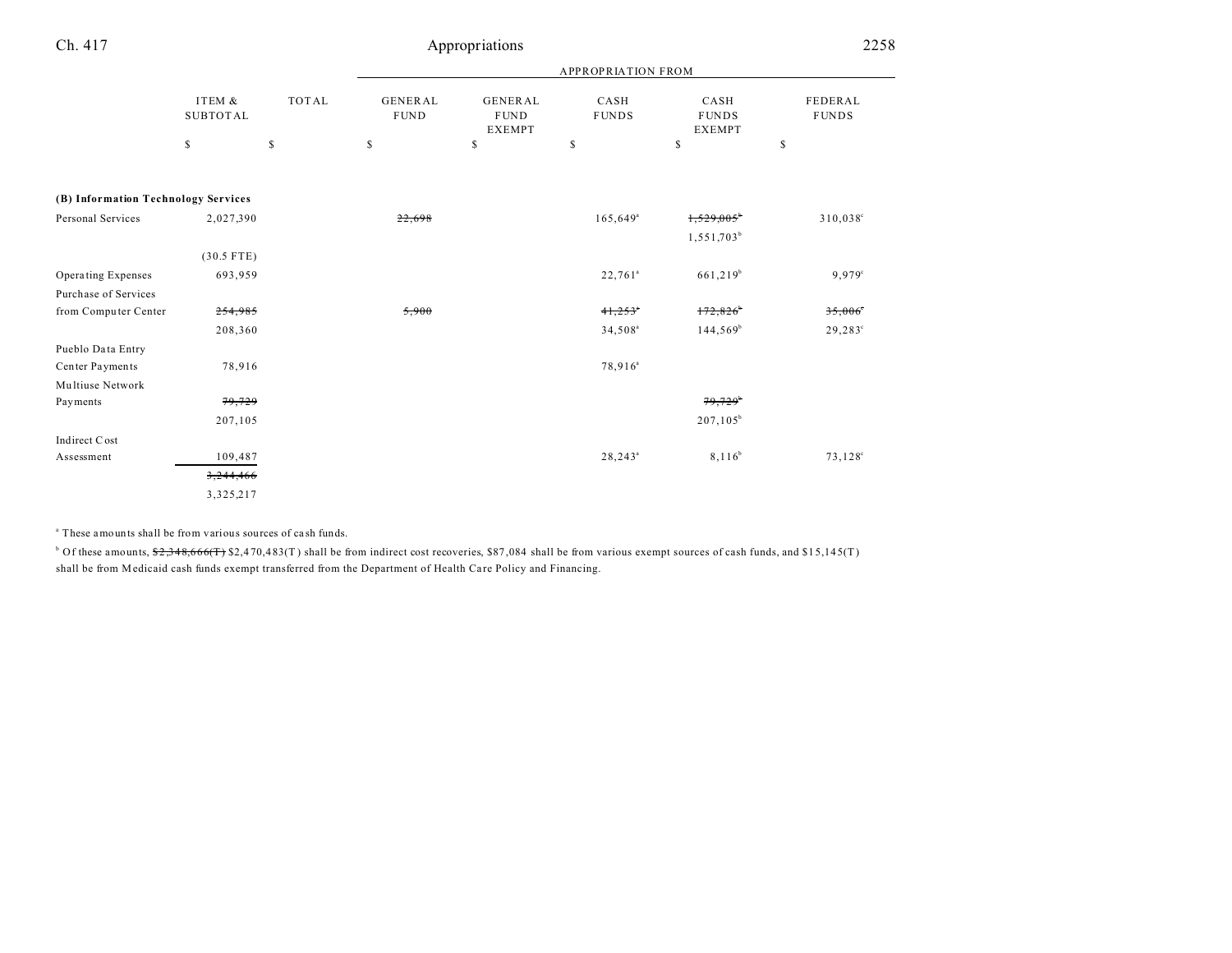These amounts are funds anticipated to be received from various sources of federal funds and are reflected for informational purposes only.

# 6,197,182

6,277,933

#### **(3) LABORATORY AND RADIATION SERVICES**

| (A) Director's Office |  |
|-----------------------|--|
|-----------------------|--|

| Personal Services  | 372,695   | 1, 117, 151 <sup>a</sup> | $71.046^b$  | 184,498     |
|--------------------|-----------|--------------------------|-------------|-------------|
|                    |           | $(21.1$ FTE)             | $(0.5$ FTE) | $(3.7$ FTE) |
| Operating Expenses | 108,536   | $100,360^a$              |             | 8,176       |
| Indirect Cost      |           |                          |             |             |
| Assessment         | .468,693  | 1,262,905 <sup>a</sup>   | $5,951^b$   | 199,837     |
|                    | 2,949,924 |                          |             |             |

<sup>a</sup> Of these amounts, \$200,000 shall be from the Newborn Screening and Genetic Counseling Cash Fund pursuant to Section 25-4-1006 (1), C.R.S., \$107,641 shall be from the Radiation Control Fund pursuant to Section 25-11-104 (6) (c)), C.R.S., \$50,529 shall be from the Law Enforcement Assistance Fund pursuant to Section 43 -4-401 , C.R.S., and \$ 2,1 22 ,24 6 shall be from variou s sources of ca sh funds.

<sup>b</sup> These amounts shall be from various exempt sources of cash funds.

# **(B) Laboratory Services - Chemistry and**

**M icrobiology**

| Personal Services  | 2,723,684 | 157,402     | $1,671,883^{\circ}$ | 175.761 <sup>b</sup> | 718,638      |
|--------------------|-----------|-------------|---------------------|----------------------|--------------|
|                    |           | $(2.2$ FTE) | $(25.4$ FTE)        | $(2.4$ FTE)          | $(10.6$ FTE) |
| Operating Expenses | !935.311  | 10.389      | $1,438,354^{\circ}$ | 264.809 <sup>b</sup> | 221,759      |
|                    | 4,658,995 |             |                     |                      |              |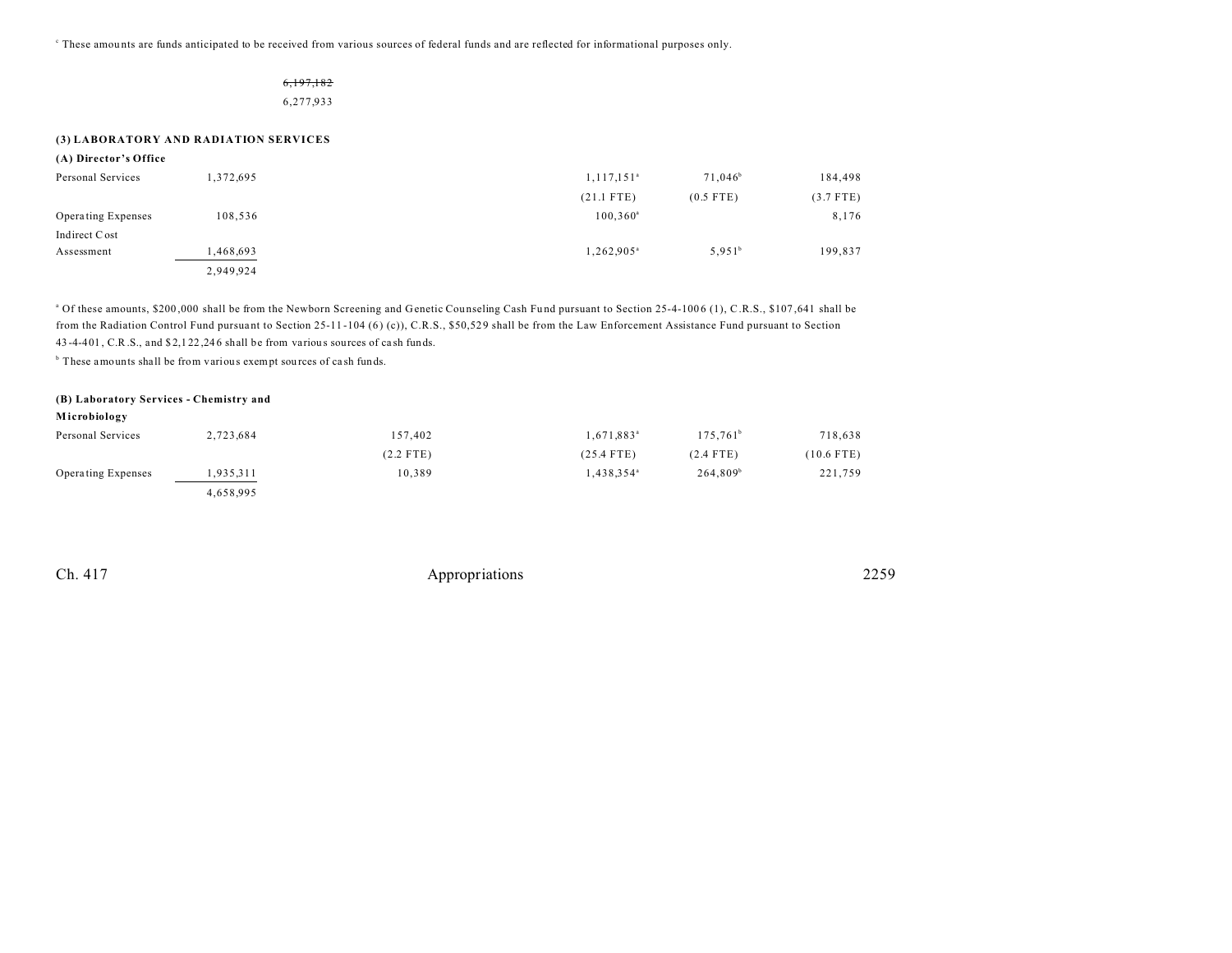|          |       |                |               | APPROPRIATION FROM |               |              |
|----------|-------|----------------|---------------|--------------------|---------------|--------------|
| ITEM &   | TOTAL | <b>GENERAL</b> | GENERAL       | CASH               | CASH          | FEDERAL      |
| SUBTOTAL |       | <b>FUND</b>    | <b>FUND</b>   | <b>FUNDS</b>       | <b>FUNDS</b>  | <b>FUNDS</b> |
|          |       |                | <b>EXEMPT</b> |                    | <b>EXEMPT</b> |              |
|          |       |                |               |                    |               |              |

<sup>a</sup> Of these amounts,  $\frac{41}{30}$ ,  $\frac{44}{31}$ ,  $\frac{568}{523}$  shall be from various sources of cash funds, \$1,508,800 shall be from the Newborn Screening and Genetic Counseling Cash Fund pursuant to Section 25-4-1006(1), C.R.S., and \$32,914 shall be from the Law Enforcement Assistance Fund pursuant to Section 43-4-401, C.R.S. <sup>b</sup> Of these amounts, \$224,744(T) shall be from funds appropriated to the Water Quality Control Division, \$186,517 shall be from various exempt sources of cash funds, and \$29,309 shall be from the Automobile Inspection and Readjustment Account in the Highway Users Tax Fund pursuant to Section 42-3-134(26)(a)(I), C.R.S.

| (C) Radioactive Materials and Certification |           |                        |            |             |  |
|---------------------------------------------|-----------|------------------------|------------|-------------|--|
| Personal Services                           | 1.927.385 | 1,533,022 <sup>a</sup> | $27.018^b$ | 367,345     |  |
|                                             |           | $(22.5$ FTE)           |            | $(7.0$ FTE) |  |
| <b>Operating Expenses</b>                   | 297,357   | $110.468^{\circ}$      |            | 186,889     |  |
|                                             | 2,224,742 |                        |            |             |  |

<sup>a</sup>Of these amounts, \$1,124,908 shall be from the Radiation Control Fund pursuant to Section 25-11-104(6)(c), C.R.S., \$437,982 shall be from the Law Enforcement Assistance Fund pursuant to Section 43-4-401, C.R.S., and \$80,600 from various sources of cash funds.

 $b$  This amount shall be from reserves in the Radiation Control Fund pursuant to Section 25-11-104(6)(c), C.R.S.

9,833,661

**(4) LOCAL HEALTH SERVICES (A) Local Liaison**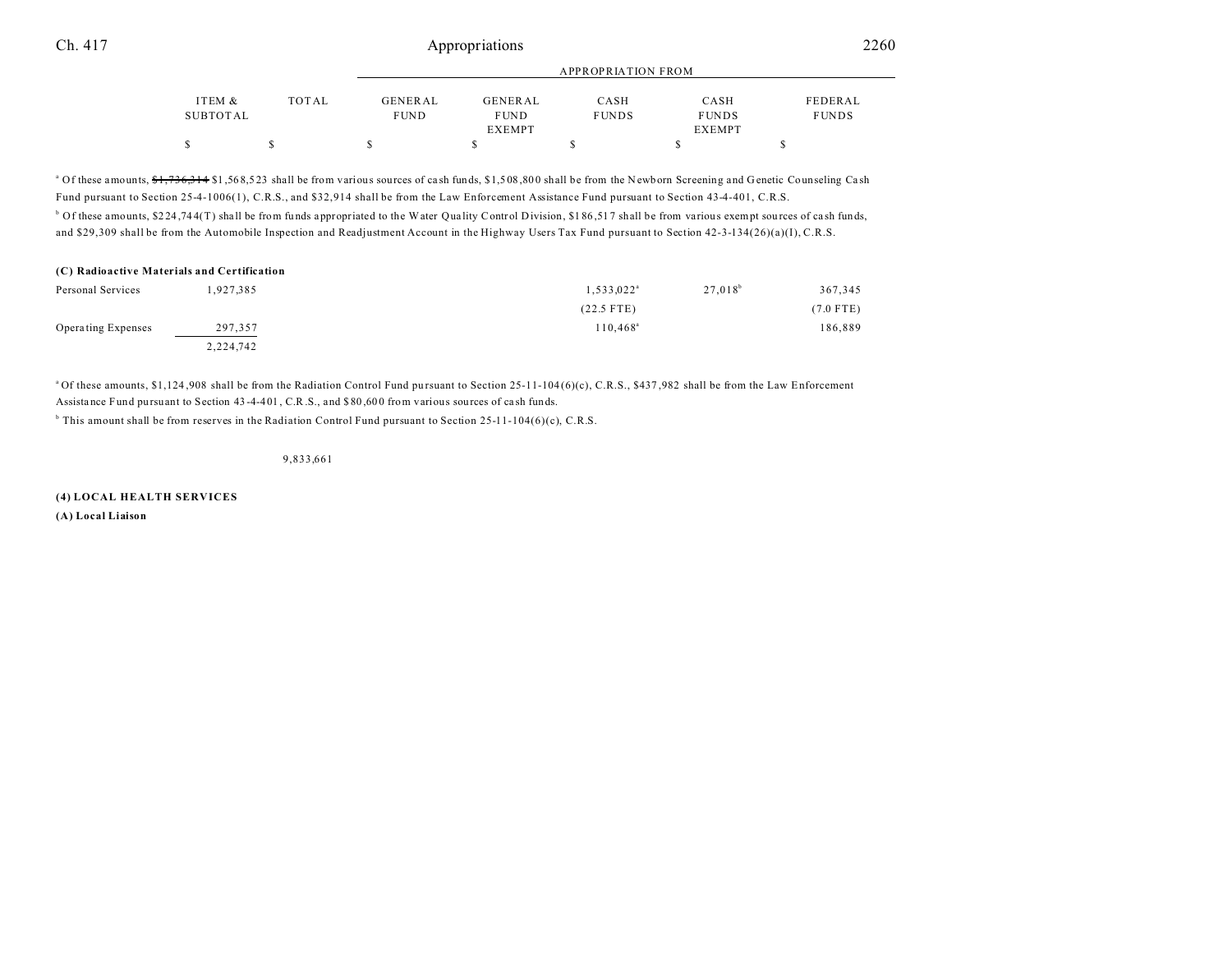| 962,731   |                   | 962,731                                         |                                     |             |                     |
|-----------|-------------------|-------------------------------------------------|-------------------------------------|-------------|---------------------|
|           |                   |                                                 |                                     |             |                     |
|           |                   |                                                 |                                     |             |                     |
|           |                   |                                                 |                                     |             |                     |
| 241,480   |                   | 241,480                                         |                                     |             |                     |
| 1,204,211 |                   |                                                 |                                     |             |                     |
|           |                   |                                                 |                                     |             |                     |
| 426,946   |                   |                                                 |                                     |             | 205,674             |
|           |                   |                                                 |                                     |             | $(2.4$ FTE)         |
|           |                   |                                                 |                                     |             |                     |
|           |                   |                                                 |                                     |             |                     |
|           |                   |                                                 |                                     |             |                     |
|           |                   |                                                 |                                     |             |                     |
| 40,317    |                   |                                                 |                                     |             | 40,317              |
|           | 1,688,179         |                                                 |                                     |             |                     |
|           |                   |                                                 |                                     |             |                     |
|           |                   |                                                 |                                     |             |                     |
|           |                   |                                                 |                                     |             |                     |
| 318,757   |                   |                                                 | $118,245^{\circ}$                   | $126,040^b$ | 74,472 <sup>c</sup> |
|           |                   |                                                 | $(1.6$ FTE)                         | $(1.5$ FTE) | $(1.4$ FTE)         |
| 9,187     |                   |                                                 |                                     |             | $9,187^{\circ}$     |
|           | 16,705<br>443,651 | (5) AIR QUALITY CONTROL DIVISION <sup>159</sup> | 221,272(M)<br>$(3.0$ FTE)<br>16,705 |             |                     |

| Ch. 417 | Appropriations | 2261 |
|---------|----------------|------|
|         |                |      |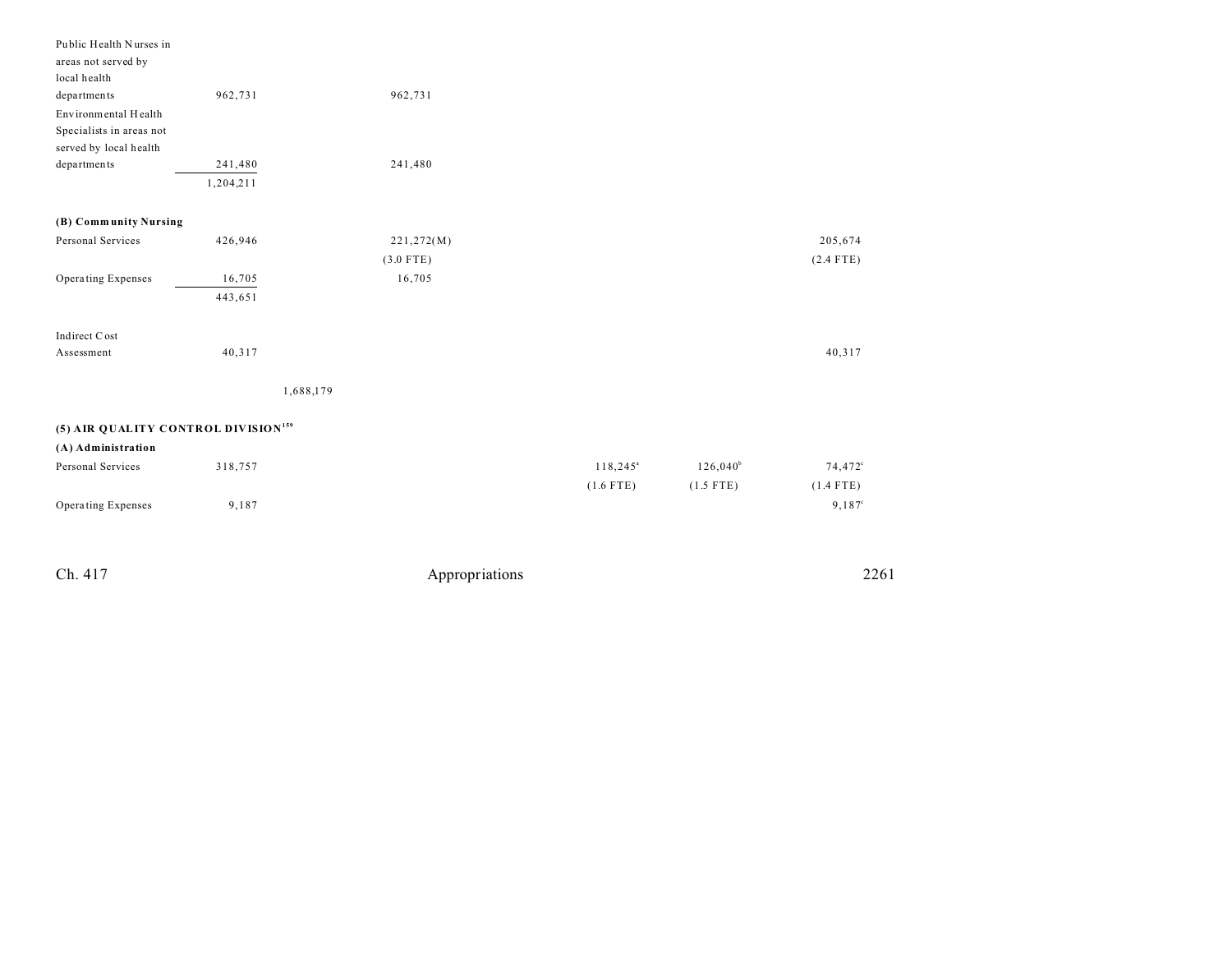| Ch. 417       |                           |       |                        | Appropriations                          |                      |                                       | 2262                    |  |
|---------------|---------------------------|-------|------------------------|-----------------------------------------|----------------------|---------------------------------------|-------------------------|--|
|               | <b>APPROPRIATION FROM</b> |       |                        |                                         |                      |                                       |                         |  |
|               | ITEM &<br>SUBTOTAL        | TOTAL | GENERAL<br><b>FUND</b> | GENERAL<br><b>FUND</b><br><b>EXEMPT</b> | CASH<br><b>FUNDS</b> | CASH<br><b>FUNDS</b><br><b>EXEMPT</b> | FEDERAL<br><b>FUNDS</b> |  |
|               | S                         | \$    | \$                     | \$                                      | \$                   | c<br>ъ                                | \$                      |  |
| Indirect Cost |                           |       |                        |                                         |                      |                                       |                         |  |
| Assessment    | 2,165,038                 |       |                        |                                         | 943,935 <sup>d</sup> | $756,532^b$                           | $464,571^{\circ}$       |  |
|               | 2,492,982                 |       |                        |                                         |                      |                                       |                         |  |

a This amount shall be from the Stationary Sources Control Fund pursuant to Section 25-7-114.7 (2) (b), C.R.S.

b These amounts shall be from the Automobile Inspection and Readjustment Account of the Highway Users Tax Fund pursuant to Section 42-3-134 (26) (a) (I), C.R.S.

c These amou nts are funds anticipated to be received from the U.S. Environmental Protection Agency and are reflected for informational purposes only.

d This amount shall be from various sources of ca sh funds.

#### **(B) Technical Services**

| (1) Air Quality Monitoring |           |                     |                           |             |
|----------------------------|-----------|---------------------|---------------------------|-------------|
| Personal Services          | 1,302,140 | 56,931 <sup>a</sup> | $945,531(H)$ <sup>b</sup> | 299,678°    |
|                            |           | $(1.8$ FTE)         | $(12.8$ FTE)              | $(5.1$ FTE) |
| Operating Expenses         | 112,815   |                     | $96,458(H)$ <sup>b</sup>  | $16,357$ °  |
| Local Contracts            | 117,042   | $10.843^{\circ}$    | $73,246(H)$ <sup>b</sup>  | 32,953°     |
|                            | 1,531,997 |                     |                           |             |

a These amounts shall be from the Stationary Sources Control Fund pursuant to Section 25-7-114.7(2)(b), C.R.S.

<sup>b</sup> These amounts shall be from the Automobile Inspection and Readjustment Account of the Highway Users Tax Fund pursuant to Section 42-3-134 (26) (a) (I), C.R.S.

<sup>c</sup> These amounts shall be from the U.S. Environmental Protection Agency.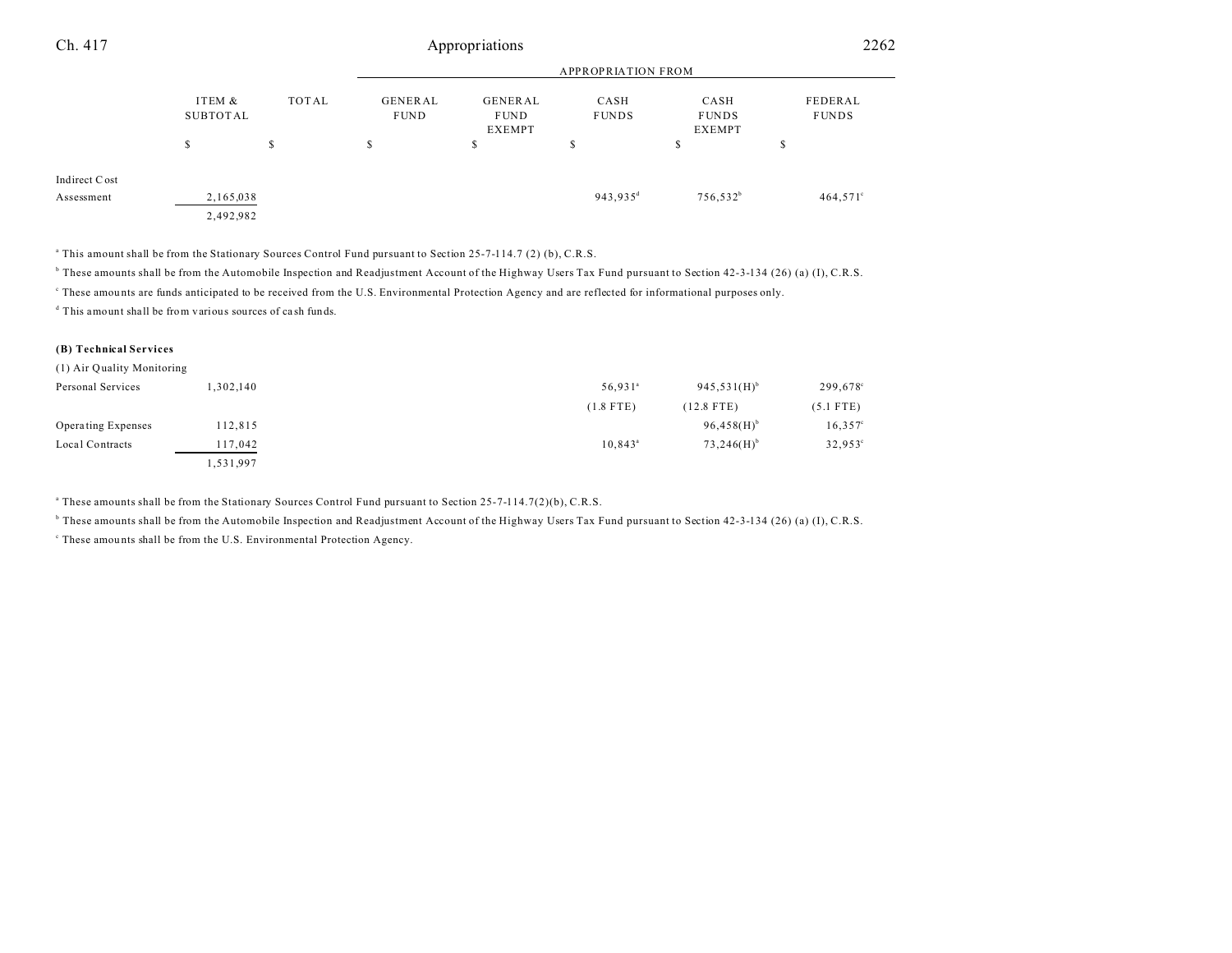| (2) Modeling and Analysis |         |                     |               |                  |
|---------------------------|---------|---------------------|---------------|------------------|
| Personal Services         | 590.918 | 77.384 <sup>a</sup> | $180.538^{b}$ | 332,996°         |
|                           |         | $(1.4$ FTE)         | $(2.4$ FTE)   | $(4.7$ FTE)      |
| Operating Expenses        | 155.207 | $12.759^{\circ}$    | $122.256^b$   | $20,192^{\circ}$ |
|                           | 746,125 |                     |               |                  |

a These amounts shall be from the Stationary Sources Control Fund pursuant to Section 25-7-114.7 (2) (b), C.R.S.

b These amounts shall be from the Automobile Inspection and Readjustment Account of the Highway Users Tax Fund pursuant to Section 42-3-134 (26) (a) (I), C.R.S.

c These amou nts are funds anticipated to be received from the U.S. Environmental Protection Agency and are reflected for informational purposes only.

| (3) Visibility and Risk Assessment |         |                      |                  |                  |
|------------------------------------|---------|----------------------|------------------|------------------|
| Personal Services                  | 404.866 | 236,665 <sup>a</sup> | $73.851^{\circ}$ | $94,350^{\circ}$ |
|                                    |         | $(2.8$ FTE)          | $(1.0$ FTE)      | $(1.6$ FTE)      |
| Operating Expenses                 | 30.420  |                      |                  | $30,420^{\circ}$ |
|                                    | 435,286 |                      |                  |                  |

a This amount shall be from the Stationary Sources Control Fund pursuant to Section 25-7-114.7(2)(b), C.R.S.

b This amount shall be from the Automobile Inspection and Readjustment Account of the Highway Users Tax Fund pursuant to Section 42-3-134(26)(a)(I), C.R.S.

c These amou nts are funds anticipated to be received from the U.S. Environmental Protection Agency and are reflected for informational purposes only.

## **(C) Mobile Sources**

| (1) Research and Support |          |                    |             |
|--------------------------|----------|--------------------|-------------|
| Personal Services        | .498.781 | $1,297,612(H)^{a}$ | $201,169^b$ |
|                          |          | $(18.4$ FTE)       | $(2.9$ FTE) |
| Operating Expenses       | 306,377  | $288,127(H)^{a}$   | $18,250^b$  |
|                          | .805,158 |                    |             |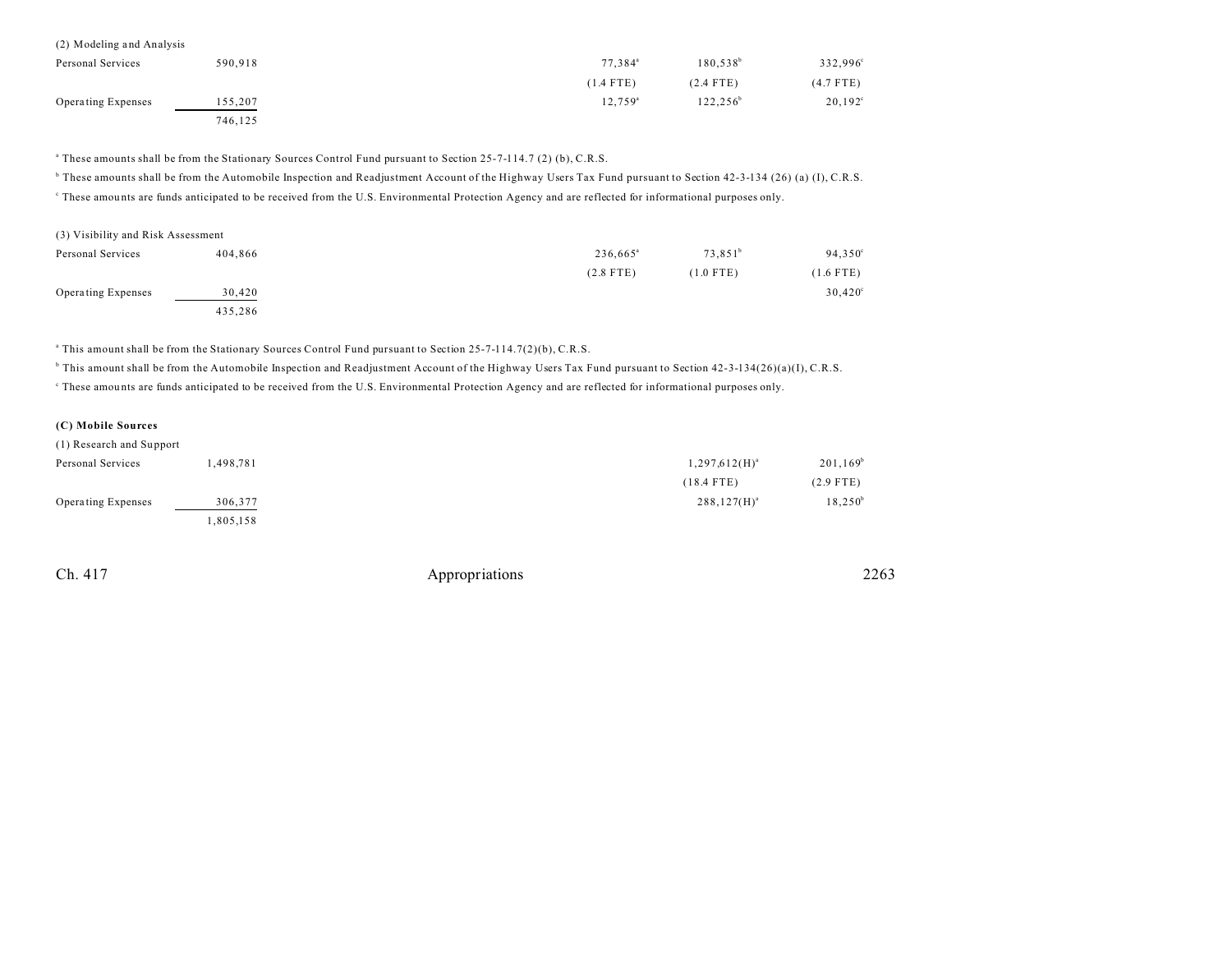|          |       | APPROPRIATION FROM |               |              |               |              |
|----------|-------|--------------------|---------------|--------------|---------------|--------------|
| ITEM &   | TOTAL | GENERAL            | GENERAL       | CASH         | CASH          | FEDERAL      |
| SUBTOTAL |       | <b>FUND</b>        | <b>FUND</b>   | <b>FUNDS</b> | <b>FUNDS</b>  | <b>FUNDS</b> |
|          |       |                    | <b>EXEMPT</b> |              | <b>EXEMPT</b> |              |
|          |       |                    |               |              |               |              |

a These amounts shall be from the Automobile Inspection and Readjustment Account of the Highway Users Tax Fund pursuant to Section 42-3-134(26)(a)(I), C.R.S.

<sup>b</sup> These amounts shall be from the U.S. Environmental Protection Agency.

| (2) Inspection and Maintenance |           |             |                       |
|--------------------------------|-----------|-------------|-----------------------|
| Personal Services              | 682,150   |             | 682,150 <sup>a</sup>  |
|                                |           |             | $(9.8$ FTE)           |
| Operating Expenses             | 36,638    |             | $36,638^a$            |
| Diesel Inspection/             |           |             |                       |
| Maintenance Program            | 624,965   | $176,045^b$ | 448,920 <sup>a</sup>  |
|                                |           | $(2.0$ FTE) | $(5.0$ FTE)           |
| Mechanic Certification         |           |             |                       |
| Program                        | 22,048    | $22,048^b$  |                       |
|                                |           | $(0.3$ FTE) |                       |
| Local Grants                   | 45,299    |             | $45,299$ <sup>a</sup> |
|                                | 1,411,100 |             |                       |

a These amounts shall be from the Automobile Inspection and Readjustment Account of the Highway Users Tax Fund pursuant to Section 42-3-134(26)(a)(I), C.R.S.

<sup>b</sup> These amounts shall be from diesel inspection and mechanic certification fees.

**(D) Stationary Sources**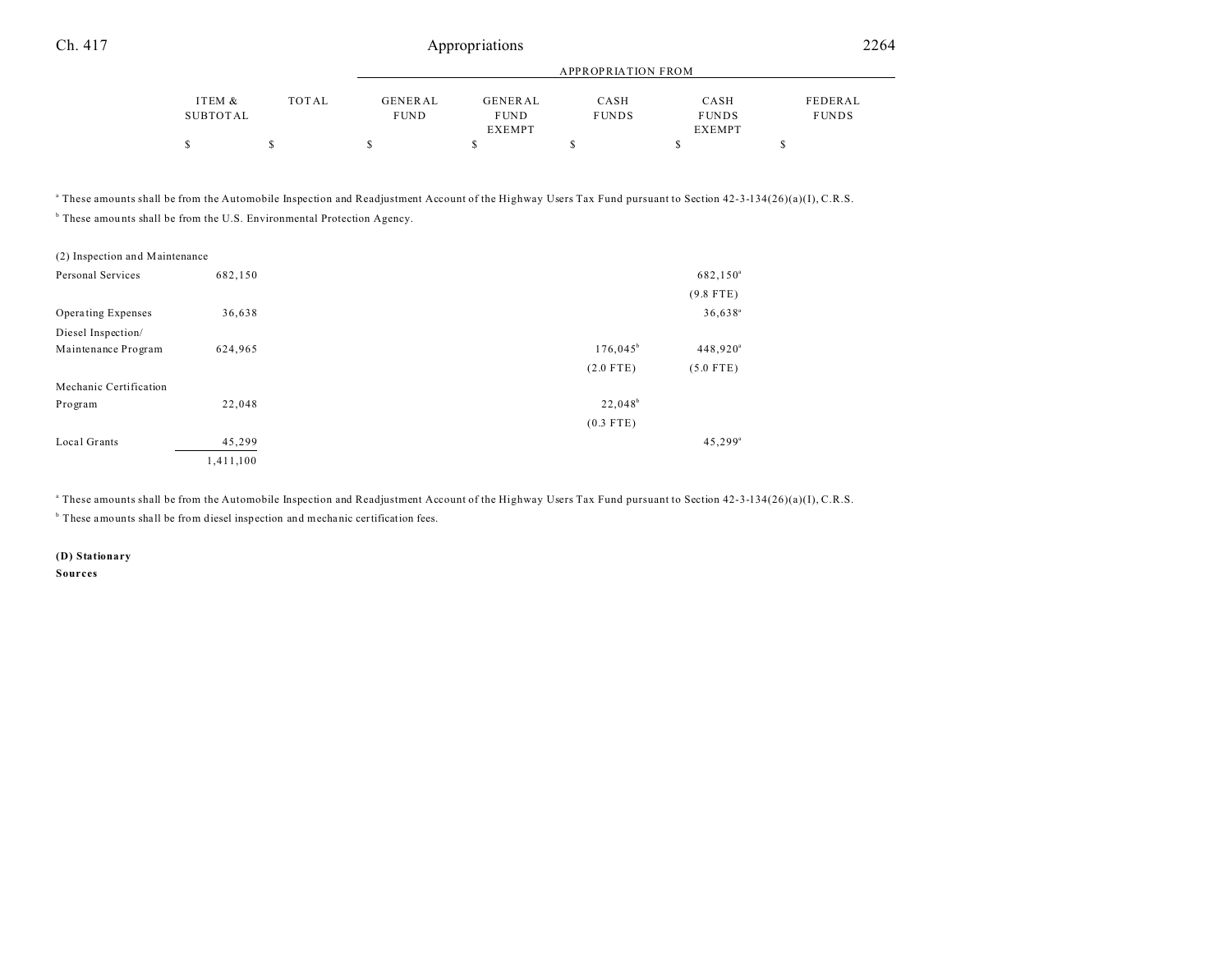| (1) Inventory and Support Services |          |                      |                        |
|------------------------------------|----------|----------------------|------------------------|
| Personal Services                  | .452.848 | $885,424(H)^{a}$     | $567,424$ <sup>b</sup> |
|                                    |          | $(11.4$ FTE)         | $(8.9$ FTE)            |
| <b>Operating Expenses</b>          | 253,481  | 253,481 <sup>ª</sup> |                        |
|                                    | ,706,329 |                      |                        |

a These amounts shall be from the Stationary Sources Control Fund pursuant to Section 25-7-114.7(2)(b), C.R.S.

<sup>b</sup> This amount shall be from the U.S. Environmental Protection Agency.

| (2) Permits and Compliance Assurance |           |                                        |             |
|--------------------------------------|-----------|----------------------------------------|-------------|
| Personal Services                    | 2,762,240 | $99.641^b$<br>$2.069.929$ <sup>a</sup> | 592.670     |
|                                      |           | $(30.5$ FTE)                           | $(8.6$ FTE) |
| Operating Expenses                   | 38,092    | $31,762^{\circ}$                       | 6,330       |
| Local Contracts                      | 563,492   | 319.114 <sup>a</sup>                   | 244,378     |
|                                      | 3,363,824 |                                        |             |

a These amounts shall be from the Stationary Sources Control Fund pursuant to Section 25-7-114.7(2)(b), C.R.S.

b This amount shall be from reserves in the Stationary Sources Control Fund pursuant to Section 25-7-114.7(2)(b), C.R.S.

(3) Hazardous and T oxic Control

| Personal Services         | 781,833 | 632,824 <sup>a</sup> |                  | 149,009     |
|---------------------------|---------|----------------------|------------------|-------------|
|                           |         | $(9.8$ FTE)          |                  | $(2.2$ FTE) |
| <b>Operating Expenses</b> | 63,763  | 63,763 <sup>a</sup>  |                  |             |
| Preservation of the       |         |                      |                  |             |
| Ozone Layer               | 195,744 | 134,069 <sup>b</sup> | $61,675^{\circ}$ |             |
|                           |         | $(2.0$ FTE)          |                  |             |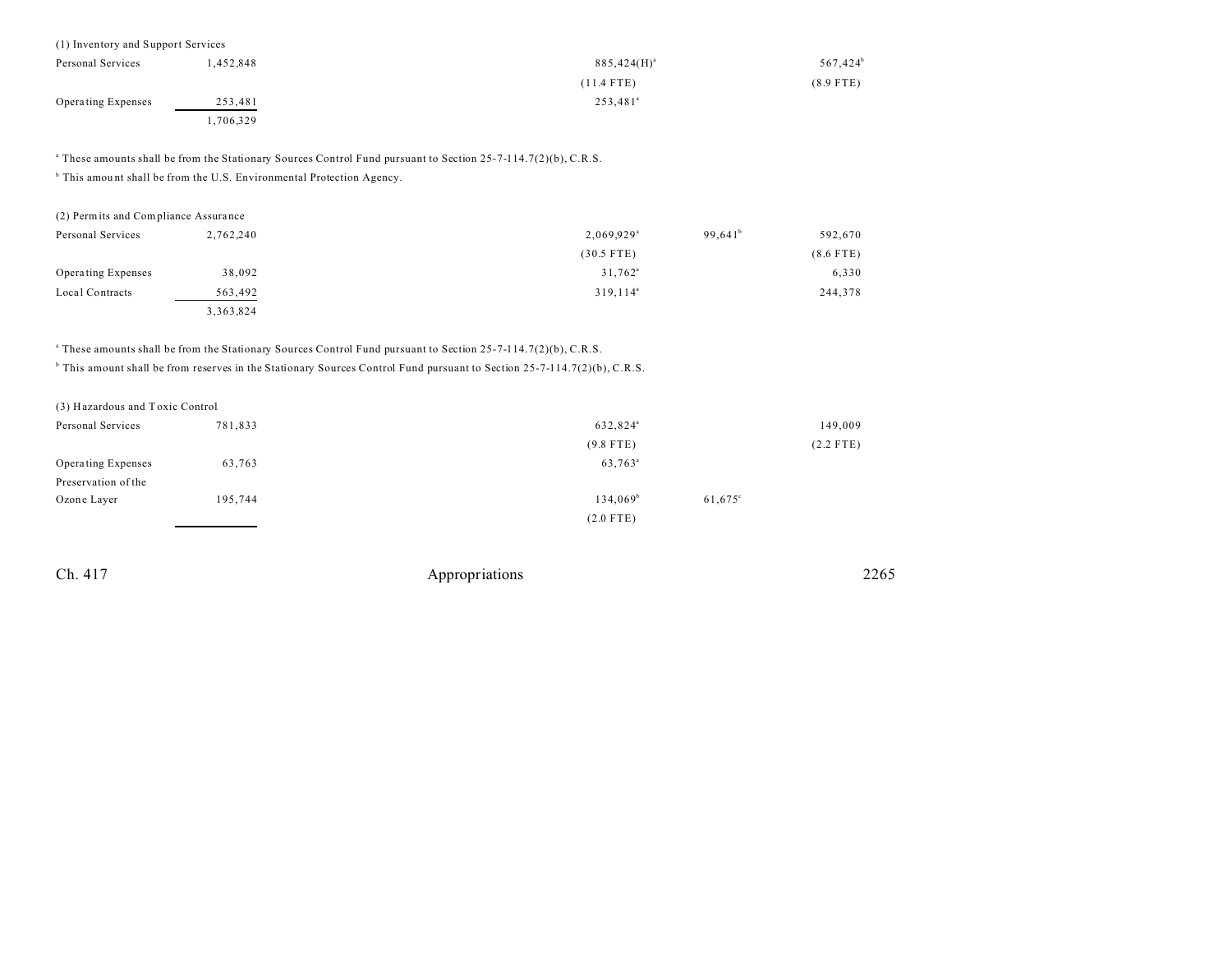|                    |       |                        | <b>APPROPRIATION FROM</b> |                      |                      |                         |
|--------------------|-------|------------------------|---------------------------|----------------------|----------------------|-------------------------|
| ITEM &<br>SUBTOTAL | TOTAL | GENERAL<br><b>FUND</b> | GENERAL<br><b>FUND</b>    | CASH<br><b>FUNDS</b> | CASH<br><b>FUNDS</b> | FEDERAL<br><b>FUNDS</b> |
|                    |       |                        | EXEMPT                    |                      | <b>EXEMPT</b>        |                         |
|                    |       |                        |                           |                      |                      |                         |

1,041,340

<sup>a</sup> Of these amounts, \$651,587 shall be from the Stationary Sources Control Fund pursuant to Section 25-7-114.7(2)(b), C.R.S., and \$45,000 shall be from the Lead Hazard Reduction Cash Fund pursuant to Section 25-5-1106(2), C.R.S.

<sup>b</sup> This amount shall be from the Ozone Protection Fund pursuant to Section 25-7-135(1), C.R.S.

of this amount, \$33,433 shall be from reserves in the Stationary Sources Control Fund pursuant to Section 25-7-114.7(2)(b), C.R.S., and \$28,242 shall be from reserves in the Automobile Inspection and Readjustment Account of the Highway Users Tax Fund pursuant to Section 42-3-134(26)(a)(I), C.R.S.

#### 14,534,141

#### **(6) WATER QUALITY CONTROL DIVISION<sup>159</sup>**

| Personal Services  | 644,600   | 391,108(M)  | $120, 517^{\circ}$ |                  | $132,975^b$          |
|--------------------|-----------|-------------|--------------------|------------------|----------------------|
|                    |           | $(8.1$ FTE) | $(2.4$ FTE)        |                  | $(1.5$ FTE)          |
| Operating Expenses | 38,246    | 18,850(M)   | $2.146^{\rm a}$    |                  | $17,250^{\rm b}$     |
| Indirect Cost      |           |             |                    |                  |                      |
| Assessment         | 1,286,726 |             | $364.540^{\circ}$  | $36,189^{\rm d}$ | 885,997 <sup>b</sup> |
|                    | .969,572  |             |                    |                  |                      |

<sup>a</sup> These amounts shall be from the Water Quality Control Fund pursuant to Section 25-8-502(1)(c)), C.R.S.

<sup>b</sup> These amounts shall be from the U.S. Environmental Protection Agency.

c This amount shall be from various sources of ca sh funds.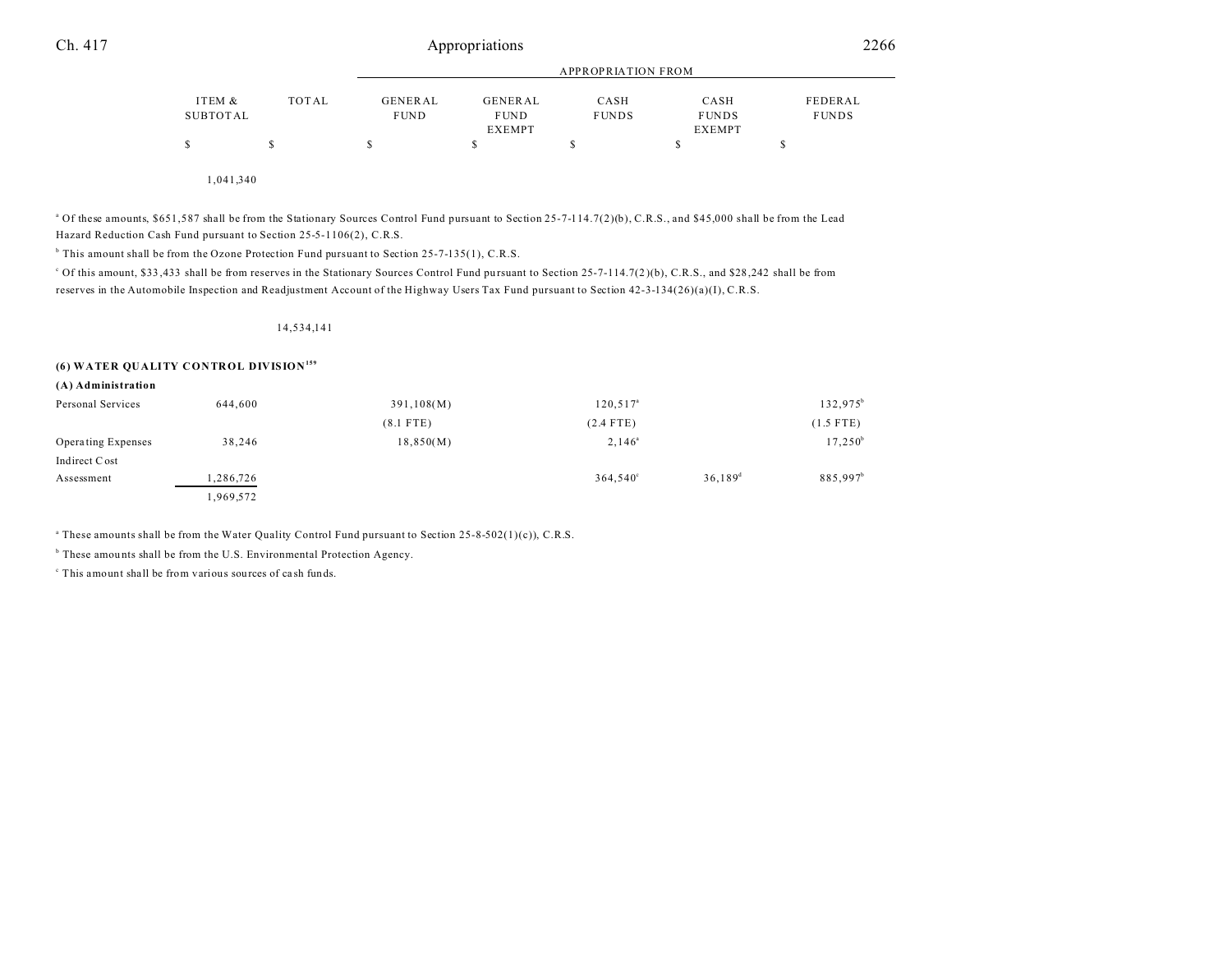d This amou nt shall be from cash funds exempt revenues that result from Amendment 14, concerning the regulation of commercial hog facilities, which was a pproved by voters statewide at the 199 8 general election.

#### **(B) Watershed Assessment, Outreach, and**

| Assistance |  |  |
|------------|--|--|
|------------|--|--|

| Personal Services  | 2,586,115   | 356,093     | $148,780^a$ | $110,209(T)^{b}$ | $1,971,033^{\circ}$ |
|--------------------|-------------|-------------|-------------|------------------|---------------------|
|                    |             | $(4.5$ FTE) | $(3.0$ FTE) | $(2.3$ FTE)      | $(26.5$ FTE)        |
| Operating Expenses | 474.761     | 374,207     |             | $1,675(T)^{b}$   | 98,879°             |
| Local Grants and   |             |             |             |                  |                     |
| Contracts          | 2,136,456   |             |             |                  | $2,136,456^{\circ}$ |
|                    | 5, 197, 332 |             |             |                  |                     |

a This amount shall be from the Water Quality Control Fund pursuant to Section 25-8-502(1)(c)), C.R.S.

<sup>b</sup> These amounts shall be from the Department of Agriculture, Groundwater Protection Fund Pursuant to Section 25-8-205.5 (8), C.R.S.

<sup>c</sup> These amounts shall be from the U.S. Environmental Protection Agency.

| (C) Permitting and Compliance Assurance |           |             |                        |               |                  |  |
|-----------------------------------------|-----------|-------------|------------------------|---------------|------------------|--|
| Personal Services                       | 2,691,217 | 344.310     | 1.749.554 <sup>a</sup> | $159.010^{b}$ | 438,343°         |  |
|                                         |           | $(5.6$ FTE) | $(24.9$ FTE)           | $(2.0$ FTE)   | $(4.7$ FTE)      |  |
| Operating Expenses                      | 178.830   | 11.835      | $133.020^a$            | $10.727^b$    | $23,248^{\circ}$ |  |
|                                         | 2,870,047 |             |                        |               |                  |  |

<sup>a</sup> Of these amounts, \$1,551,034 shall be from the Water Quality Control Fund pursuant to Section 25-8-502(1)(c)), C.R.S., \$179,134 shall be from the Sludge Mana gement Program Fund pursuant to Section 30-20-110.5(3), C.R.S., and \$152,406 shall be fees collected by the Industrial Pretreatment Program pursuant to Section 25-8-508, C.R.S.

b These amounts shall be from cash funds exempt revenues that result from Amendment 14, concerning the regulation of commercial hog facilities, which was approved by voters statewide at the 1998 general election.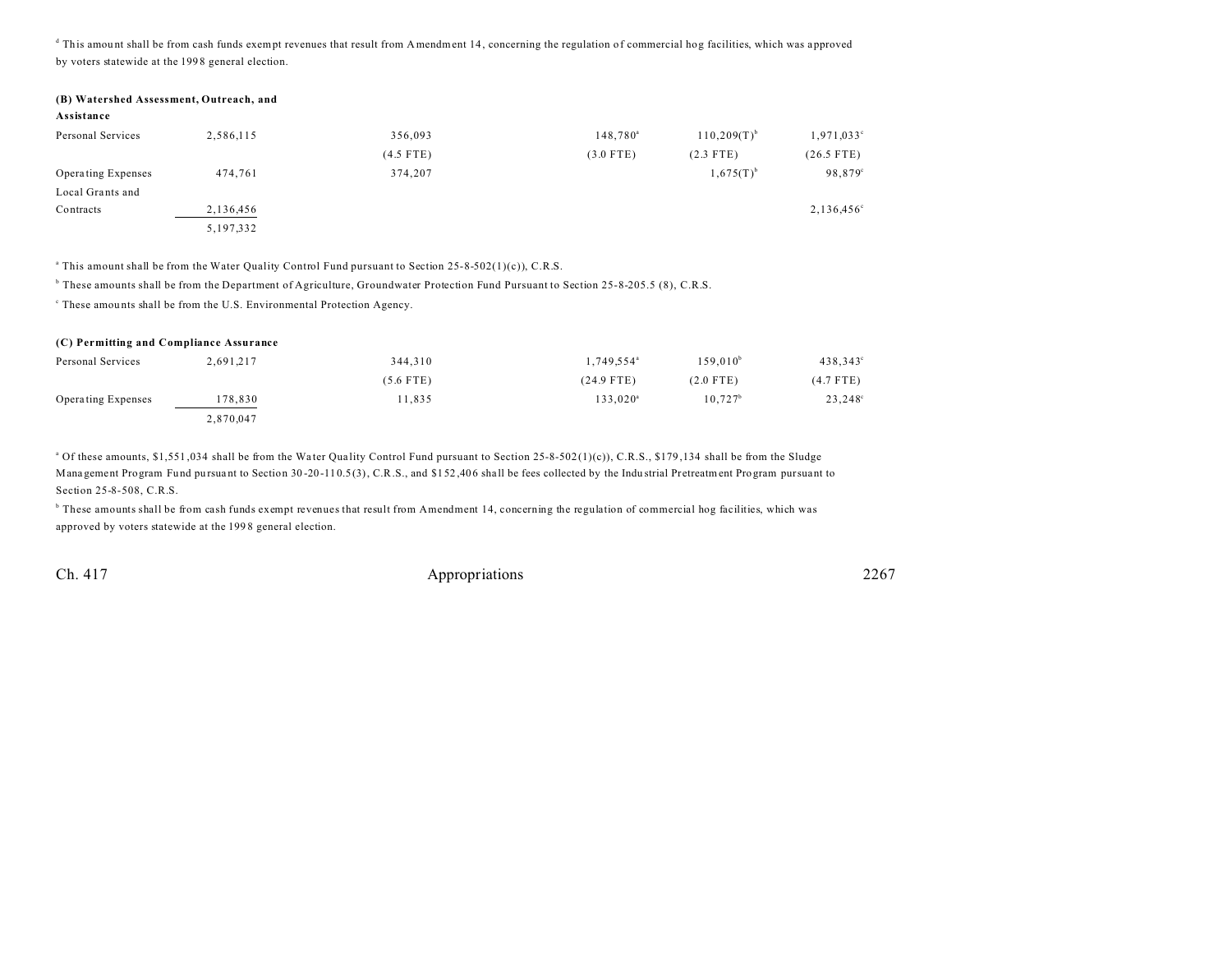| Ch. 417                                                                                                                          |                           |              |                               | Appropriations                                 |                      |                                       | 2268                    |
|----------------------------------------------------------------------------------------------------------------------------------|---------------------------|--------------|-------------------------------|------------------------------------------------|----------------------|---------------------------------------|-------------------------|
|                                                                                                                                  |                           |              | APPROPRIATION FROM            |                                                |                      |                                       |                         |
|                                                                                                                                  | ITEM &<br><b>SUBTOTAL</b> | <b>TOTAL</b> | <b>GENERAL</b><br><b>FUND</b> | <b>GENERAL</b><br><b>FUND</b><br><b>EXEMPT</b> | CASH<br><b>FUNDS</b> | CASH<br><b>FUNDS</b><br><b>EXEMPT</b> | FEDERAL<br><b>FUNDS</b> |
|                                                                                                                                  | \$                        | $\mathbb{S}$ | \$                            | $\mathbb{S}$                                   | \$                   | \$                                    | \$                      |
| <sup>c</sup> These amounts shall be from the U.S. Environmental Protection Agency and are shown for informational purposes only. |                           |              |                               |                                                |                      |                                       |                         |
| (D) Drinking Water Program                                                                                                       |                           |              |                               |                                                |                      |                                       |                         |
| Personal Services                                                                                                                | 1,857,369                 |              | 468, 130(M)                   |                                                |                      |                                       | 1,389,239 <sup>a</sup>  |
|                                                                                                                                  |                           |              | $(8.6$ FTE)                   |                                                |                      |                                       | $(19.8$ FTE)            |
| Operating Expenses                                                                                                               | 147,900                   |              | 31,891(M)                     |                                                |                      |                                       | $116,009^{\circ}$       |
|                                                                                                                                  | 2,005,269                 |              |                               |                                                |                      |                                       |                         |
| <sup>a</sup> These amounts shall be from the U.S. Environmental Protection Agency.                                               |                           |              |                               |                                                |                      |                                       |                         |
|                                                                                                                                  |                           | 12,042,220   |                               |                                                |                      |                                       |                         |
| (7) HAZARDOUS MATERIALS AND WASTE MANAGEMENT<br><b>DIVISION</b>                                                                  |                           |              |                               |                                                |                      |                                       |                         |
| (A) Division Director's Office                                                                                                   |                           |              |                               |                                                |                      |                                       |                         |
| Program Costs                                                                                                                    | 286,898                   |              | 51,022                        |                                                | $164,680^a$          | $54,461^b$                            | $16,735^{\circ}$        |
|                                                                                                                                  |                           |              | $(0.9$ FTE)                   |                                                | $(2.3$ FTE)          |                                       | $(0.2$ FTE)             |
| Legal Services for                                                                                                               |                           |              |                               |                                                |                      |                                       |                         |
| $6,145$ hours                                                                                                                    | 373,555                   |              |                               |                                                | $218, 236^a$         | $1,824(T)^d$                          | $153,495^{\circ}$       |
| Cathode Ray Tube                                                                                                                 |                           |              |                               |                                                |                      |                                       |                         |
| Recycling                                                                                                                        | 34,247                    |              |                               |                                                |                      | $34,247^{\circ}$                      |                         |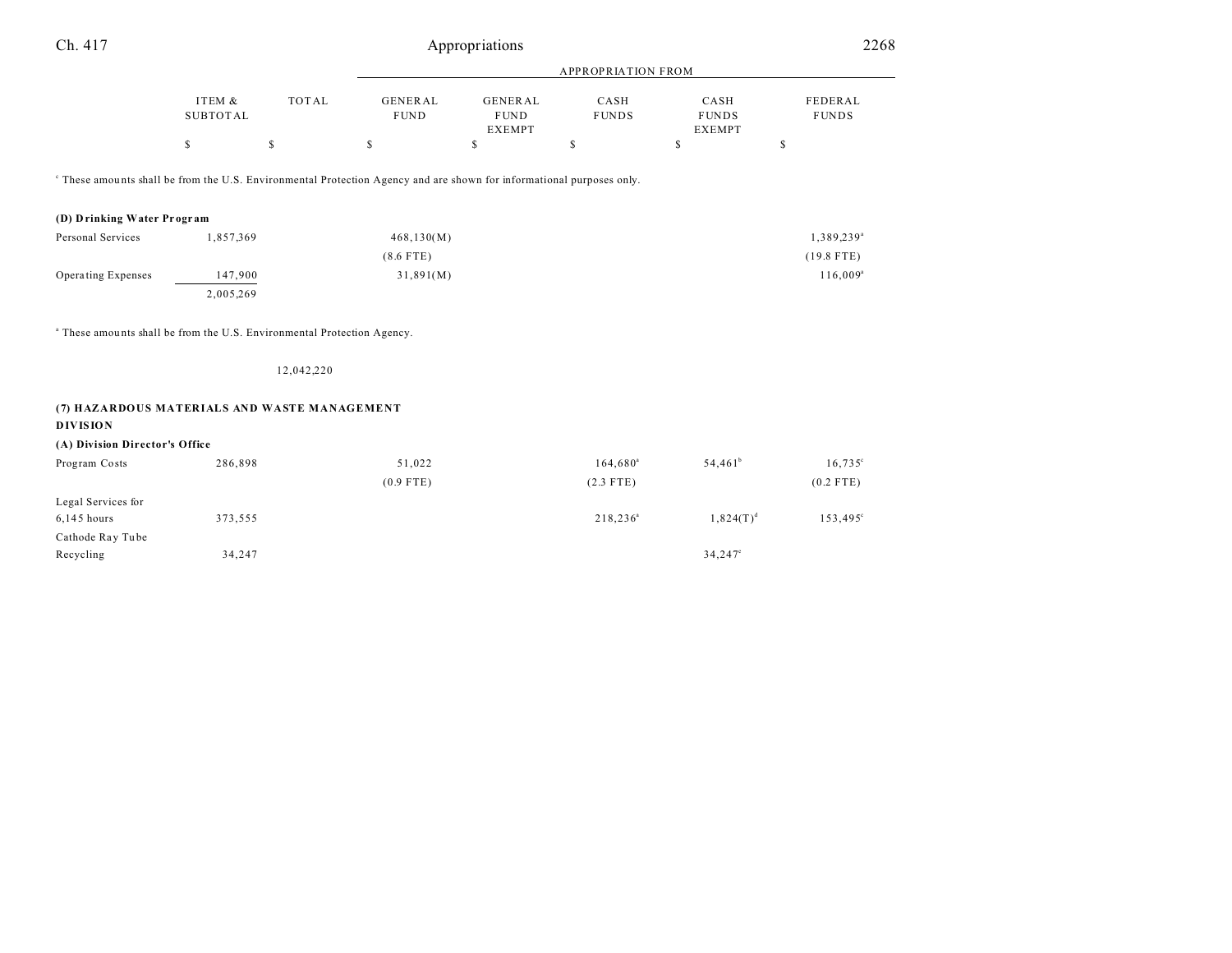| Indirect Cost |           |                      |                     |                     |
|---------------|-----------|----------------------|---------------------|---------------------|
| Assessment    | 1.681.988 | 646.072 <sup>a</sup> | $35.916^{\text{d}}$ | $1.000.000^{\circ}$ |
|               | 2,376,688 |                      |                     |                     |

<sup>a</sup> Of these amounts, \$648,640 shall be from various sources of cash funds, \$176,989 shall be from the Solid Waste Management Fund pursuant to Section 30-20-118 (1), C.R.S., \$10 7,69 1 shall be from the H azardous Waste Commission Fund pursu ant to Section 25-15 -315 , C.R.S., \$57 ,509 shall be from the Hazardous Su bstance Response Fund pursuant to Section 25-16-104.6(1)(a), C.R.S., and \$38,159 shall be from the Hazardous Waste Service Fund pursuant to Section 25-15-304, C.R.S.

b This amount shall be from reserves in the Hazardous Waste Commission Fund pursuant to Section 25-15-315, C.R.S.

These amounts shall be from the various sources of federal funds and are reflected for informational purposes only.

d Of these amounts, \$37,26 1(T) shall be from the Department of Local Affairs using the Local Government Severance Tax Fund pursua nt to Section 39-29 -110 (1 ) (b) (I), C.R.S., and \$47 9 shall be from gifts, gra nts, and public or private dona tions.

e This amount shall be from gifts, grants, and public or private dona tions.

#### **(B) Hazardous Waste Co ntrol Pr ogr am**

| Personal Services  | 2,561,858 | $1,298,532^{\circ}$ | $1,263,326^t$         |
|--------------------|-----------|---------------------|-----------------------|
|                    |           | $(17.6$ FTE)        | $(17.4$ FTE)          |
| Operating Expenses | 83,214    | $44,273^{\circ}$    | $38,941$ <sup>t</sup> |
|                    | 2,645,072 |                     |                       |

a These amounts shall be from the Hazardous Waste Service Fund pursuant to Section 25-15-304, C.R.S.

<sup>b</sup> These amounts are anticipated to be received from the U.S. Environmental Protection Agency, the U.S. Department of Defense, and the Agency for Toxic Substances and Disease Registry. The appropriated amounts are reflected for informational purposes only.

| (C) Solid Waste Control Program |           |                     |             |
|---------------------------------|-----------|---------------------|-------------|
| Program Costs                   | 1,443,773 | $1,369,640^{\circ}$ | 74,133      |
|                                 |           | $51,152(T)^c$       | $22,981^b$  |
|                                 |           | $(12.4$ FTE)        | $(+.0$ FTE) |
|                                 |           |                     |             |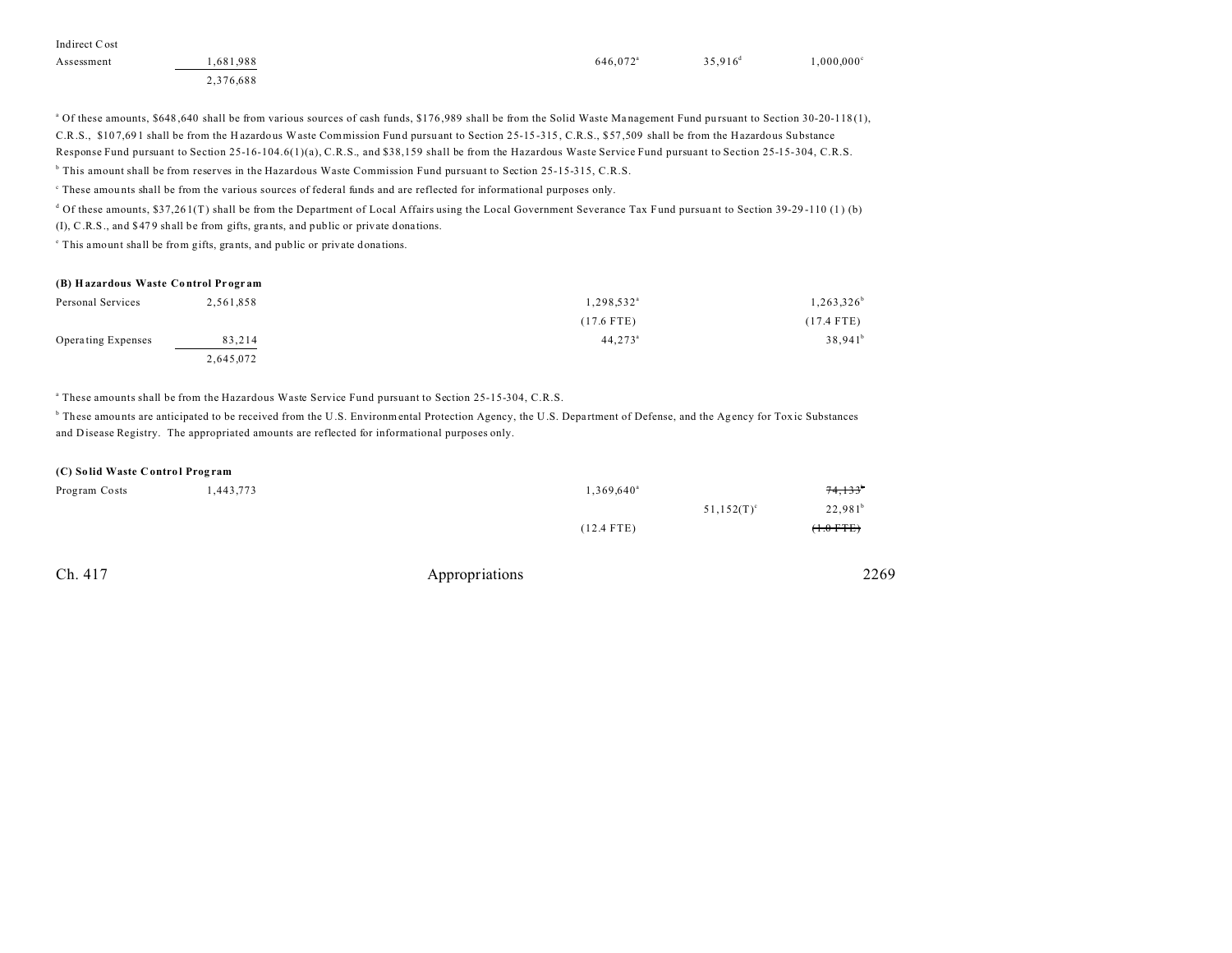| FEDERAL      |
|--------------|
| <b>FUNDS</b> |
|              |
|              |
|              |
|              |
|              |

<sup>a</sup> Of this amount, \$1,176,128 shall be from the Solid Waste Management Fund pursuant to Section 30-20-118(1), C.R.S., and \$193,512 shall be from the Hazardous Substance Response Fund pursuant to Section 25-16-104.6(1)(a), C.R.S.

 $<sup>b</sup>$  This amount shall be from various sources of federal funds and is reflected for informational purposes only.</sup>

 $^{\rm c}$  THIS AMOUNT SHALL BE A TRANSFER FROM THE DEPARTMENT OF TRANSPORTATION OF FEDERAL FUNDS RECEIVED BY THAT DEPARTMENT.

#### **(D) Uranium Mill Tailings Remedial Action**

| Program       |         |                  |                     |
|---------------|---------|------------------|---------------------|
| Program Costs | 274,373 | $206,015(T)^{a}$ | 68,358 <sup>t</sup> |
|               |         | $(2.6$ FTE)      | $(0.6$ FTE)         |

a This amount shall be from the Department of Local Affairs using the Local Government Severance Tax Fund pursuant to Section 39-29-110 (1) (b) (I), C.R.S.

<sup>b</sup> This amount shall be from the U.S. Department of Energy, and is shown for information purposes only.

| $(E)$ Contaminated Site Cleanups <sup>160</sup> |           |                      |                        |
|-------------------------------------------------|-----------|----------------------|------------------------|
| Personal Services                               | 7,123,586 | 996.013 <sup>a</sup> | $6,127,573^b$          |
|                                                 |           | $(13.0$ FTE)         | $(29.2$ FTE)           |
| Operating Expenses                              | 666.965   | $48,082^{\circ}$     | $618,883^{b}$          |
| Contaminated Sites                              |           |                      |                        |
| Operation and                                   |           |                      |                        |
| Maintenance                                     | 2,088,864 | $260, 186(H)^{a}$    | 1,828,678 <sup>b</sup> |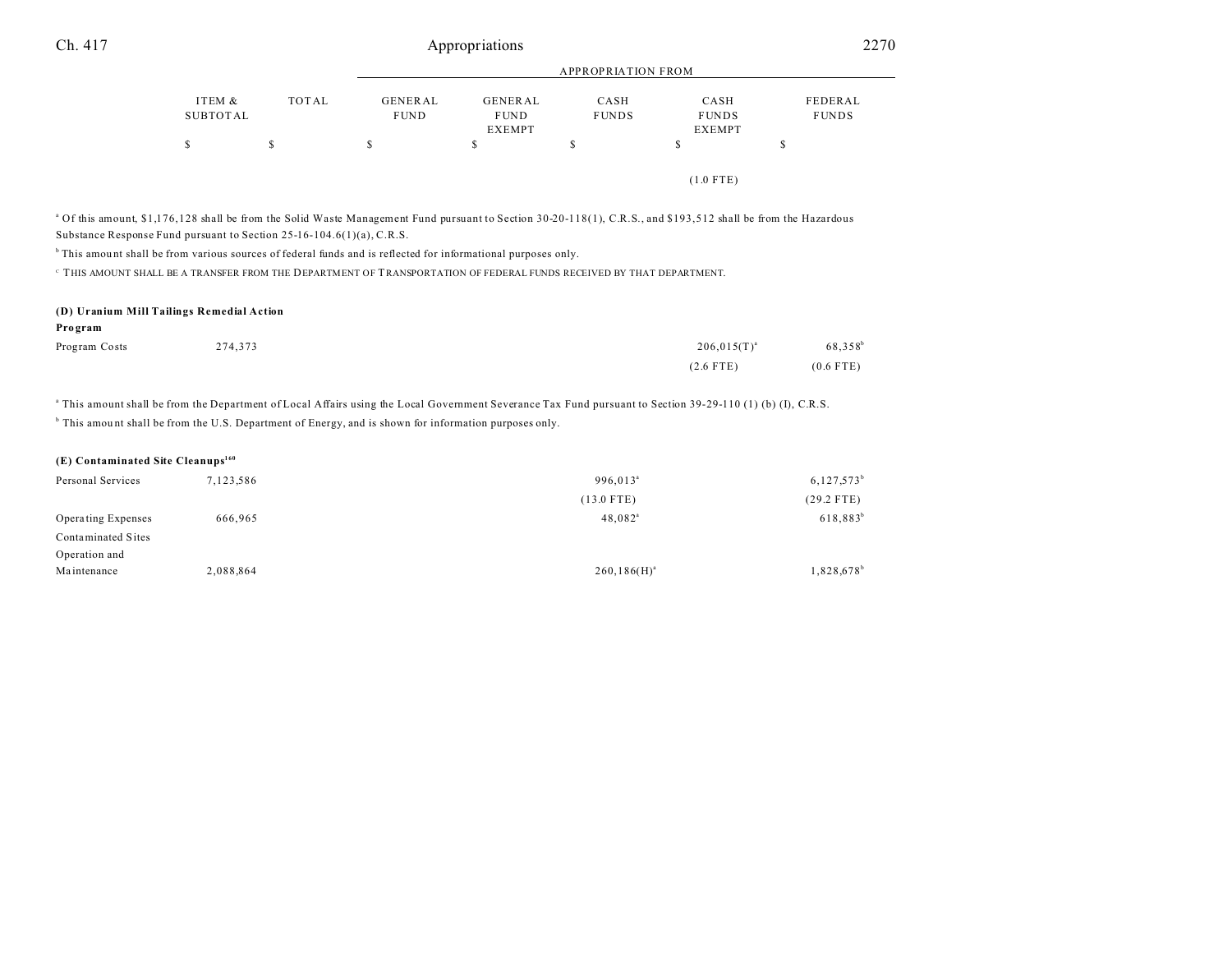| Transfer to the        |            |             |
|------------------------|------------|-------------|
| Department of Law for  |            |             |
| <b>CERCLA Contract</b> |            |             |
| Oversight-Related      |            |             |
| Costs                  | 415,000    | $415,000^a$ |
|                        | 10,294,415 |             |

<sup>a</sup> Of these amounts, \$1,713,281 shall be from the Hazardous Substance Response Fund pursuant to Section 25-16-104.6(1)(a), C.R.S., and \$6,000 shall be from Colorado Open Records Act fees collected.

<sup>b</sup> These amounts shall be from the U.S. Environmental Protection Agency and the U.S. Department of Defense.

## **(F) Rocky Flats Agreement**

| Program Costs          | 2,586,233 | 2,586,233    |
|------------------------|-----------|--------------|
|                        |           | $(30.6$ FTE) |
| Legal Services for 400 |           |              |
| hours                  | 24,316    | 24,316       |
| Payment to the Office  |           |              |
| of the Governor        | 20,000    | 20,000       |
| Indirect Cost          |           |              |
| Assessment             | 400,000   | 400,000      |
|                        | 3,030,549 |              |

20,064,870

## **(8) CONSUMER PROTECTION**

| Personal Services | 1,782,366    | 1,168,304      | $320,430^{\circ}$ | $109, 237$ <sup>b</sup> | 184,395 |
|-------------------|--------------|----------------|-------------------|-------------------------|---------|
|                   | $(26.7$ FTE) |                |                   |                         |         |
|                   |              |                |                   |                         |         |
| Ch. 417           |              | Appropriations |                   |                         | 2271    |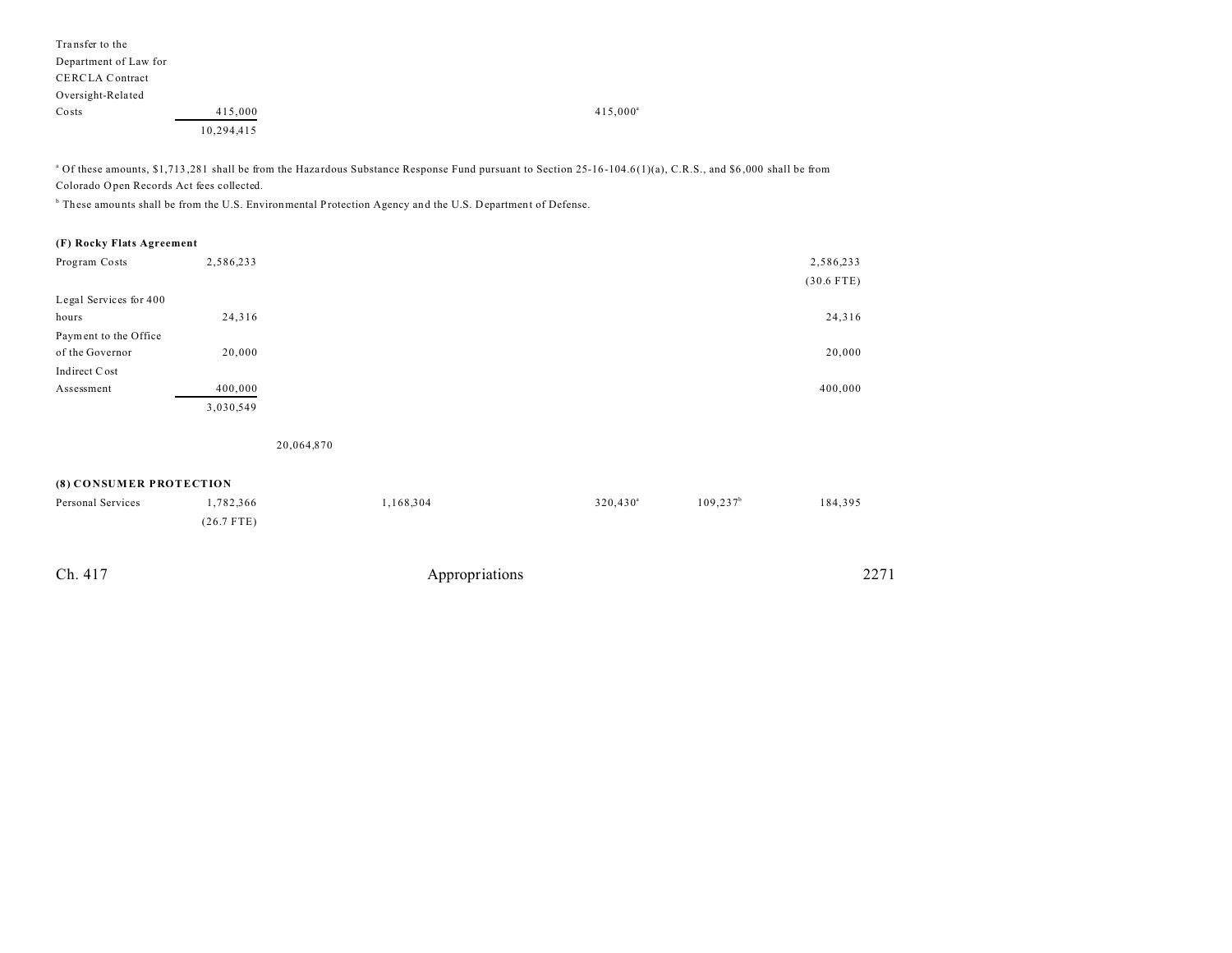# Ch. 417 Appropriations 2272

|                             |                             |           |                                                                          |    | <b>APPROPRIATION FROM</b>                                     |           |                         |
|-----------------------------|-----------------------------|-----------|--------------------------------------------------------------------------|----|---------------------------------------------------------------|-----------|-------------------------|
|                             | ITEM &<br>TOTAL<br>SUBTOTAL |           | <b>GENERAL</b><br><b>GENERAL</b><br><b>FUND</b><br><b>FUND</b><br>EXEMPT |    | CASH<br>CASH<br><b>FUNDS</b><br><b>FUNDS</b><br><b>EXEMPT</b> |           | FEDERAL<br><b>FUNDS</b> |
|                             | \$                          | S         | \$                                                                       | \$ | ch.<br>ъ                                                      | S         | D                       |
| Operating Expenses          | 96,244                      |           | 17,831                                                                   |    | $50,601^{\circ}$                                              | $6,165^b$ | 21,647                  |
| Indirect Cost<br>Assessment | 97,425                      |           |                                                                          |    | 77,324 <sup>a</sup>                                           |           | 20,101                  |
|                             |                             | 1,976,035 |                                                                          |    |                                                               |           |                         |

<sup>a</sup> Of these amounts, \$405,413 shall be from the Food Protection Cash Fund established pursuant to Section 25-4-1608 (1), C.R.S., and \$42,942 shall be from the Artificial Tanning Device Education Fund pursuant to Section 25-5-1004(3), C.R.S.

 $^{\circ}$  Of these amounts, \$61,890(T) shall be from the Department of Corrections, \$45,081 shall be from reserves in the Food Protection Cash Fund established pursuant to Section 25-4-1608(1), C.R.S., and \$8,431(T) shall be from the Department of Human Services.

### **(9) DISEASE CONTROL AND ENVIRONMENTAL EPIDEMIOLOGY DIVISION**

#### **(A) Administration, General Disease Control and Surveillance** Personal Services 960,849 368,066 368,066 7,914<sup>a</sup> 584,869 (8.1 FTE) (6.4 FTE) Operating Expenses 368,608 249,347 6,441<sup>b</sup> 112,820 Indirect Cost Assessment  $1,855,880$   $13,449(T)^{a}$ 1,842,431 1,930,225 1,916,776 3,185,337 3,259,682

<sup>a</sup>These amounts shall be from various exempt sources of cash funds.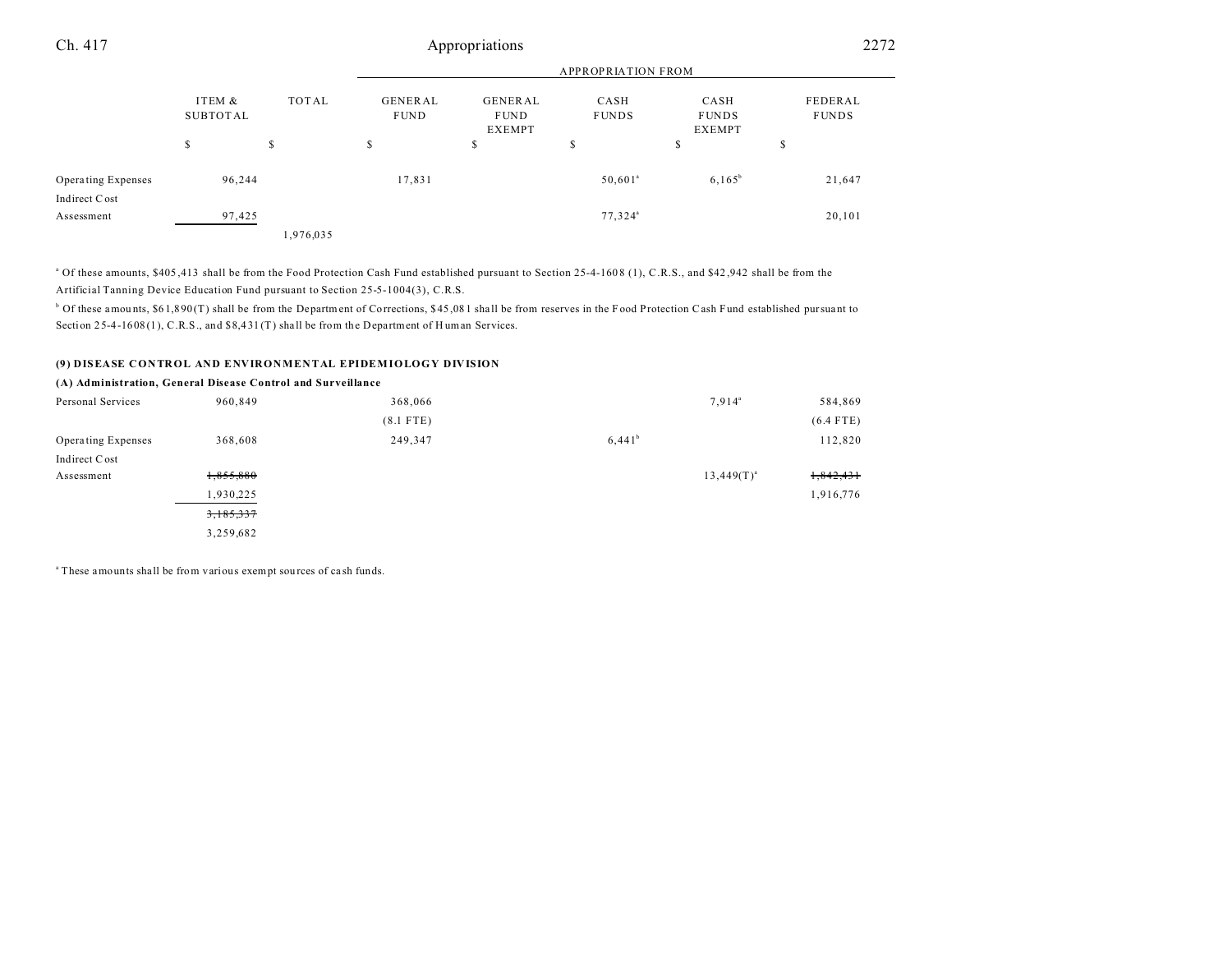<sup>b</sup> This amount shall be from the sale of rabies vaccines.

**(B) Special Purpose Disease Control Programs**

| (1) Immunization                                      |           |             |             |              |
|-------------------------------------------------------|-----------|-------------|-------------|--------------|
| Personal Services                                     | 539,875   |             |             | 539,875      |
|                                                       |           |             |             | $(7.4$ FTE)  |
| Operating Expenses                                    | 209,483   |             |             | 209,483      |
|                                                       | 749,358   |             |             |              |
| (2) Sexually Transmitted Disease, HIV and AIDS        |           |             |             |              |
| Personal Services                                     | 3,300,877 |             |             | 3,300,877    |
|                                                       |           |             |             | $(54.6$ FTE) |
| Operating Expenses                                    | 2,609,589 |             |             | 2,609,589    |
|                                                       | 5,910,466 |             |             |              |
| (3) Ryan White Act <sup>161</sup>                     |           |             |             |              |
| Personal Services                                     | 308,549   | 24,669      |             | 283,880      |
|                                                       |           | $(0.4$ FTE) |             | $(3.6$ FTE)  |
| Operating Expenses                                    | 5,464,693 | 1,103,410   |             | 4,361,283    |
|                                                       | 5,773,242 |             |             |              |
| (4) Tuberculosis Control and Treatment <sup>162</sup> |           |             |             |              |
| Personal Services                                     | 423,635   | 61,897      | $94,652^a$  | 267,086      |
|                                                       |           | $(1.2$ FTE) | $(1.7$ FTE) | $(3.9$ FTE)  |
| Operating Expenses                                    | 1,211,242 | 919,962     | $207,520^a$ | 83,760       |
|                                                       | 1,634,877 |             |             |              |
|                                                       |           |             |             |              |
|                                                       |           |             |             |              |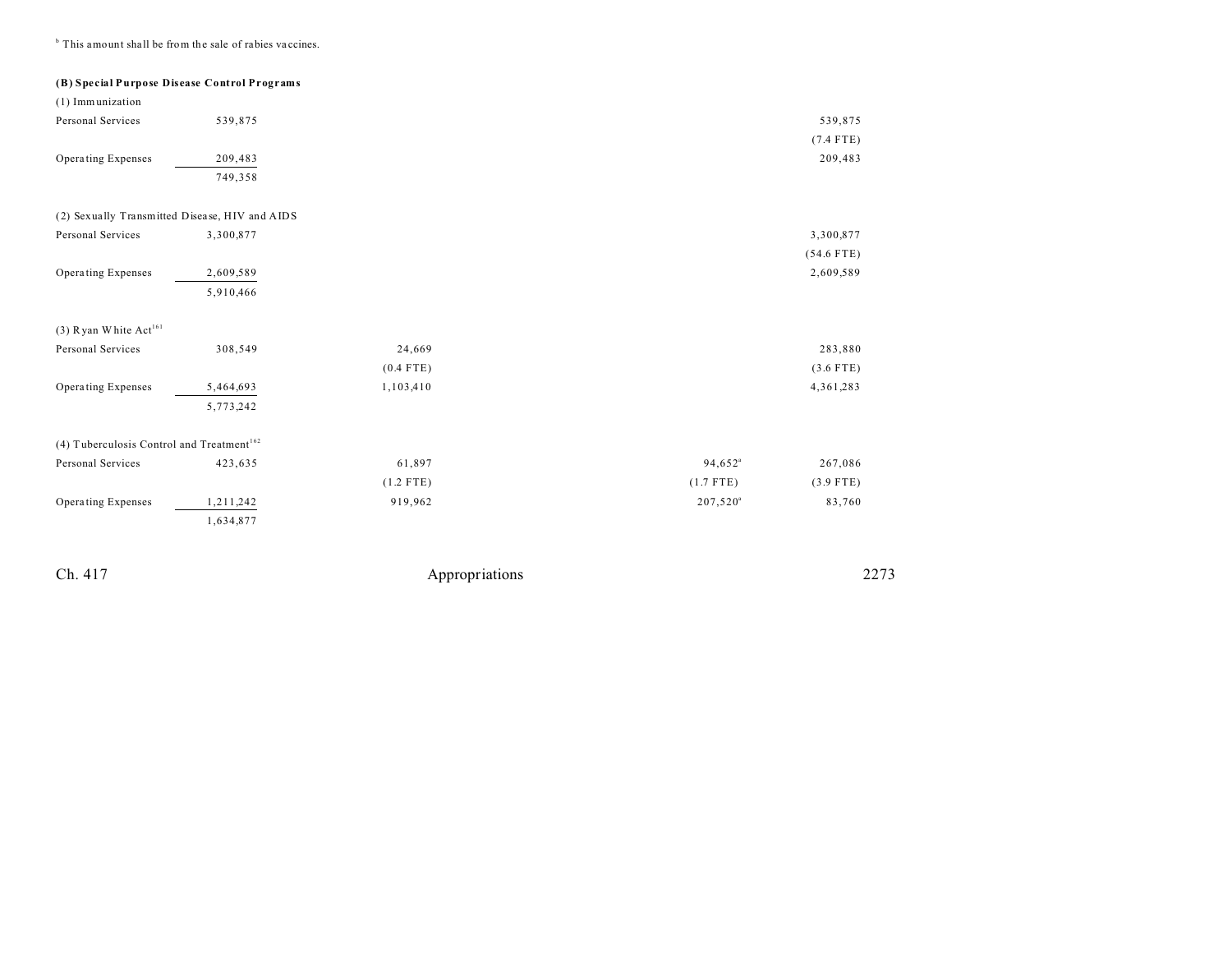| Ch. 417 |                    |       | Appropriations                |                                         |                      | 2274                                  |                         |
|---------|--------------------|-------|-------------------------------|-----------------------------------------|----------------------|---------------------------------------|-------------------------|
|         |                    |       |                               | <b>APPROPRIATION FROM</b>               |                      |                                       |                         |
|         | ITEM &<br>SUBTOTAL | TOTAL | <b>GENERAL</b><br><b>FUND</b> | GENERAL<br><b>FUND</b><br><b>EXEMPT</b> | CASH<br><b>FUNDS</b> | CASH<br><b>FUNDS</b><br><b>EXEMPT</b> | FEDERAL<br><b>FUNDS</b> |
|         |                    |       |                               | S                                       |                      |                                       | ъ                       |
|         |                    |       |                               |                                         |                      |                                       |                         |

<sup>a</sup> These amounts shall be from federal funds appropriated in the Department of Human Services.

# **(C) Environmental Epidemiology** (1) Birth Defects Monitoring and Prevention Personal Services 257,234 100,000 157,234 100,000 157,234 157,234 157,234 157,234 157,234 157,234 157,234 157,234 157,234 157,234 157,234 157,234 157,234 157,234 157,234 157,234 157,234 157,234 157,234 157,234 157,234 158, (1.7 FTE) (2.6 FTE) Operating Expenses 34,242 34,242 291,476 (2) Federal Grants 1,854,199 1,854,199 1,854,199 (15.5 FTE) **(D) Emerge ncy Management** Personal Services 419,137 80,989(T)<sup>a</sup> 80,989(T)<sup>a</sup> 338,148 (1.4 FTE) (4.8 FTE) Operating Expenses 64,533 64,533 64,533 483,670

a This amount shall be a transfer from the Environmental Leadership and Pollution Prevention Program.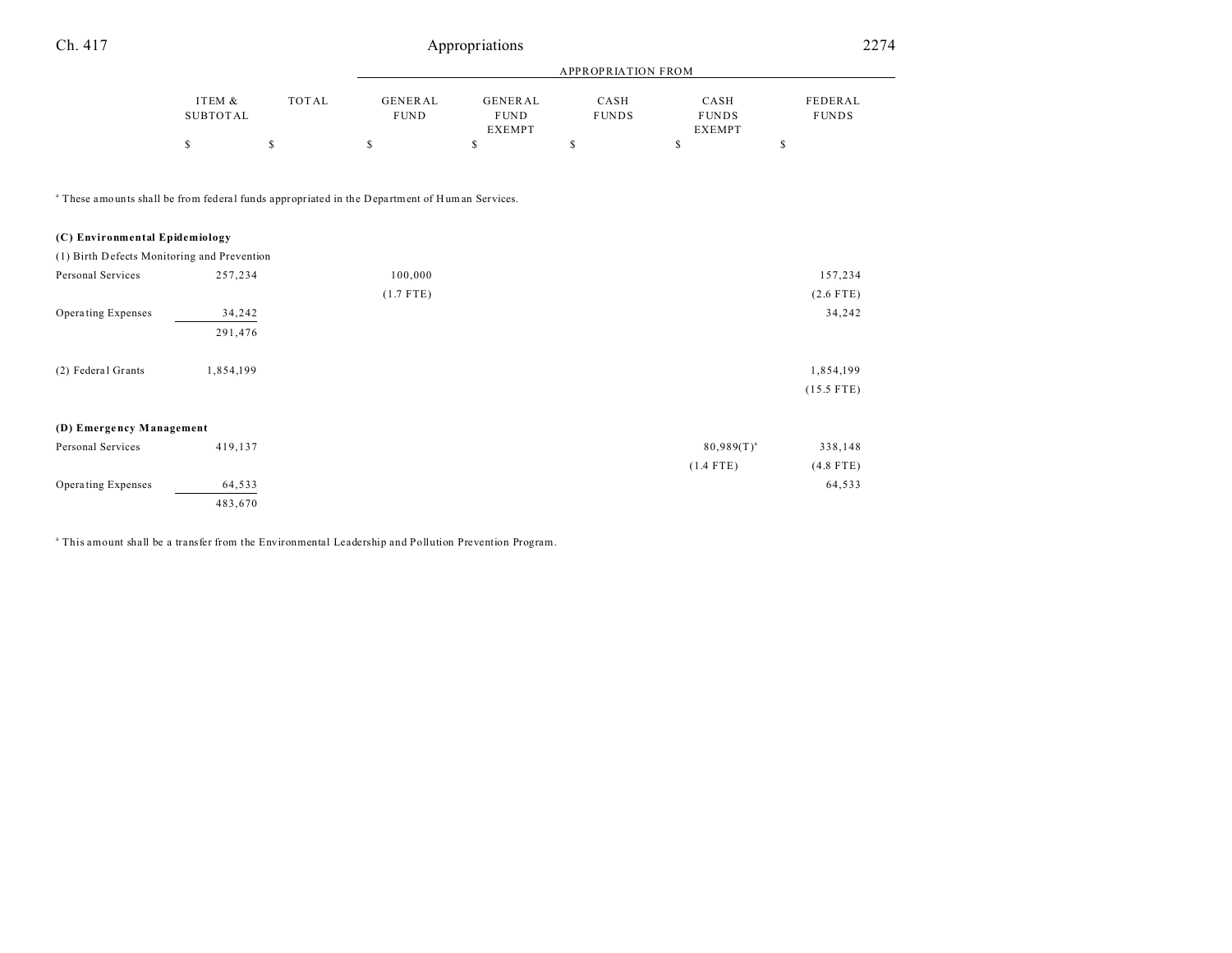**(E) New Fede ral Grants** 1,719,876 1,719,876 1,719,876

(10.3 FTE)

# 21,602,501

21,676,846

# **(10) PREVENTION AND INTERVENTION SERVICES FOR CHILDREN AND YOUTH**

## **(A) Program and Administration**

| Personal Services  | 211,917 | 211,917     |                  |           |       |
|--------------------|---------|-------------|------------------|-----------|-------|
|                    |         | $(3.2$ FTE) |                  |           |       |
| Operating Expenses | 16,769  | 16,769      |                  |           |       |
| Indirect Cost      |         |             |                  |           |       |
| Assessment         | 30,078  |             | $25,636^{\circ}$ | $3,332^b$ | 1,110 |
|                    | 258,764 |             |                  |           |       |

a This amount shall be from various sources of ca sh funds.

<sup>b</sup> This amount shall be from various exempt sources of cash funds.

### **(B) Prevention Partnerships**

|                     | (1) Tony Grampsas Youth Services Program |             |
|---------------------|------------------------------------------|-------------|
| Prevention Services |                                          |             |
| Programs            | 146,240                                  | 146,240     |
|                     |                                          | $(1.8$ FTE) |
|                     | 146,240                                  |             |

(2) Colorado Children's Trust Fund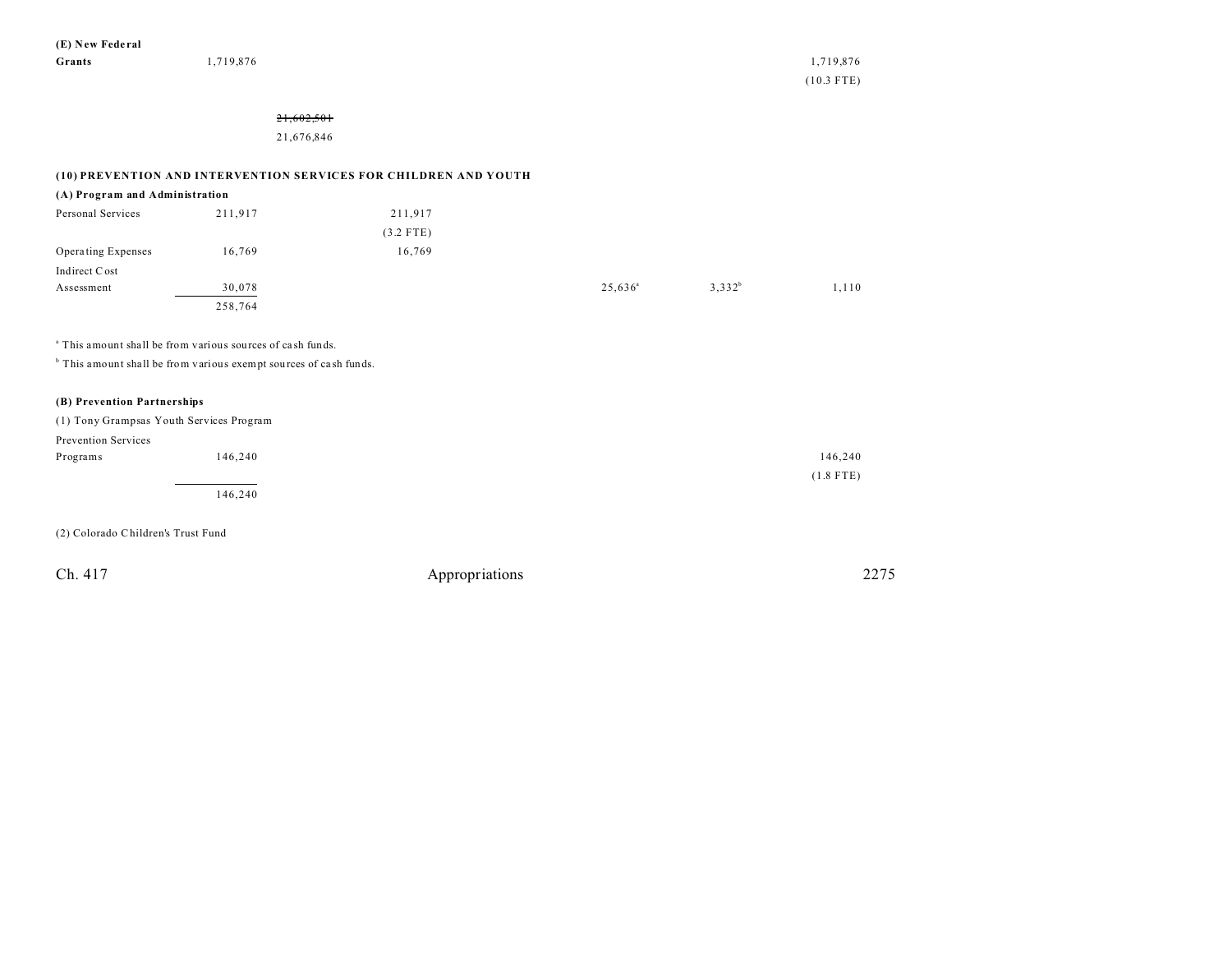| Ch. 417            |                    |       |                               | Appropriations                                 |                           |                                       | 2276                    |  |
|--------------------|--------------------|-------|-------------------------------|------------------------------------------------|---------------------------|---------------------------------------|-------------------------|--|
|                    |                    |       |                               |                                                | <b>APPROPRIATION FROM</b> |                                       |                         |  |
|                    | ITEM &<br>SUBTOTAL | TOTAL | <b>GENERAL</b><br><b>FUND</b> | <b>GENERAL</b><br><b>FUND</b><br><b>EXEMPT</b> | CASH<br><b>FUNDS</b>      | CASH<br><b>FUNDS</b><br><b>EXEMPT</b> | FEDERAL<br><b>FUNDS</b> |  |
|                    | \$                 | S     | \$                            | S                                              | m<br>ъ                    | \$                                    | c<br>P                  |  |
| Personal Services  | 111,255            |       |                               |                                                | $111, 255^{\circ}$        |                                       |                         |  |
|                    |                    |       |                               |                                                | $(1.5$ FTE)               |                                       |                         |  |
| Operating Expenses | 448,445            |       |                               |                                                | $110,445^{\circ}$         | $238,000^b$                           | 100,000                 |  |
|                    | 559,700            |       |                               |                                                |                           |                                       |                         |  |

a These amounts shall be from the Colorado Children's Trust Fund pursuant to Section 19-3.5-106(1), C.R.S.

b This amount shall be from the reserves in the Colorado Children's Trust Fund pursuant to Section 19-3.5-106(1), C.R.S.

| (C) Maternal and Child Health |           |                     |              |
|-------------------------------|-----------|---------------------|--------------|
| (1) General Programs,         |           |                     |              |
| Administration, and           |           |                     |              |
| Evaluation                    | 4,472,900 |                     | 4,472,900    |
|                               |           |                     | $(17.4$ FTE) |
| Indirect Cost                 |           |                     |              |
| Assessment                    | 1,228,361 | 23,308 <sup>a</sup> | 1,205,053    |
|                               | 5,701,261 |                     |              |

a This amount shall be from the Newborn Screening and Genetic Counseling Cash Fund pursuant to Section 25-4-1006(1), C.R.S.

| (2) Child, Adolescent, and School Health |         |                      |
|------------------------------------------|---------|----------------------|
| Private Grants                           | 585.333 | 585.333 <sup>a</sup> |
|                                          |         | $(1.0$ FTE)          |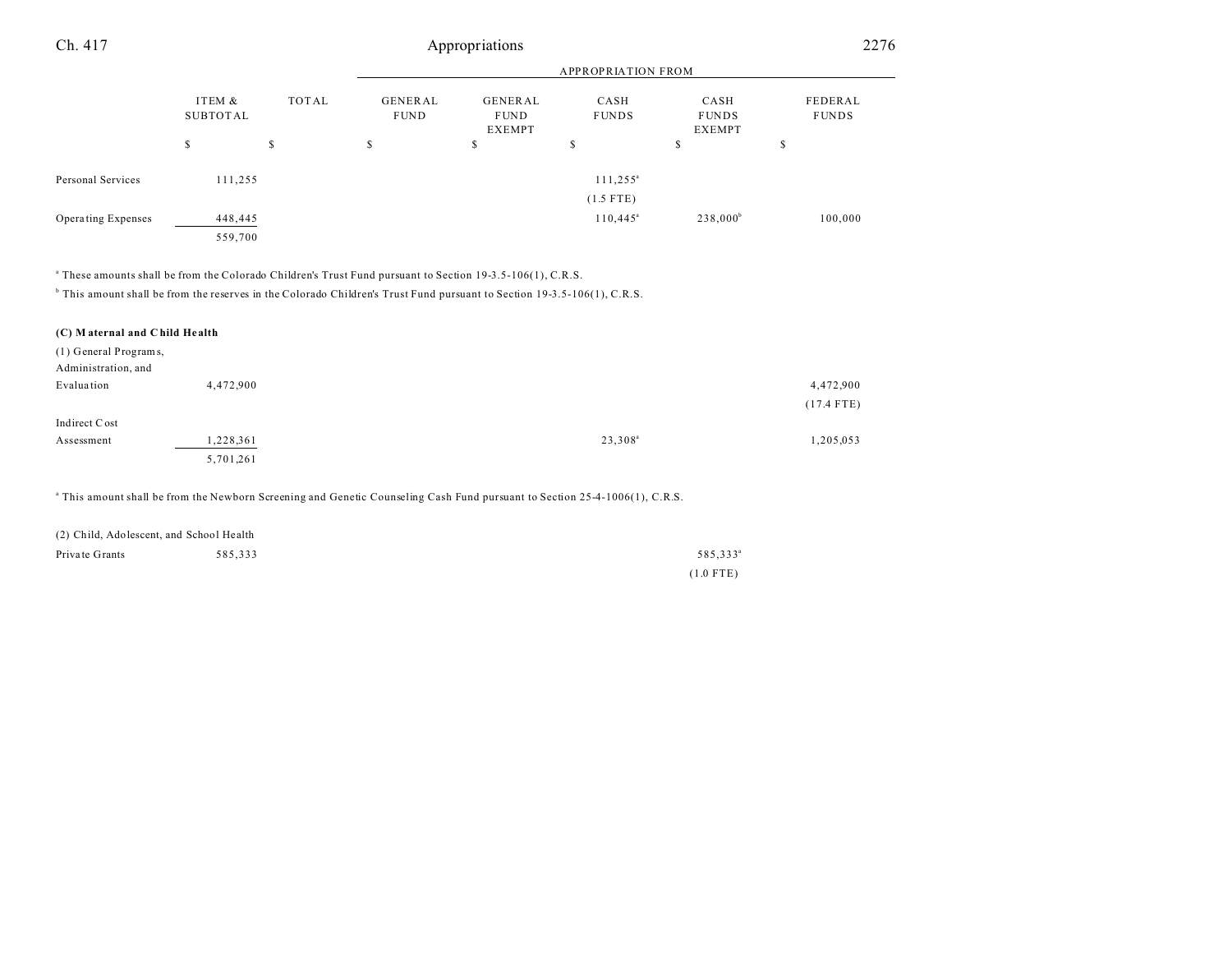| Nurse Home Visitor            |            |                     |
|-------------------------------|------------|---------------------|
| Program Fund                  | 7,577,035  | $7,577,035^{\rm b}$ |
| Nurse Home Visitor            |            |                     |
| Program                       | 7,577,035  | $7,577,035^{\circ}$ |
|                               |            | $(2.0$ FTE)         |
| Federal Grants <sup>163</sup> | 876,682    | 876,682             |
|                               |            | $(3.6$ FTE)         |
|                               | 16,616,085 |                     |

<sup>a</sup> This amount shall be from grants and donations.

<sup>b</sup> This amount shall be from the Tobacco Litigation Settlement Cash Fund created in Section 24-22-115, C.R.S., pursuant to Section 24-75-1104 (1) (a), C.R.S.

This amount shall be from the Nurse Home Visitor Program Fund created in Section 25-31-107 (2) (b), C.R.S.

(3) Children With Special Needs - Genetics

|                      | (a) Health Care Program for Children with Special |              |                  |                |                        |
|----------------------|---------------------------------------------------|--------------|------------------|----------------|------------------------|
| Needs                |                                                   |              |                  |                |                        |
| Personal Services    | 1,199,333                                         | 609,842(M)   |                  |                | 589,491 <sup>ª</sup>   |
|                      |                                                   | $(12.1$ FTE) |                  |                | $(7.4$ FTE)            |
| Operating Expenses   | 100,577                                           | 87,577(M)    |                  |                | $13,000^a$             |
| Community-based      |                                                   |              |                  |                |                        |
| Case Management      | 204,529                                           |              |                  |                | $204,529^a$            |
| Purchase of Services | 4, 116, 721                                       | 1,856,473(M) | $40,874^{\rm b}$ | $716,500(T)^c$ | 1,502,874 <sup>a</sup> |
|                      | 5,621,160                                         |              |                  |                |                        |

a These amou nts shall be from the Ma ternal and Child Health Block G rant and are shown for informational purposes only.

<sup>b</sup> This amount shall be from client fees.

This amount shall be from Medicaid funds appropriated in the Department of Health Care Policy and Financing.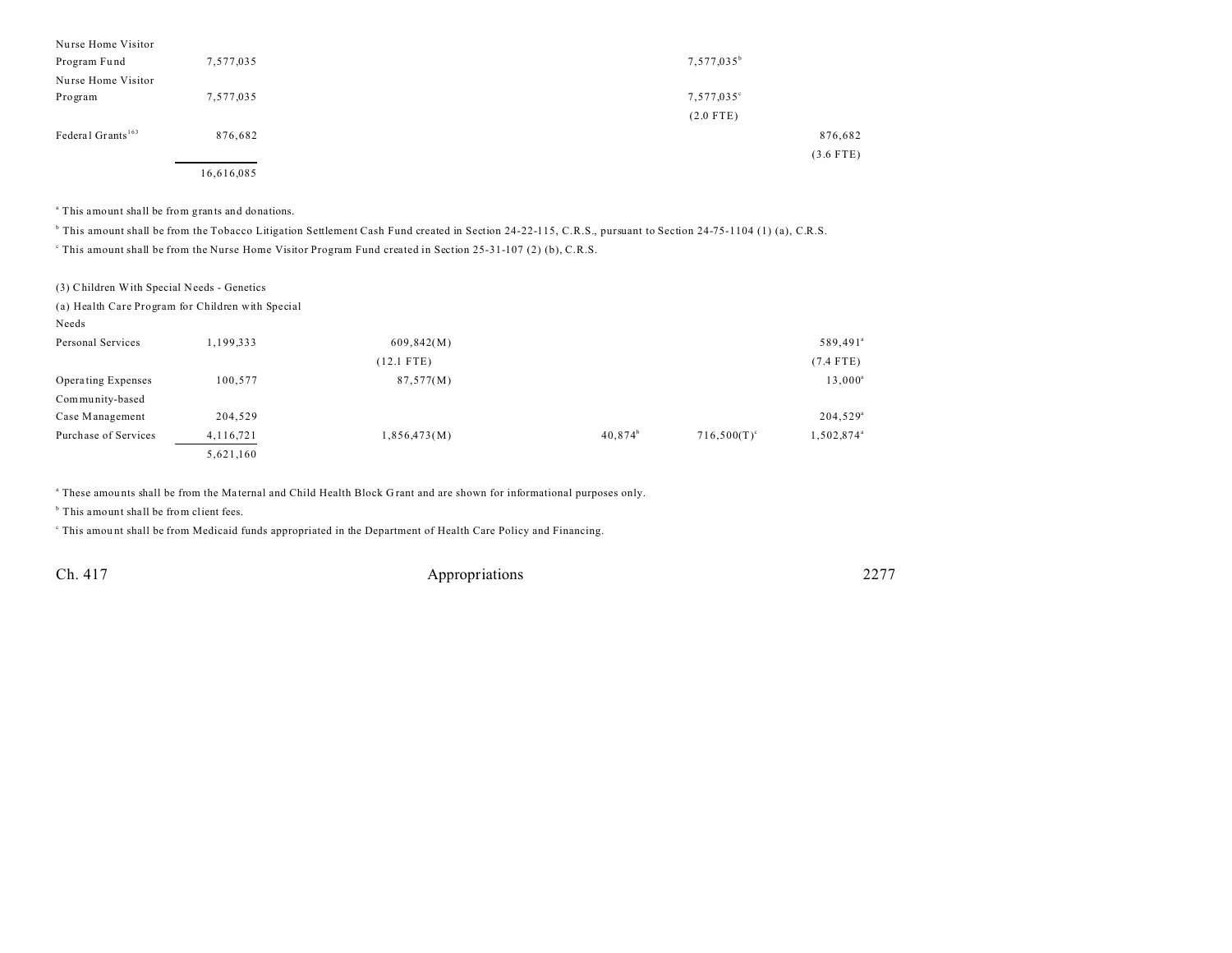| Ch. 417                                                                                                                                   |                           | 2278         |                               |                                                |                      |                                       |                         |
|-------------------------------------------------------------------------------------------------------------------------------------------|---------------------------|--------------|-------------------------------|------------------------------------------------|----------------------|---------------------------------------|-------------------------|
|                                                                                                                                           |                           |              |                               |                                                |                      |                                       |                         |
|                                                                                                                                           | ITEM &<br><b>SUBTOTAL</b> | TOTAL        | <b>GENERAL</b><br><b>FUND</b> | <b>GENERAL</b><br><b>FUND</b><br><b>EXEMPT</b> | CASH<br><b>FUNDS</b> | CASH<br><b>FUNDS</b><br><b>EXEMPT</b> | FEDERAL<br><b>FUNDS</b> |
|                                                                                                                                           | $\mathbb{S}$              | $\mathbb{S}$ | \$                            | $\mathbb{S}$                                   | \$                   | \$                                    | \$                      |
| (b) Genetics<br>Counseling                                                                                                                |                           |              |                               |                                                |                      |                                       |                         |
| Personal Services                                                                                                                         | 47,215                    |              |                               |                                                | $47,215^a$           |                                       |                         |
|                                                                                                                                           |                           |              |                               |                                                | $(1.0$ FTE)          |                                       |                         |
| Operating Expenses                                                                                                                        | 939,187                   |              |                               |                                                | 939,187 <sup>a</sup> |                                       |                         |
|                                                                                                                                           | 986,402                   |              |                               |                                                |                      |                                       |                         |
| <sup>a</sup> These amounts shall be from the Newborn Screening and Genetic Counseling Cash Funds pursuant to Section 25-4-1006(1), C.R.S. |                           |              |                               |                                                |                      |                                       |                         |
| (4) Department of                                                                                                                         |                           |              |                               |                                                |                      |                                       |                         |
| <b>Education Grant</b>                                                                                                                    | 70,836                    |              |                               |                                                |                      | $70,836(T)^{a}$<br>$(0.4$ FTE)        |                         |
| <sup>a</sup> This amount shall be from federal funds appropriated in the Department of Education.                                         |                           |              |                               |                                                |                      |                                       |                         |
| (5) Federal Grants                                                                                                                        | 681,405                   |              |                               |                                                |                      |                                       | 681,405                 |
|                                                                                                                                           |                           |              |                               |                                                |                      |                                       | $(4.6$ FTE)             |
| (6) Immunization                                                                                                                          |                           |              |                               |                                                |                      |                                       |                         |
| Personal Services                                                                                                                         | 593,211                   |              |                               |                                                |                      |                                       | 593,211                 |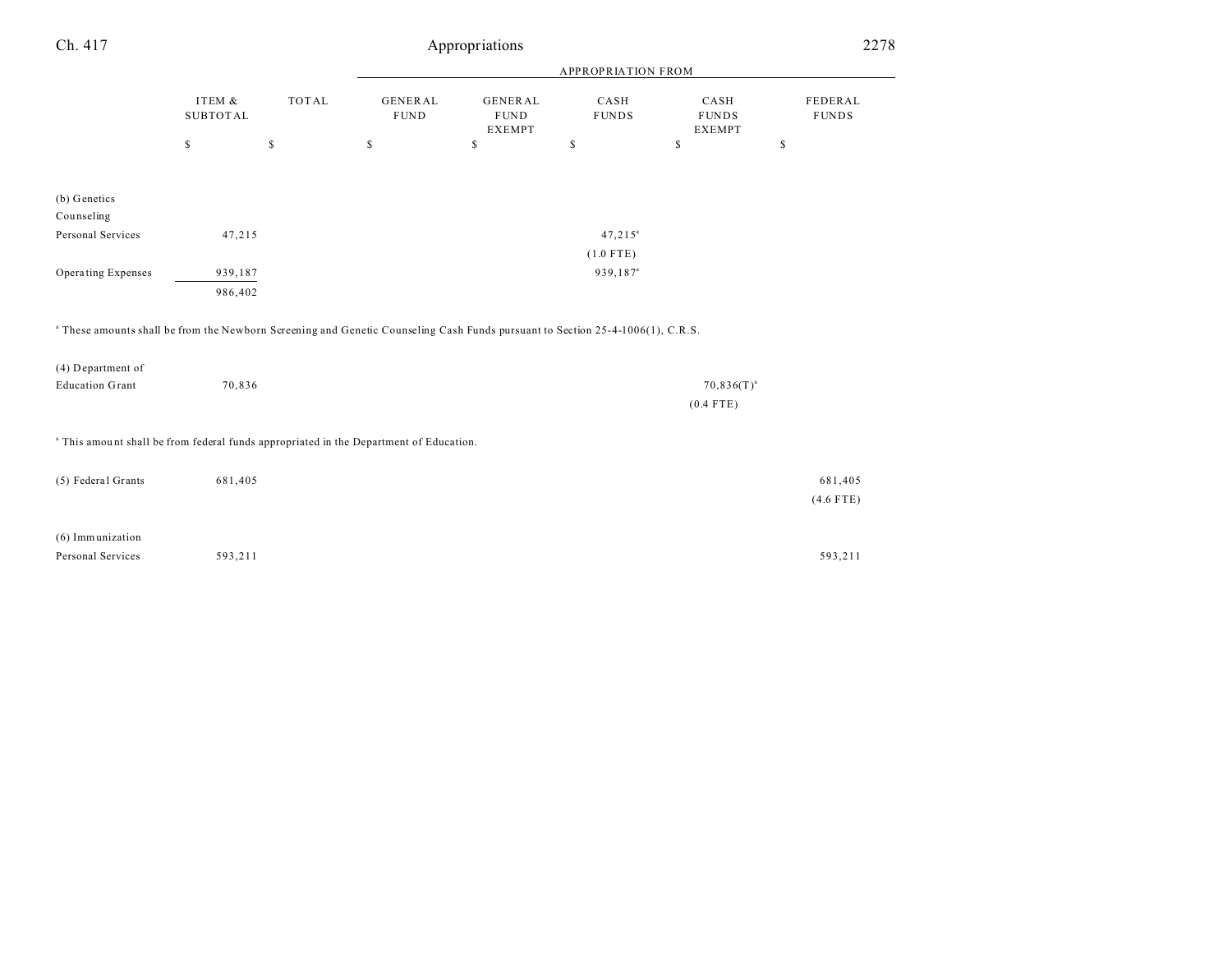|                                         |             |             |         |                   |           | $(11.6$ FTE) |
|-----------------------------------------|-------------|-------------|---------|-------------------|-----------|--------------|
| Operating Expenses                      | 7,286,950   |             |         |                   |           | 7,286,950    |
|                                         | 7,880,161   |             |         |                   |           |              |
|                                         |             |             |         |                   |           |              |
| (D) Nutrition Services                  |             |             |         |                   |           |              |
| Women, Infants, and                     |             |             |         |                   |           |              |
| Children Supplemental                   |             |             |         |                   |           |              |
| Food Grant                              | 52,696,976  |             |         |                   |           | 52,696,976   |
|                                         |             |             |         |                   |           | $(20.6$ FTE) |
| Child and Adult Care                    |             |             |         |                   |           |              |
| Food Program                            | 24,041,304  |             |         |                   |           | 24,041,304   |
|                                         |             |             |         |                   |           | $(12.8$ FTE) |
|                                         | 76,738,280  |             |         |                   |           |              |
|                                         |             |             |         |                   |           |              |
| (E) New Federal                         |             |             |         |                   |           |              |
| Grants                                  | 205,079     |             |         |                   |           | 205,079      |
|                                         |             |             |         |                   |           | $(1.6$ FTE)  |
|                                         |             |             |         |                   |           |              |
|                                         |             | 115,465,373 |         |                   |           |              |
|                                         |             |             |         |                   |           |              |
| (11) HEALTH FACILITIES DIVISION         |             |             |         |                   |           |              |
| (A) Licensure                           |             |             |         |                   |           |              |
| (1) Health Facilities General Licensure |             |             |         |                   |           |              |
| Personal Services                       | 253,988     |             | 133,825 | $118,407^{\rm a}$ | $1,756^b$ |              |
|                                         | $(5.3$ FTE) |             |         |                   |           |              |
| Operating Expenses                      | 4,180       |             |         | $4,180^a$         |           |              |
|                                         |             |             |         |                   |           |              |
|                                         |             |             |         |                   |           |              |
|                                         |             |             |         |                   |           |              |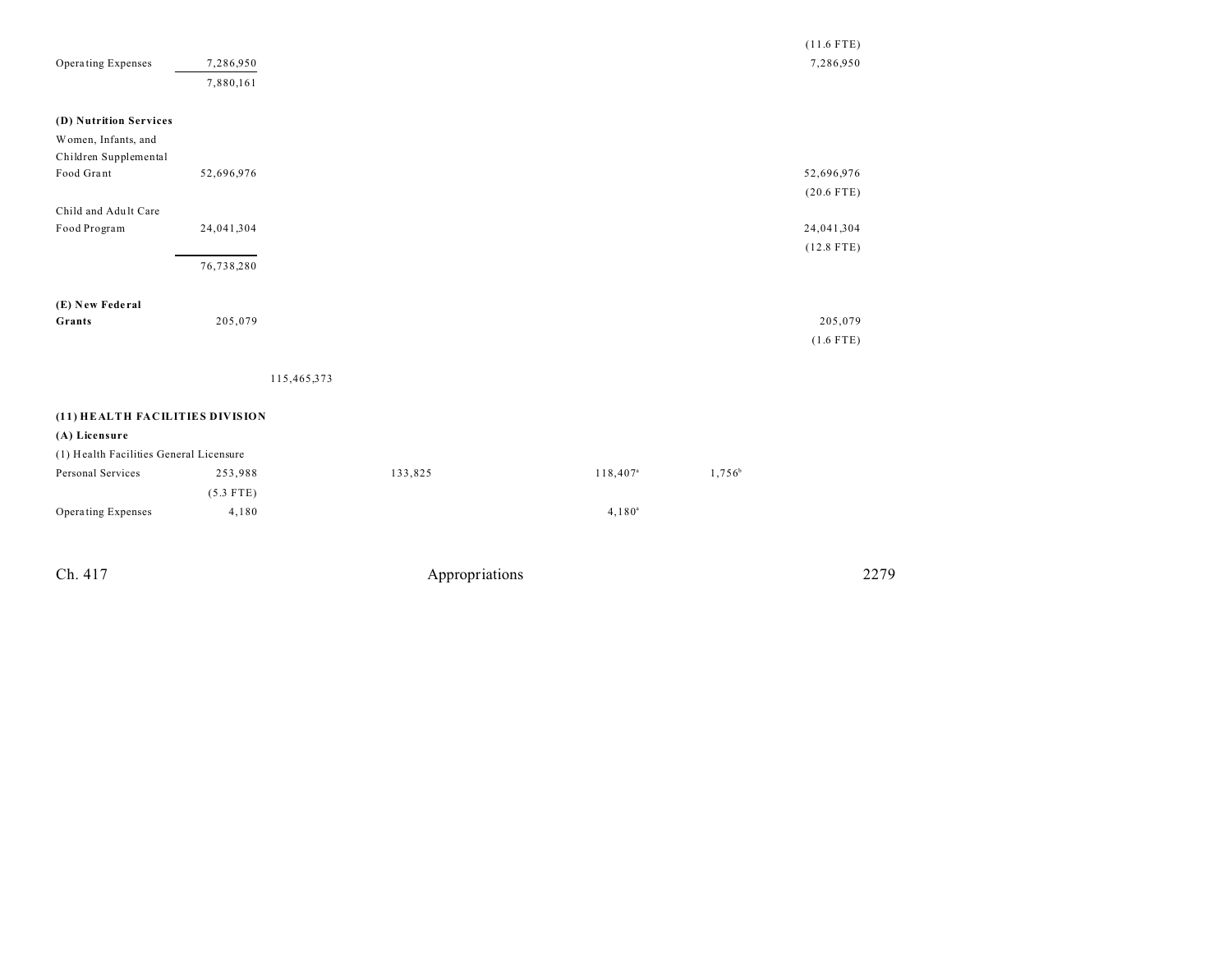| Ch. 417                     |                           | Appropriations |                        |                                         |                      |                                       |                         | 2280 |  |
|-----------------------------|---------------------------|----------------|------------------------|-----------------------------------------|----------------------|---------------------------------------|-------------------------|------|--|
|                             | <b>APPROPRIATION FROM</b> |                |                        |                                         |                      |                                       |                         |      |  |
|                             | ITEM &<br><b>SUBTOTAL</b> | TOTAL          | GENERAL<br><b>FUND</b> | GENERAL<br><b>FUND</b><br><b>EXEMPT</b> | CASH<br><b>FUNDS</b> | CASH<br><b>FUNDS</b><br><b>EXEMPT</b> | FEDERAL<br><b>FUNDS</b> |      |  |
|                             | e<br>P                    | S              | \$                     | \$                                      | \$                   | ጣ<br>ъ                                | \$                      |      |  |
| Indirect Cost<br>Assessment | 31,229<br>289,397         |                |                        |                                         | $23,355^a$           | $7,874^b$                             |                         |      |  |
|                             |                           |                |                        |                                         |                      |                                       |                         |      |  |

<sup>a</sup> Of these amounts, \$75,493 shall be from the Health Facilities General Licensure Cash Fund pursuant to Section 25-3-103.1(1), C.R.S., and \$70,449 shall be from variou s sources of ca sh funds.

 $<sup>b</sup>$  These amounts shall be from various exempt sources of cash funds.</sup>

(2) Assisted Living Fa cilities

| Personal Services  | 594,826     | 219,595 | 364,568 <sup>a</sup>  | $10,663^b$ |
|--------------------|-------------|---------|-----------------------|------------|
|                    | $(9.6$ FTE) |         |                       |            |
| Operating Expenses | 43,811      | 16,869  | $26,942$ <sup>a</sup> |            |
| Indirect Cost      |             |         |                       |            |
| Assessment         | 78,023      |         | $76.053$ <sup>a</sup> | $1,970^b$  |
|                    | 716,660     |         |                       |            |

a These amounts shall be from the Assisted Living Residence Cash Fund pursuant to Section 25-27-107.5, C.R.S.

b These amounts shall be from reserves in the Assisted Living Residence Cash Fund pursuant to Section 25-27-107.5, C.R.S.

(3) Medication Administration

Personal Services  $160,065$   $160,065$ (0.9 FTE)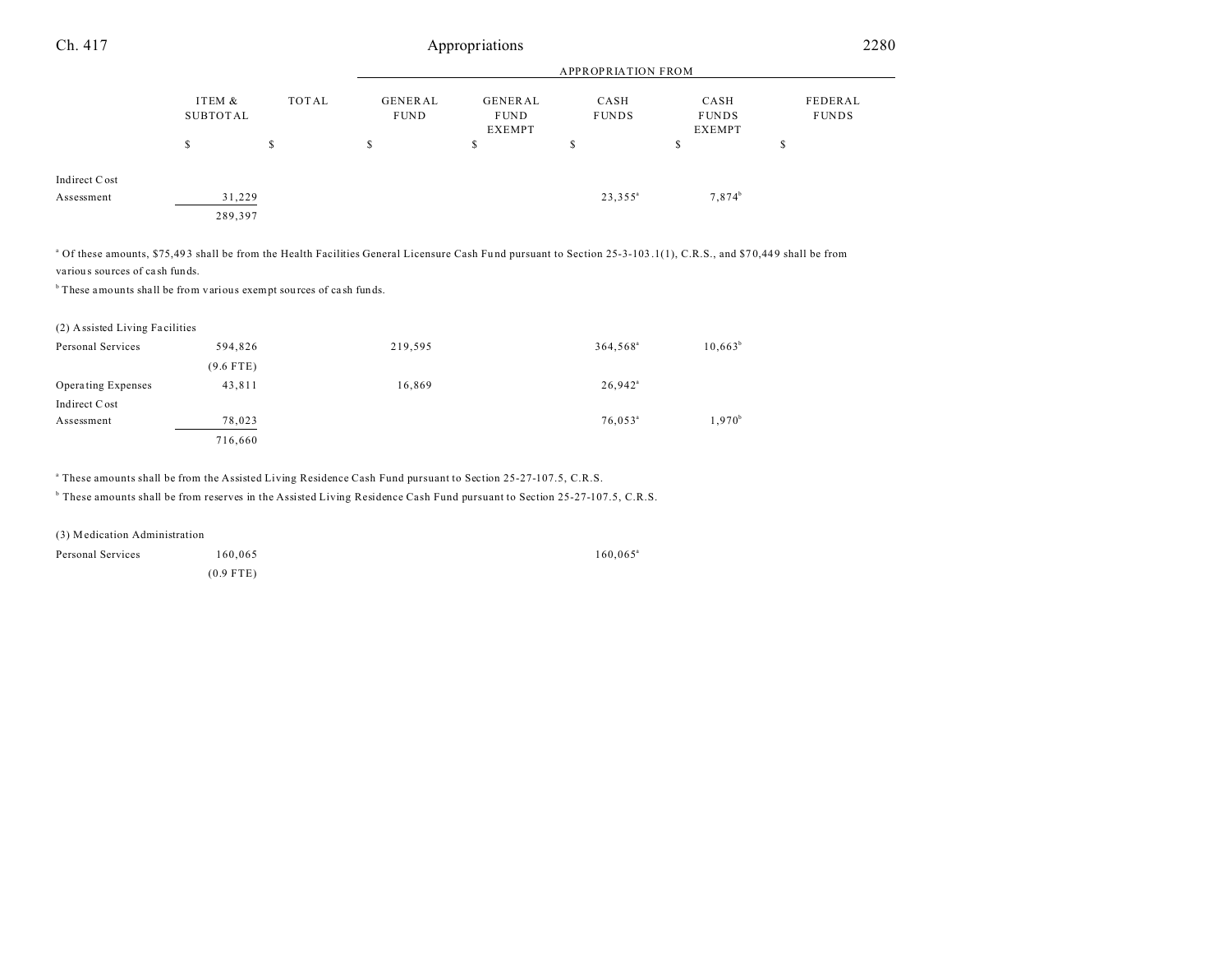| <b>Operating Expenses</b> | 335     | $335^{\circ}$   |
|---------------------------|---------|-----------------|
| Indirect Cost             |         |                 |
| Assessment                | 7.387   | $7.387^{\circ}$ |
|                           | 167,787 |                 |

a These amounts shall be from the Medication Administration Cash Fund pursuant to Section 25-1-107 (1) (ee) (V) (A), C.R.S.

#### **(B) M edicaid/M edicare Ce rtification Pro gram**

| Personal Services         | 5,580,851    | $3,050,897(T)^{a}$ | 2,529,954 |
|---------------------------|--------------|--------------------|-----------|
|                           | $(92.8$ FTE) |                    |           |
| <b>Operating Expenses</b> | 553.648      | $225,763(T)^{a}$   | 327,885   |
| Indirect Cost             |              |                    |           |
| Assessment                | ,060,546     | $535,951(T)^{a}$   | 524,595   |
|                           | 7,195,045    |                    |           |

a These amou nts shall be from Medicaid funds appropriated in the Department of Health Care Policy and Financing.

8,368,889

# **(12) HEALTH PROMOTION AND DISEASE PREVENTION**

#### **(A) Emergency M edical Services and Injury**

| (1) Program and Administration |         |                      |  |  |  |  |
|--------------------------------|---------|----------------------|--|--|--|--|
| Personal Services              | 788.864 | 788.864 <sup>ª</sup> |  |  |  |  |
|                                |         | $(11.0$ FTE)         |  |  |  |  |
| <b>Operating Expenses</b>      | 57.405  | $57.405^{\circ}$     |  |  |  |  |

| Appropriations | 2281 |
|----------------|------|
|                |      |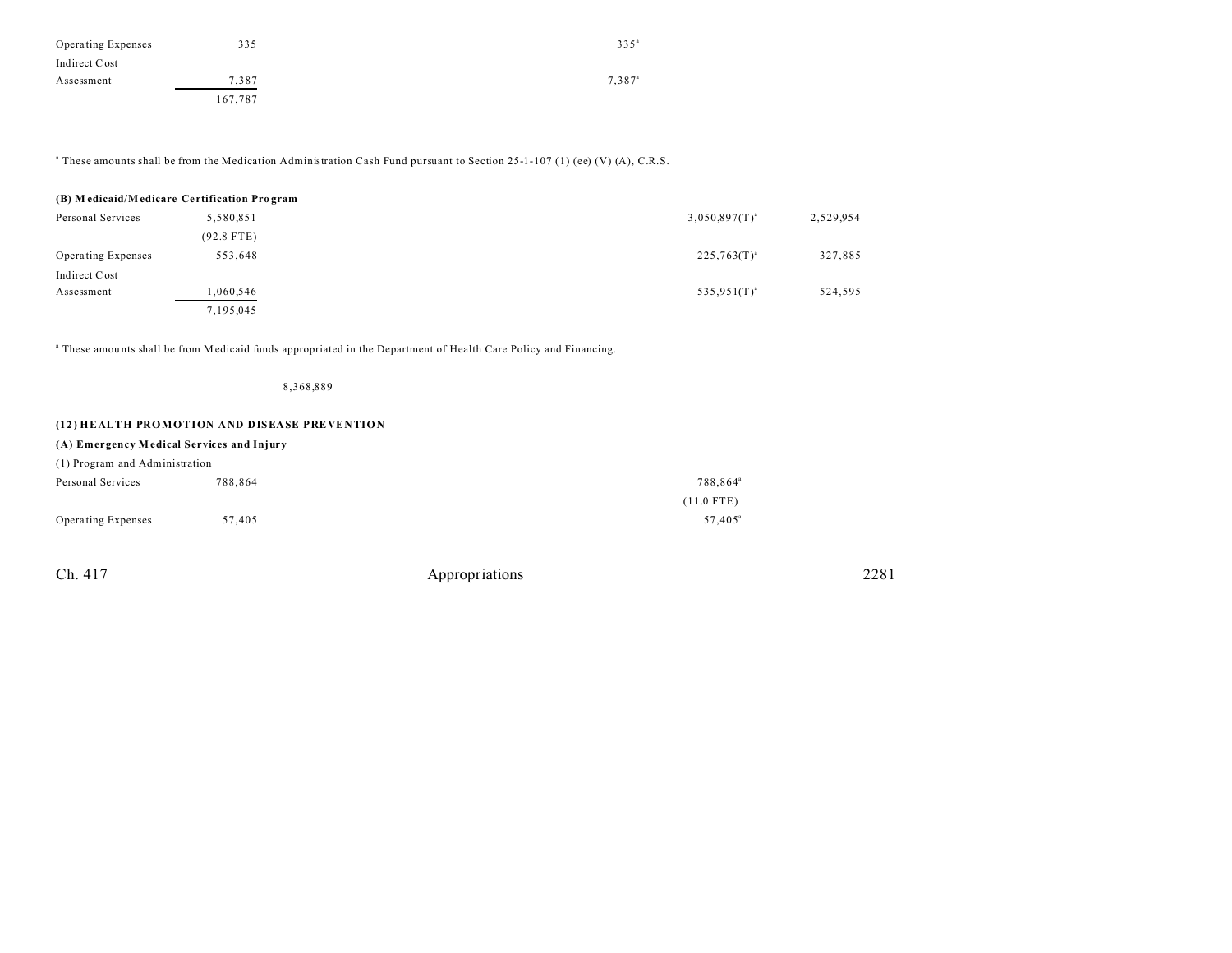| Ch. 417                                                                                                                                                  |                           | Appropriations |                               |                                                |                      |                                       |                         |  |  |
|----------------------------------------------------------------------------------------------------------------------------------------------------------|---------------------------|----------------|-------------------------------|------------------------------------------------|----------------------|---------------------------------------|-------------------------|--|--|
|                                                                                                                                                          |                           |                |                               | <b>APPROPRIATION FROM</b>                      |                      |                                       |                         |  |  |
|                                                                                                                                                          | ITEM &<br><b>SUBTOTAL</b> | TOTAL          | <b>GENERAL</b><br><b>FUND</b> | <b>GENERAL</b><br><b>FUND</b><br><b>EXEMPT</b> | CASH<br><b>FUNDS</b> | CASH<br><b>FUNDS</b><br><b>EXEMPT</b> | FEDERAL<br><b>FUNDS</b> |  |  |
|                                                                                                                                                          | \$                        | $\mathbb{S}$   | $\mathbb{S}$                  | $\mathbb{S}$                                   | \$                   | $\mathsf S$                           | \$                      |  |  |
| Indirect Cost                                                                                                                                            |                           |                |                               |                                                |                      |                                       |                         |  |  |
| Assessment                                                                                                                                               | 282,832                   |                |                               |                                                | $62,004^b$           | $216,312^a$                           | 4,516                   |  |  |
|                                                                                                                                                          | 291,882                   |                |                               |                                                |                      |                                       | 13,566                  |  |  |
|                                                                                                                                                          | 1,129,101                 |                |                               |                                                |                      |                                       |                         |  |  |
|                                                                                                                                                          | 1,138,151                 |                |                               |                                                |                      |                                       |                         |  |  |
| <sup>b</sup> This amount shall be from the Trauma System Cash Fund pursuant to Section 25-3.5-705 (2), C.R.S.<br>(2) Improvements to<br>County Emergency |                           |                |                               |                                                |                      |                                       |                         |  |  |
| <b>Medical Services</b>                                                                                                                                  | 950,817                   |                |                               |                                                |                      | 950,817 <sup>a</sup>                  |                         |  |  |
| <sup>a</sup> This amount shall be from the Emergency Medical Services Account in the Highway Users Tax Fund pursuant to Section 25-3.5-603(1)(a), C.R.S. |                           |                |                               |                                                |                      |                                       |                         |  |  |
| (3) Emergency Medical<br>Services Grant                                                                                                                  |                           |                |                               |                                                |                      |                                       |                         |  |  |
| Program                                                                                                                                                  | 2,762,976                 |                |                               |                                                |                      | 2,762,976 <sup>a</sup>                |                         |  |  |
|                                                                                                                                                          |                           |                |                               |                                                |                      |                                       |                         |  |  |
| <sup>a</sup> This amount shall be from the Emergency Medical Services Account in the Highway Users Tax Fund pursuant to Section 25-3.5-603(1)(a), C.R.S. |                           |                |                               |                                                |                      |                                       |                         |  |  |

(4) Trauma Facility Designation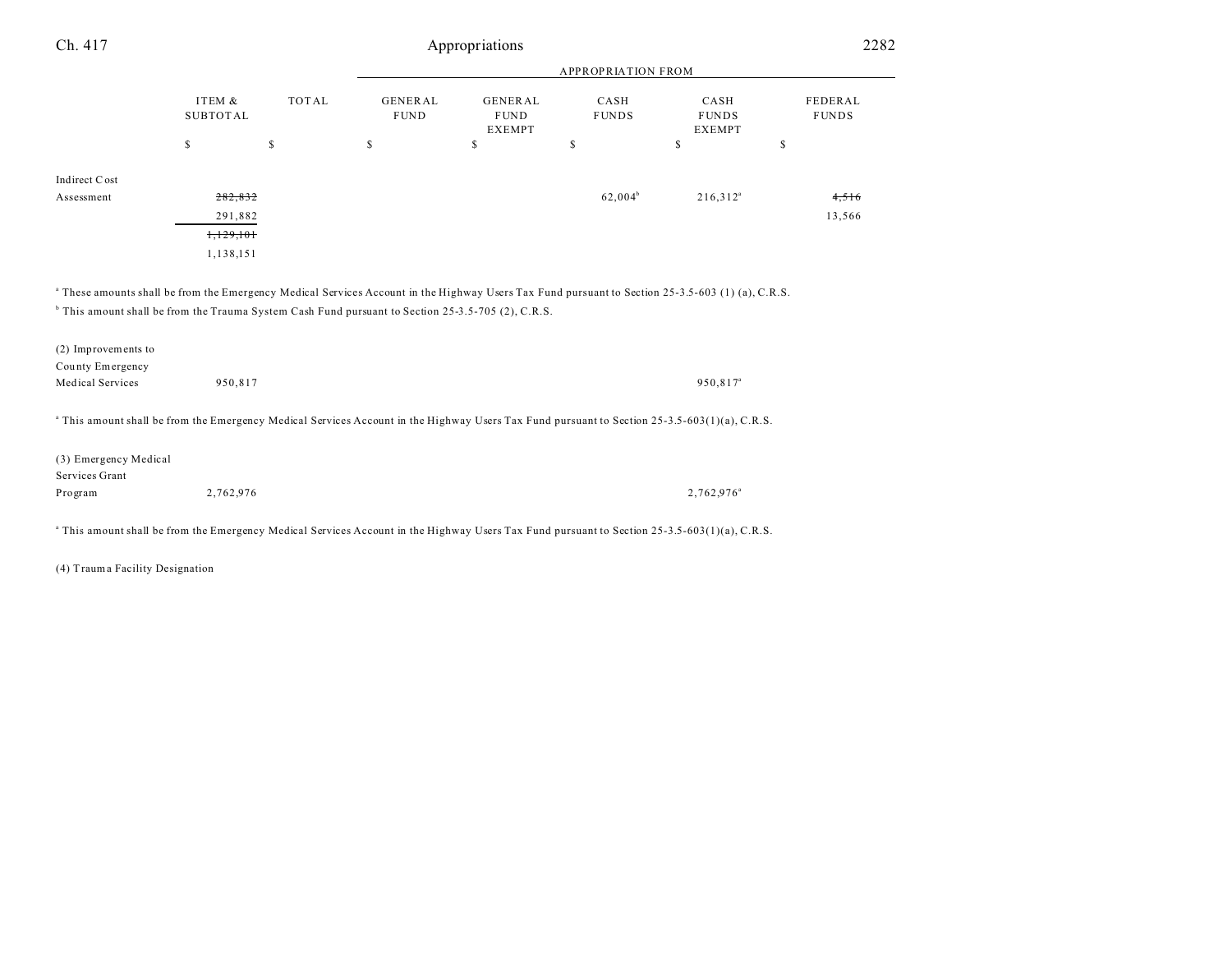| Personal Services               | 358,087   |                                                                                                                                                                       | 358,087 <sup>a</sup> |
|---------------------------------|-----------|-----------------------------------------------------------------------------------------------------------------------------------------------------------------------|----------------------|
|                                 |           |                                                                                                                                                                       | $(2.1$ FTE)          |
| Operating Expenses              | 24,439    |                                                                                                                                                                       | $24,439^a$           |
|                                 | 382,526   |                                                                                                                                                                       |                      |
|                                 |           | <sup>a</sup> These amounts shall be from the Trauma System Cash Fund pursuant to Section 25-3.5-705 (2), C.R.S.                                                       |                      |
| (5) Air Ambulance               |           |                                                                                                                                                                       |                      |
| Licensure                       | 11,000    |                                                                                                                                                                       | $11,000^a$           |
|                                 |           |                                                                                                                                                                       | $(0.2$ FTE)          |
|                                 |           | <sup>a</sup> This amount shall be from licensure fees deposited in the Fixed-Wing and Rotary-Wing Ambulances Cash Fund pursuant to Section 25-3.5-307 (2) (b), C.R.S. |                      |
| (6) Federal Grants              | 70,358    |                                                                                                                                                                       | 70,358               |
|                                 |           |                                                                                                                                                                       | $(0.4$ FTE)          |
| $(7)$ EMS                       |           |                                                                                                                                                                       |                      |
| Telecommunication               |           |                                                                                                                                                                       |                      |
| Support                         | 67,756    |                                                                                                                                                                       | $67,756(T)^{a}$      |
|                                 |           | <sup>a</sup> This amount shall be from the Emergency Medical Services Account in the Highway Users Tax Fund pursuant to Section 25-3.5-603, C.R.S.                    |                      |
| (8) Poison Control              | 1,093,571 | 1,093,571                                                                                                                                                             |                      |
| (B) Prevention Programs         |           |                                                                                                                                                                       |                      |
| (1) Programs and Administration |           |                                                                                                                                                                       |                      |
| Personal Services               | 941,715   | 112,536                                                                                                                                                               | 829,179              |
| Ch. 417                         |           | Appropriations                                                                                                                                                        | 2283                 |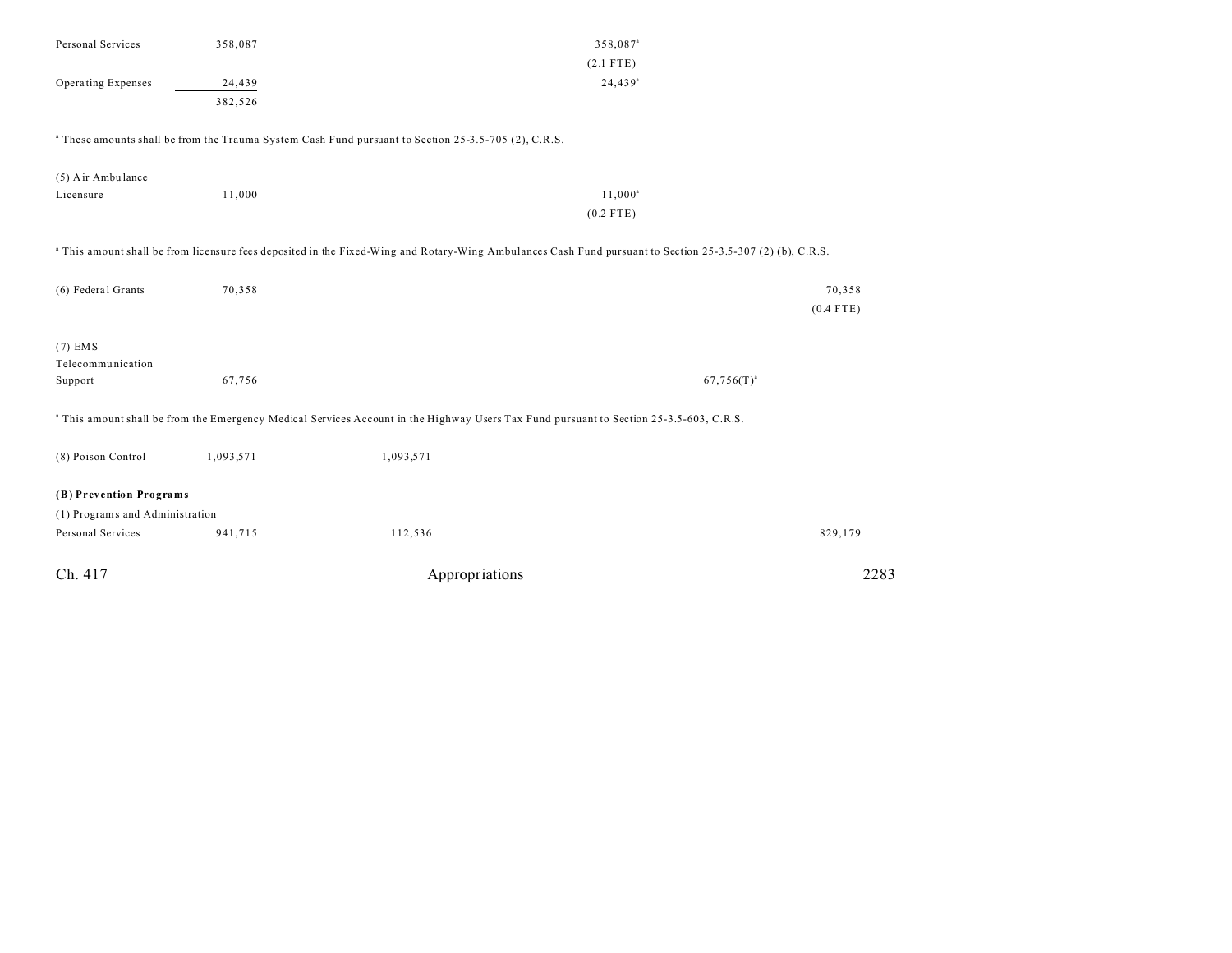| Ch. 417                                                                      | Appropriations               |              |                               |                                                |                           |                                       | 2284                    |  |
|------------------------------------------------------------------------------|------------------------------|--------------|-------------------------------|------------------------------------------------|---------------------------|---------------------------------------|-------------------------|--|
|                                                                              |                              |              |                               |                                                | <b>APPROPRIATION FROM</b> |                                       |                         |  |
|                                                                              | ITEM $\&$<br><b>SUBTOTAL</b> | <b>TOTAL</b> | <b>GENERAL</b><br><b>FUND</b> | <b>GENERAL</b><br><b>FUND</b><br><b>EXEMPT</b> | CASH<br><b>FUNDS</b>      | CASH<br><b>FUNDS</b><br><b>EXEMPT</b> | FEDERAL<br><b>FUNDS</b> |  |
|                                                                              | $\mathbb{S}$                 | $\mathbb{S}$ | \$                            | $\mathbb{S}$                                   | $\mathbb{S}$              | $\mathbb{S}$                          | \$                      |  |
|                                                                              |                              |              | $(2.0$ FTE)                   |                                                |                           |                                       | $(11.7$ FTE)            |  |
| Operating Expenses<br>Indirect Cost                                          | 664,853                      |              |                               |                                                |                           |                                       | 664,853                 |  |
| Assessment                                                                   | 1,056,959                    |              |                               |                                                |                           | 63,460 <sup>a</sup>                   | 993,499                 |  |
|                                                                              | 2,663,527                    |              |                               |                                                |                           |                                       |                         |  |
| <sup>a</sup> This amount shall be from various exempt sources of cash funds. |                              |              |                               |                                                |                           |                                       |                         |  |
| (2) Cancer Registry                                                          |                              |              |                               |                                                |                           |                                       |                         |  |
| Personal Services                                                            | 539,923                      |              | 172,648                       |                                                |                           |                                       | 367,275                 |  |
|                                                                              |                              |              | $(2.0$ FTE)                   |                                                |                           |                                       | $(8.0$ FTE)             |  |
| Operating Expenses                                                           | 62,689                       |              | 29,848                        |                                                |                           |                                       | 32,841                  |  |
|                                                                              | 602,612                      |              |                               |                                                |                           |                                       |                         |  |
| (3) Chronic Disease                                                          |                              |              |                               |                                                |                           |                                       |                         |  |
| and Cancer Prevention                                                        |                              |              |                               |                                                |                           |                                       |                         |  |
| $\mathbf{Grants}^{164}$                                                      | 5,195,147                    |              |                               |                                                |                           | 7,984 <sup>a</sup>                    | 5,187,163               |  |
|                                                                              |                              |              |                               |                                                |                           |                                       | $(33.8$ FTE)            |  |

<sup>a</sup> This amount shall be from donations and grants received by the Breast Cancer Screening Fund pursuant to Section 25-4-1503(1), C.R.S.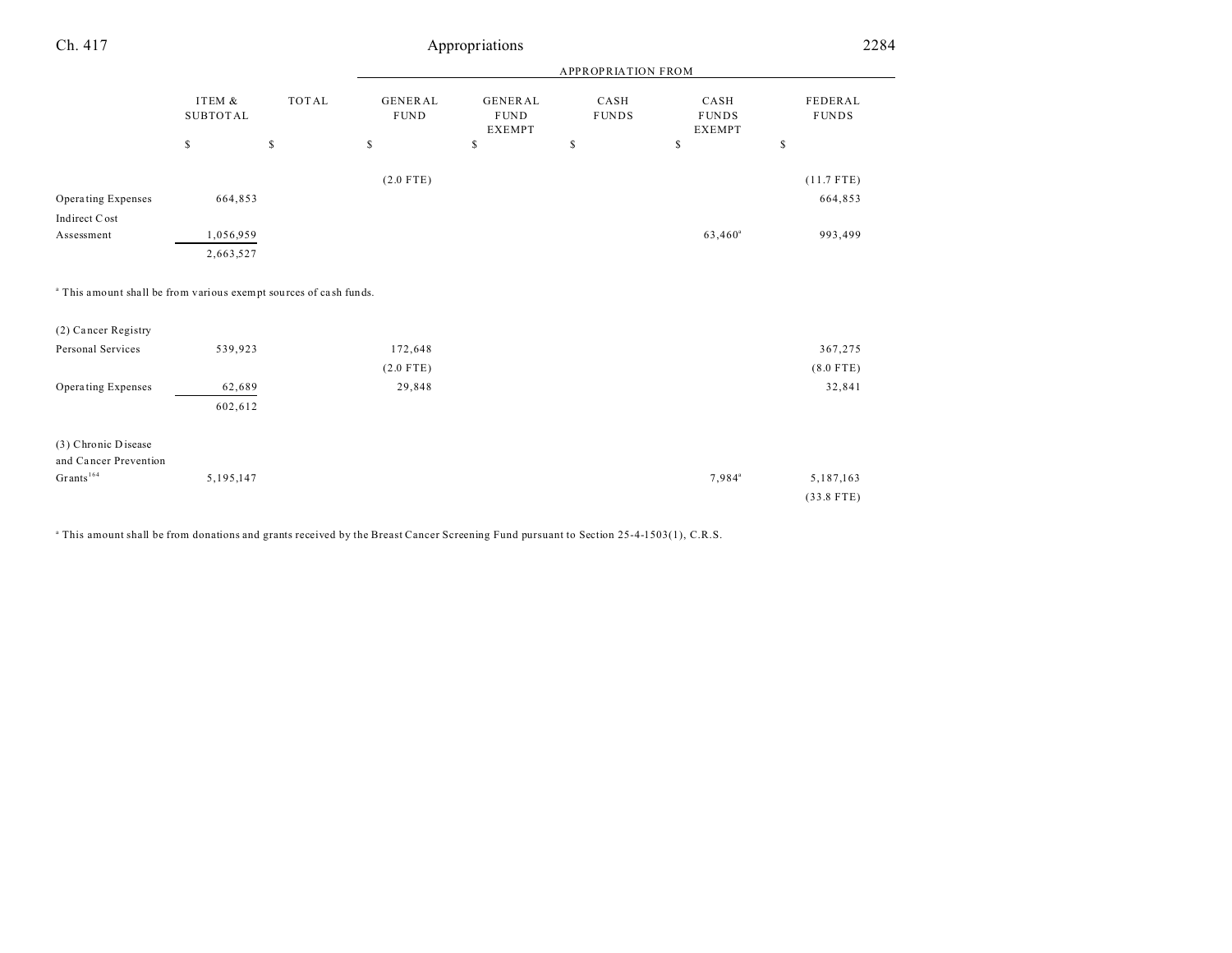| (4) Stroke Prevention |        |                       |
|-----------------------|--------|-----------------------|
| and Treatment         | 36,049 | $36.049$ <sup>a</sup> |
|                       |        | $(0.5$ FTE)           |

a This amount shall be from reserves in the Stroke Prevention and Treatment Cash Fund pursuant to Section 25-34-105, C.R.S.

| (5) Suicide Prevention               | 272,892      | 272,892     |                         |
|--------------------------------------|--------------|-------------|-------------------------|
|                                      |              | $(2.0$ FTE) |                         |
| (6) Tobacco Education and Prevention |              |             |                         |
| Personal Services                    | 615,195      |             | 615,195                 |
|                                      | 570,778      |             | 570,778 <sup>a</sup>    |
|                                      |              |             | $(7.2$ FTE)             |
| Operating Expenses                   | 44,998       |             | 44,998                  |
|                                      | 45,230       |             | $45,230^{\circ}$        |
| Tobacco Program Fund                 | 14,811,449   |             | 14,811,449 <sup>b</sup> |
| Tobacco Cessation and                |              |             |                         |
| Prevention Grants                    | 14,151,256   |             | 14,151,256              |
|                                      | 14, 195, 441 |             | 14,195,441 <sup>ª</sup> |
| American Legacy                      |              |             |                         |
| Foundation Tobacco                   |              |             |                         |
| Grant                                | 676,135      |             | $676, 135^{\circ}$      |
|                                      |              |             | $(4.5$ FTE)             |
|                                      | 30,299,033   |             |                         |

a These amounts shall be from the Tobacco Program Fund created in Section 25-3.5-807, C.R.S.

<sup>b</sup> This amount shall be from the Tobacco Litigation Settlement Cash Fund created in Section 24-22-115, C.R.S., pursuant to Section 24-75-1104 (1) (d), C.R.S.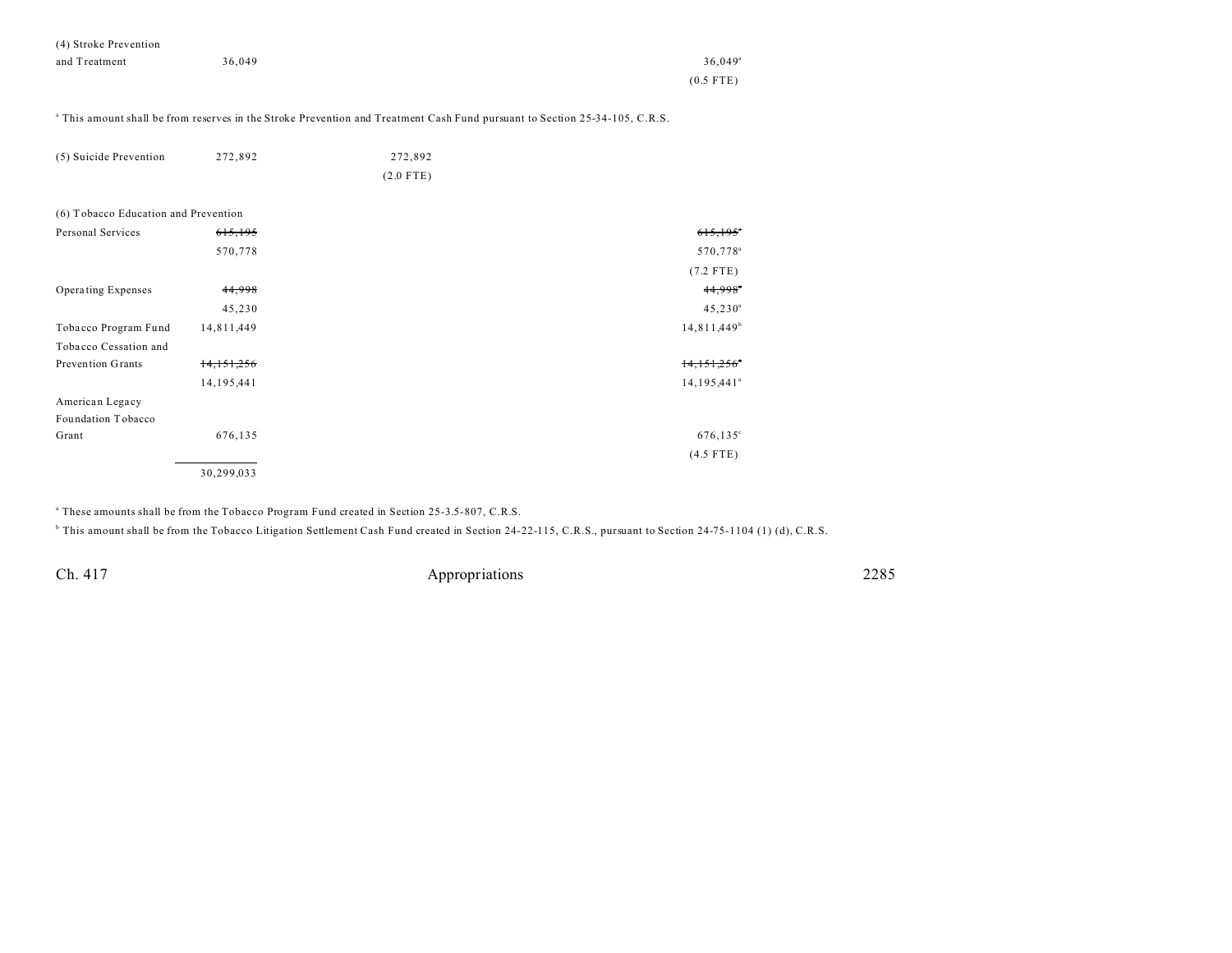| Ch. 417                                                                |                           |             | Appropriations                |                                          |                      |                                       |                         |  |
|------------------------------------------------------------------------|---------------------------|-------------|-------------------------------|------------------------------------------|----------------------|---------------------------------------|-------------------------|--|
|                                                                        |                           |             | <b>APPROPRIATION FROM</b>     |                                          |                      |                                       |                         |  |
|                                                                        | ITEM &<br><b>SUBTOTAL</b> | TOTAL       | <b>GENERAL</b><br><b>FUND</b> | GENERAL<br>${\rm FUND}$<br><b>EXEMPT</b> | CASH<br><b>FUNDS</b> | CASH<br><b>FUNDS</b><br><b>EXEMPT</b> | FEDERAL<br><b>FUNDS</b> |  |
|                                                                        | \$                        | $\mathbb S$ | \$                            | $\mathsf S$                              | \$                   | \$                                    | \$                      |  |
| <sup>c</sup> This amount shall be from the American Legacy Foundation. |                           |             |                               |                                          |                      |                                       |                         |  |
| (C) New Federal<br>Grants                                              | 2,192,084                 |             |                               |                                          |                      |                                       | 2,192,084               |  |
|                                                                        |                           |             |                               |                                          |                      |                                       | $(3.7$ FTE)             |  |
| (D) Women's Health - Family Planning <sup>165</sup>                    |                           |             |                               |                                          |                      |                                       |                         |  |
| Personal Services                                                      | 430,540                   |             | 413,748<br>$(6.4$ FTE)        |                                          |                      | $16,792(T)^{a}$<br>$(0.3$ FTE)        |                         |  |
| Operating Expenses<br>Purchase of Services <sup>166,</sup>             | 3,355                     |             | 3,355                         |                                          |                      |                                       |                         |  |
| 167                                                                    | 3,420,990                 |             | 1,194,235                     |                                          |                      | $65,291(T)^{a}$                       | 2,161,464               |  |
| Federal Grants                                                         | 34,881                    |             |                               |                                          |                      |                                       | 34,881                  |  |
|                                                                        | 3,889,766                 |             |                               |                                          |                      |                                       | $(0.6$ FTE)             |  |

a These amou nts shall be from Medicaid funds appropriated in the Department of Health Care Policy and Financing.

# **(E) Rural - Primary Care**

| State Dental Loan |         |         |                        |        |
|-------------------|---------|---------|------------------------|--------|
| Repayment Fund    | 200,000 |         | $200.000$ <sup>a</sup> |        |
| Dental Programs   | 800,127 | 536.424 | $200.000^{\circ}$      | 63,703 |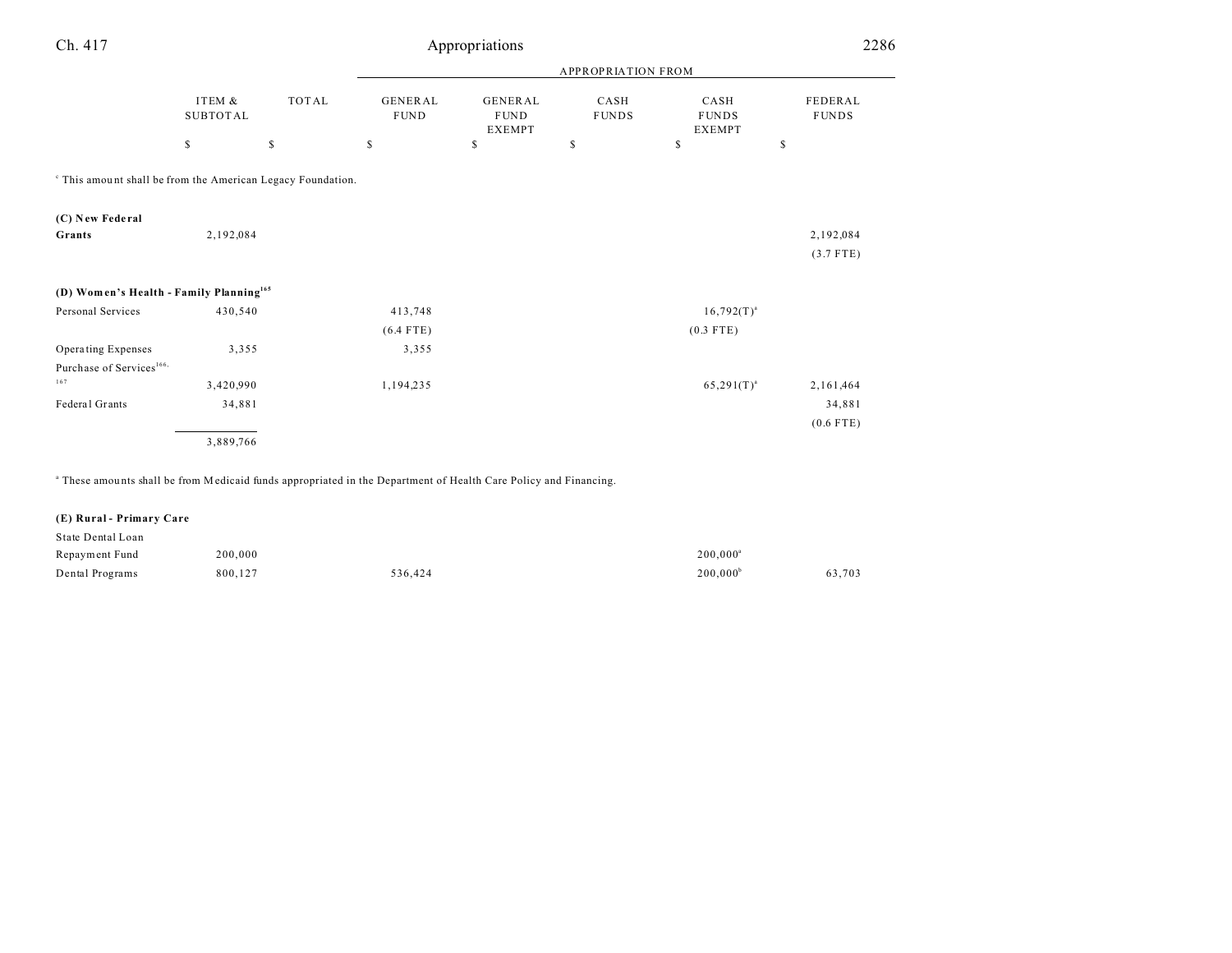|                |           | $(0.8$ FTE) | $(0.2$ FTE) | $(1.0$ FTE) |
|----------------|-----------|-------------|-------------|-------------|
| Federal Grants | 318,697   |             |             | 318,697     |
|                |           |             |             | $(2.5$ FTE) |
|                | 1,318,824 |             |             |             |

<sup>a</sup>This amount shall be from the Tobacco Litigation Settlement Cash Fund created in Section 24-22-115, C.R.S., pursuant to Section 24-75-1104 (1) (b.5), C.R.S. <sup>b</sup> This amount shall be from the State Dental Loan Repayment Fund created in Section 25-23-104, C.R.S.

|                                                 | 52,938,039<br>52,947,089 |              |              |                           |               |
|-------------------------------------------------|--------------------------|--------------|--------------|---------------------------|---------------|
| <b>TOTALS PART XVI</b><br>(PUBLIC HEALTH<br>AND |                          |              |              |                           |               |
| $ENVIROMENT)^{2.3}$                             | \$281,747,045            | \$14,975,038 | \$27,763,770 | \$78,271,771"             | \$160,736,466 |
|                                                 | \$281,902,937            | \$14,946,440 | \$27,755,925 | \$78,438,272 <sup>a</sup> | \$160,762,300 |

<sup>a</sup> Of this amount,  $19,137,306$  \$19,468,256 contains a (T) notation.

**FOOTNOTES** -- The following statements are referenced to the numbered footnotes throughout section 2.

2 (Governor lined through this provision. See L. 20 03 , p. 355 1.)

3 All Departments, Totals -- The General Assembly requests that copies of all reports requested in other footnotes contained in this act be delivered to the Joint Budget Committee and the majority and minority leadership in each house of the General Assembly. Each principal department of the state shall produce its rules in an electronic format tha t is suitable for public access through electronic means. Such rules in such format shall be submitted to the Office of Legislative Legal Services for publishing on the Internet. It is the intent of the General Assembly that this be done within existing resources.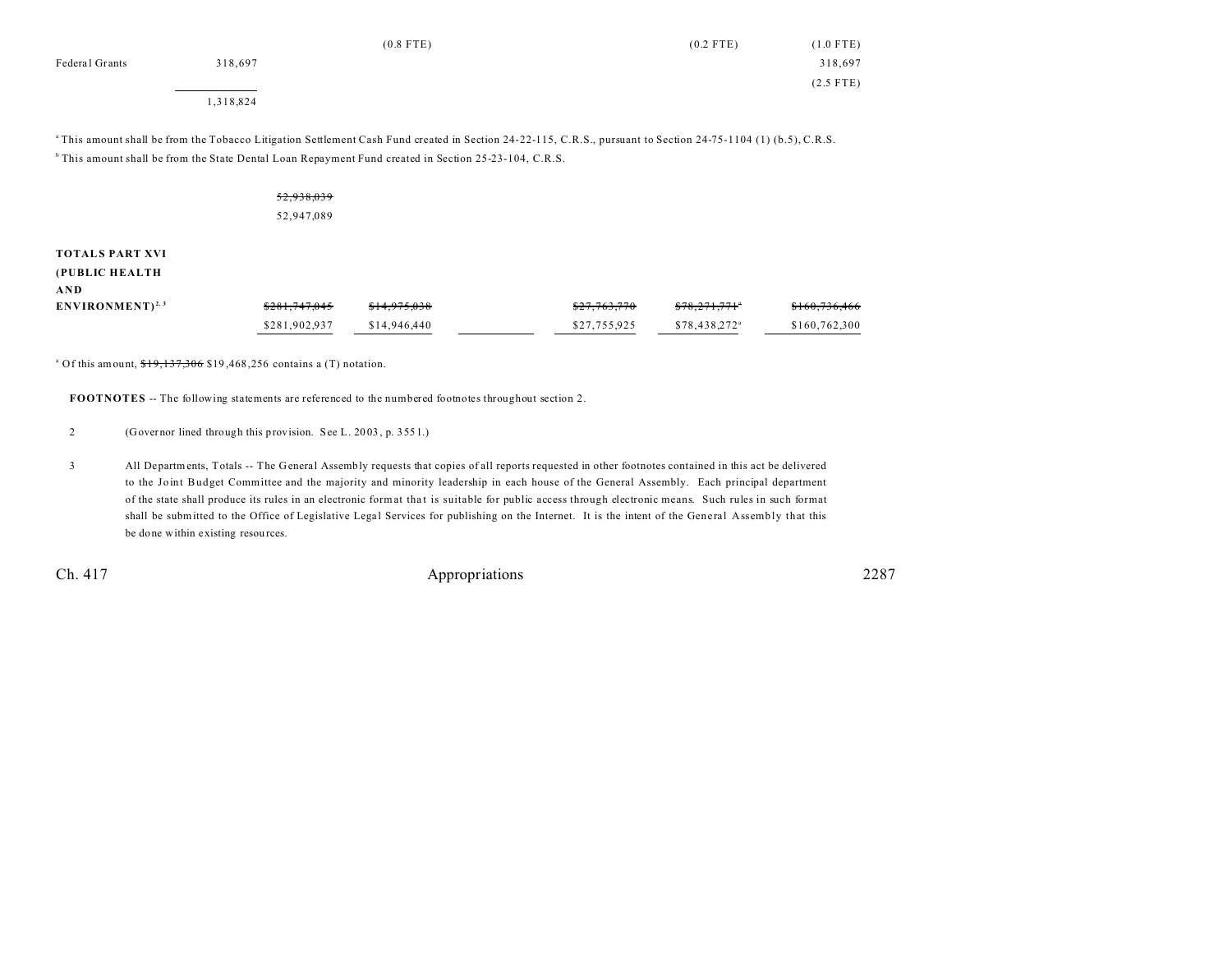- 156 (Governor lined through this provision. See L. 20 03 , p. 358 6.)
- 157 (Governor lined through this provision. See L. 20 03 , p. 358 6.)
- 158 (Governor lined through this provision. See L. 20 03 , p. 358 7.)
- 159 Department of Public Health and Environment, Air Quality Control Division; and W ater Quality Control Division -- The Department is requested to report on revenue and expenditures for all activities relating to the regulation of hog farms in accordance with Amendment 14, approved by voters statewide at the 199 8 General Election. The report is requested to be submitted on November 1, 20 03. T his report is requested to compare projected to actual revenues, projected and actual expenditures, and include workload data relevant to expenditures and FTE. The Department is also requested to submit recommendations regarding any statutory changes needed to improve this program.
- 160 (Governor lined through this provision. See L. 20 03 , p. 358 7.)
- 161 Department of Public Health and Environment, Disease Control and Environmental Epidemiology Division, Special Purpose Disease Control Programs, Ryan White Act -- The Department is requested to provide reports to the Joint Budget Committee with regard to the AIDS drug assistance program. The first report should be submitted on or before July 20, 2003, for the immediately preceding four months. Subsequent reports should be submitted on October 20, 2003, January 20, 2004, and April 20, 2004. Reporting should include, but not be limited to: The total and average monthly number of clients served, with a description of the demographic profile of the client population; the total and average monthly costs to provide pharmaceutical products to those clients; a listing of the pharmaceuticals on the formulary, the manufacturer of each product, and the respective average price for a month's supply of each product; the total amount of available funds, including state general fund support, federal Title I and Title II support; and any other source as appropriate.
- 162 (Governor lined through this provision. See L. 20 03 , p. 358 8.)
- 163 (Governor lined through this provision. See L. 20 03 , p. 358 8.)
- 164 (Governor lined through this provision. See L. 20 03 , p. 358 8.)
- 165 Department of Public Health and Environment, Health Promotion and Disease Prevention, W omen's Health Family Planning -- Pursu ant to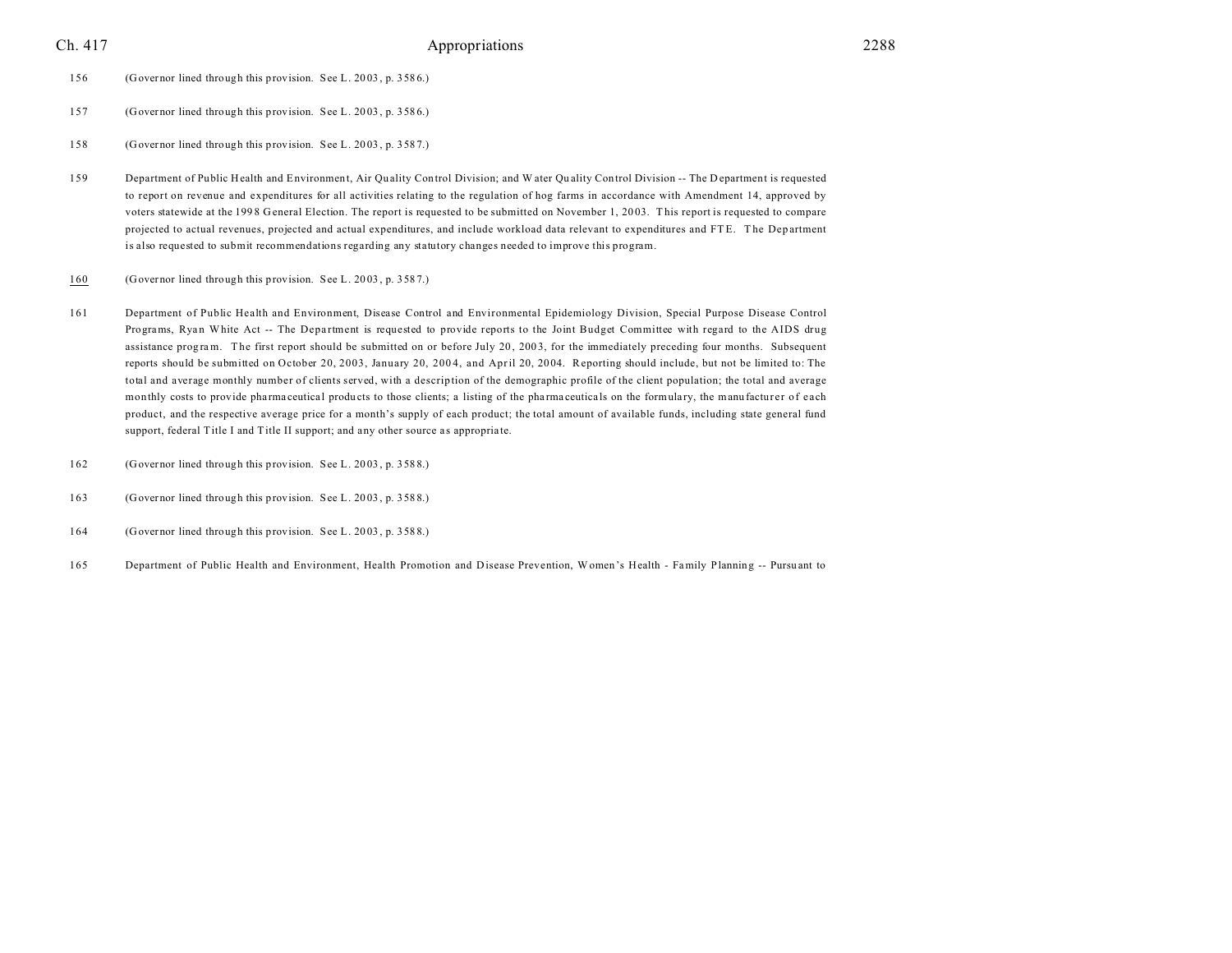Article V, Section 50, of the Colorado Constitution, no public funds shall be used by the State of Colorado, its agencies or political subdivisions to pay or otherwise reimburse, either directly or indirectly, any person, agency or facility for the performance of any indu ced abortion, provided however, that the General Assembly, by specific bill, may au thorize and appropriate funds to be u sed for those medical services necessary to prevent the death of either a pregnant woman or her unborn child under circumstances where every reasonable effort is made to preserve the life of each.

166 (Governor lined through this provision. See L. 20 03 , p. 358 9.)

167 (Governor lined through this provision. See L. 20 03 , p. 358 9.)

**SECTION 2.** Section 4 of chapter 250, Session Laws of Colorado 2003, is amended to read:

Section 4. **Appropriation - adjustments to the 2003 long bill.** (1) For the implementation of this act, appropriations made in the annual general appropriation act to the department of education, for the fiscal year beginning July 1, 2003, shall be adjusted as follows:

(a) The cash funds exempt appropriation to assistance to public schools, grant programs and other distributions, read-to-achieve cash fund, is decreased by twenty-five thousand one hundred forty-nine dollars (\$25,149) TWENTY-TWO THOUSAND SIX HUNDRED SEVENTY-EIGHT DOLLARS (\$22,678). Said sum shall be from the tobacco litigation settlement cash fund pursuant to section 24-75-1104, Colorado Revised Statutes.

(b) The cash funds exempt appropriation to assistance to public schools, grant programs and other distributions, for the read-to-achieve grant program, is decreased by twenty-five thousand one hundred forty-nine dollars (\$25,149) TWENTY-TWO THOUSAND SIX HUNDRED SEVENTY-EIGHT DOLLARS (\$22,678). Said sum shall be from the read-to-achieve cash fund pursuant to section 22-7-506, Colorado Revised Statutes.

(2) For the implementation of this act, appropriations made in the annual general appropriation act to the department of health care policy and financing, for the fiscal year beginning July 1, 2003, shall be adjusted as follows: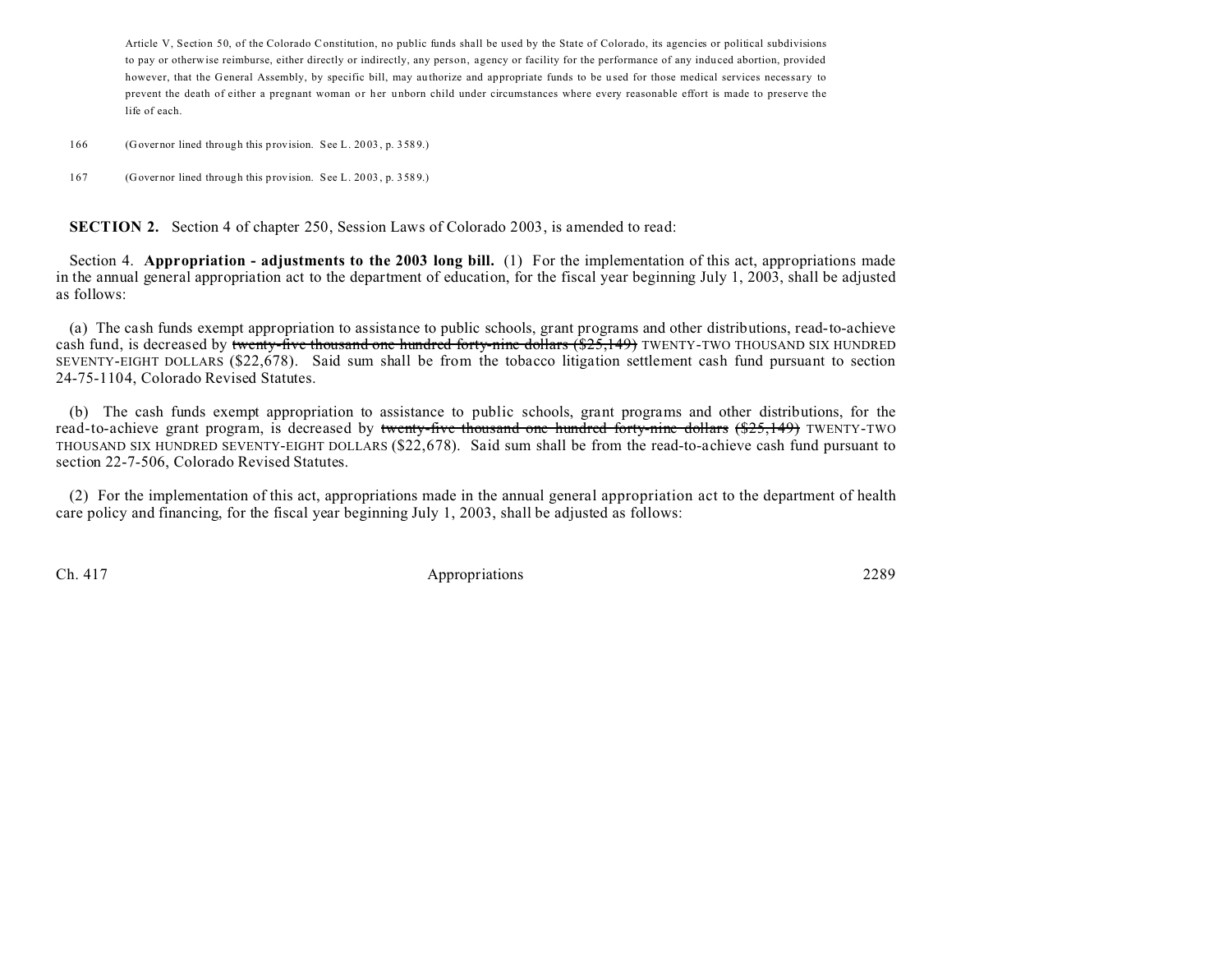# Ch. 417 **Appropriations** 2290

(a) The cash funds exempt appropriation to the indigent care program, H.B. 97-1304 children's basic health plan trust, is decreased by twenty-three thousand four hundred fifty-nine dollars (\$23,459) THIRTY-NINE THOUSAND THREE HUNDRED SEVEN DOLLARS (\$39,307). Said sum shall be from the tobacco litigation settlement cash fund pursuant to section 24-75-1104, Colorado Revised Statutes.

(b) The cash funds exempt appropriation to the indigent care program, comprehensive primary and preventive care fund, is decreased by seven thousand nine hundred forty-two dollars (\$7,942) ELEVEN THOUSAND FIVE HUNDRED EIGHT DOLLARS (\$11,508). Said sum shall be from the tobacco litigation settlement cash fund pursuant to section 24-75-1104, Colorado Revised Statutes.

(c) The cash funds exempt appropriation to the indigent care program, for the comprehensive primary and preventive care grants program, is decreased by seven thousand nine hundred forty-two dollars (\$7,942) ELEVEN THOUSAND FIVE HUNDRED EIGHT DOLLARS (\$11,508). Said sum shall be from the comprehensive primary and preventive care fund pursuant to section 26-4-1007, Colorado Revised Statutes.

(3) For the implementation of this act, appropriations made in the annual general appropriation act to the department of higher education, for the fiscal year beginning July 1, 2003, shall be adjusted as follows: The cash funds exempt appropriation to the governing boards and local district junior colleges, regents of the university of Colorado, other than tuition revenue, is decreased by ten thousand five hundred eighty-nine dollars (\$10,589). Said sum shall be from the tobacco litigation settlement cash fund pursuant to section 24-75-1104, Colorado Revised Statutes.

 $(4)$ (3) For the implementation of this act, appropriations made in the annual general appropriation act to the department of public health and environment, for the fiscal year beginning July 1, 2003, shall be adjusted as follows:

(a) The cash funds exempt appropriation to prevention and intervention services for children and youth division, nurse home visitor program fund, is decreased by ten thousand one hundred fifty-seven dollars (\$10,157) FOURTEEN THOUSAND SEVEN HUNDRED SEVENTEEN DOLLARS (\$14,717). Said sum shall be from the tobacco litigation settlement cash fund pursuant to section 24-75-1104, Colorado Revised Statutes.

(b) The cash funds exempt appropriation to prevention and intervention services for children and youth division, for the nurse home visitor program, is decreased by ten thousand one hundred fifty-seven dollars (\$10,157) FOURTEEN THOUSAND SEVEN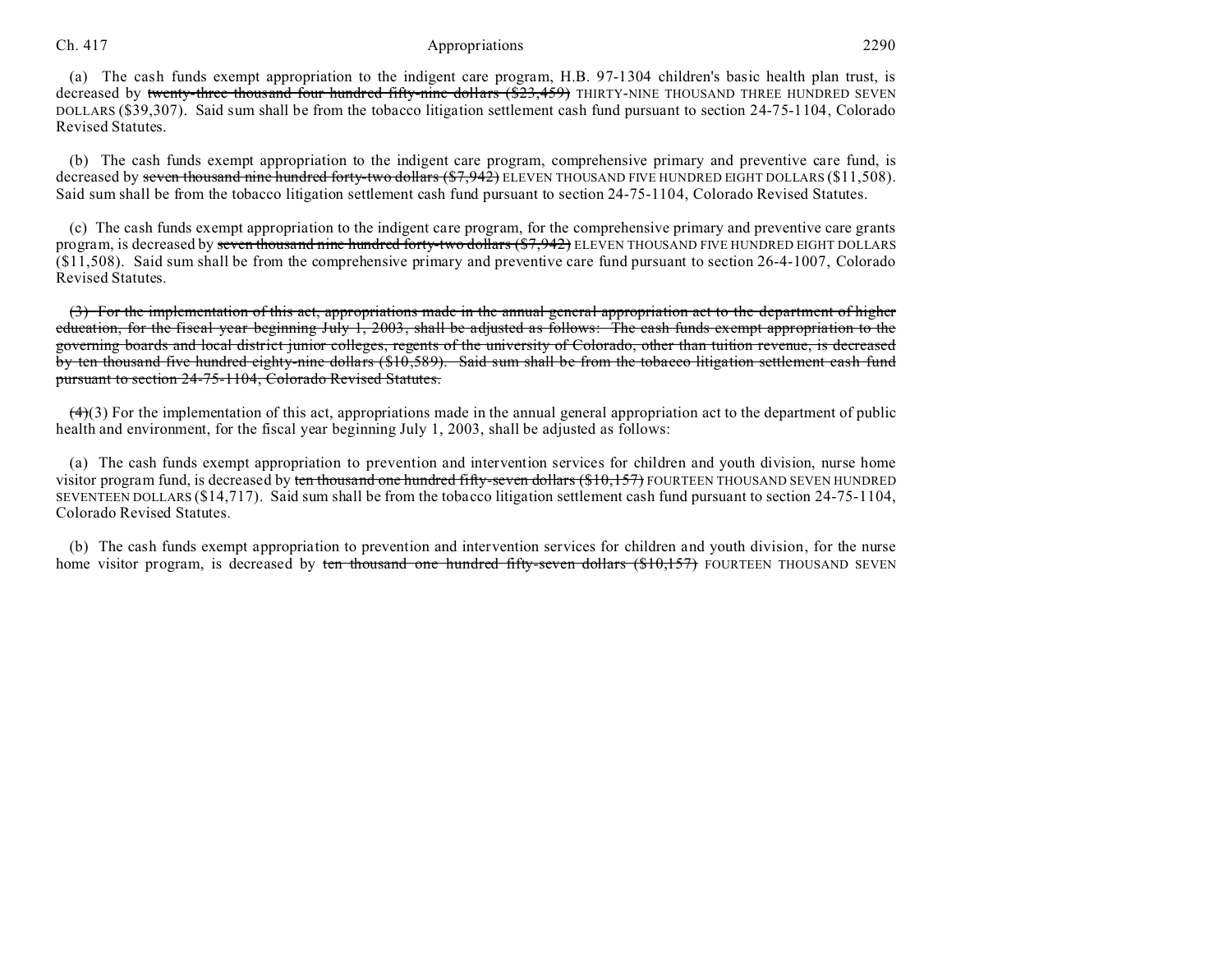HUNDRED SEVENTEEN DOLLARS (\$14,717). Said sum shall be from the nurse home visitor program fund created in section 25-31-107 (4), Colorado Revised Statutes.

(c) The cash funds exempt appropriation to health promotion and disease prevention, tobacco education and prevention, for tobacco cessation and prevention grants, is decreased by nineteen thousand eight hundred fifty-five dollars (\$19,855) EIGHT THOUSAND TWO HUNDRED TWENTY-SEVEN DOLLARS (\$8,227). Said sum shall be from the tobacco program fund pursuant to section 25-3.5-807, Colorado Revised Statutes.

(d) The cash funds exempt appropriation to health promotion and disease prevention, for tobacco education and prevention, tobacco program fund, is decreased by nineteen thousand eight hundred fifty-five dollars (\$19,855) EIGHT THOUSAND TWO HUNDRED TWENTY-SEVEN DOLLARS (\$8,227). Said sum shall be from the tobacco litigation settlement cash fund pursuant to section 24-75-1104, Colorado Revised Statutes.

(e) The cash funds exempt appropriation to health promotion and disease prevention, rural - primary care, state dental loan repayment fund, is decreased by two hundred sixty-eight dollars (\$268) THREE HUNDRED EIGHT-EIGHT DOLLARS (\$388). Said sum shall be from the tobacco litigation settlement cash fund pursuant to section 24-75-1104, Colorado Revised Statutes.

(f) The cash funds exempt appropriation to health promotion and disease prevention, rural - primary care, for dental programs, is decreased by two hundred sixty-eight dollars (\$268) THREE HUNDRED EIGHTY-EIGHT DOLLARS (\$388). Said sum shall be from the state dental loan repayment fund, pursuant to section 25-23-104, Colorado Revised Statutes.

 $(5)(4)$  For the implementation of this act, appropriations made in the annual general appropriation act to the department of military and veterans affairs, for the fiscal year beginning July 1, 2003, shall be adjusted as follows:

(a) The cash funds exempt appropriation to the division of veterans affairs, Colorado state veterans trust fund, is decreased by one thousand three hundred twenty-four dollars (\$1,324) ONE THOUSAND NINE HUNDRED EIGHTEEN DOLLARS (\$1,918). Said sum shall be from the tobacco litigation settlement cash fund pursuant to section 24-75-1104, Colorado Revised Statutes.

(b) The cash funds exempt appropriation to the division of veterans affairs, Colorado state veterans trust fund expenditures, is decreased by one thousand three hundred twenty-four dollars (\$1,324) ONE THOUSAND NINE HUNDRED EIGHTEEN DOLLARS (\$1,918).